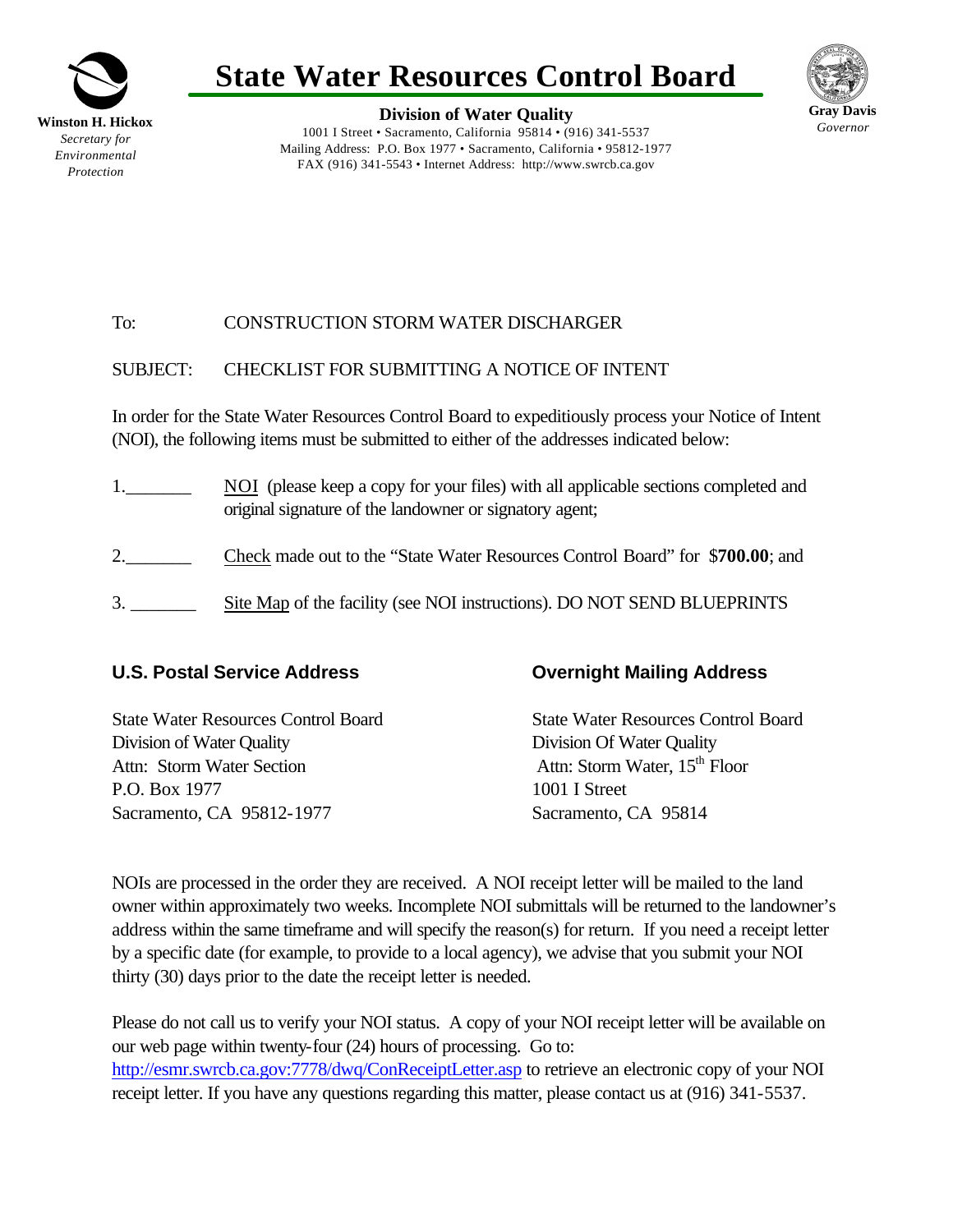#### FACT SHEET FOR WATER QUALITY ORDER 99-08-DWQ

#### STATE WATER RESOURCES CONTROL BOARD (SWRCB) 901 P STREET, SACRAMENTO, CALIFORNIA 95814

## NATIONAL POLLUTANT DISCHARGE ELIMINATION SYSTEM (NPDES) GENERAL PERMIT FOR STORM WATER DISCHARGES ASSOCIATED WITH CONSTRUCTION ACTIVITY (GENERAL PERMIT)

#### BACKGROUND

In 1972, the Federal Water Pollution Control Act (also referred to as the Clean Water Act [CWA]) was amended to provide that the discharge of pollutants to waters of the United States from any point source is unlawful unless the discharge is in compliance with an NPDES permit. The 1987 amendments to the CWA added Section 402(p) which establishes a framework for regulating municipal and industrial storm water discharges under the NPDES Program. On November 16, 1990, the U.S. Environmental Protection Agency (USEPA) published final regulations that establish storm water permit application requirements for specified categories of industries. The regulations provide that discharges of storm water to waters of the United States from construction projects that encompass five (5) or more acres of soil disturbance are effectively prohibited unless the discharge is in compliance with an NPDES Permit. Regulations (Phase II Rule) that became final on December 8, 1999 expand the existing NPDES program to address storm water discharges from construction sites that disturb land equal to or greater than one (1) acre and less than five (5) acres (small construction activity). The regulations require that small construction activity, other than those regulated under an individual or Regional Water Quality Control Board General Permit, must be permitted no later than March 10, 2003.

While federal regulations allow two permitting options for storm water discharges (individual permits and General Permits), the SWRCB has elected to adopt only one statewide General Permit at this time that will apply to all storm water discharges associated with construction activity, except from those on Tribal Lands, in the Lake Tahoe Hydrologic Unit, and those performed by the California Department of Transportation (Caltrans). Construction on Tribal Lands is regulated by an USEPA permit, the Lahontan Regional Water Control Board adopted a separate NPDES permit for the Lake Tahoe Hydrologic Unit, and the SWRCB adopted a separate NPDES permit for Caltrans projects. This General Permit requires all dischargers where construction activity disturbs one acre or more, to:

1. Develop and implement a Storm Water Pollution Prevention Plan (SWPPP) which specifies Best Management Practices (BMPs) that will prevent all construction pollutants from contacting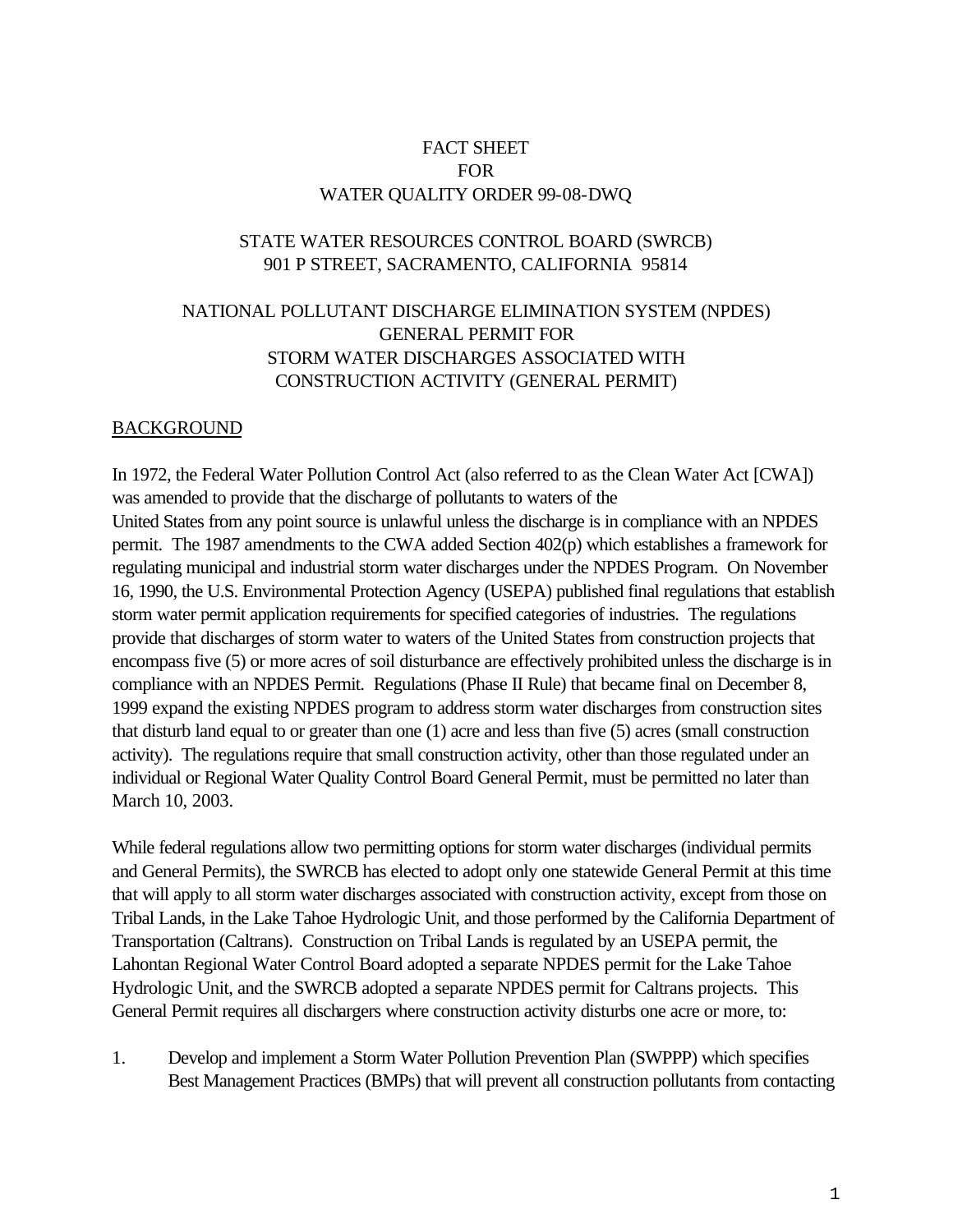storm water and with the intent of keeping all products of erosion from moving off site into receiving waters.

- 2. Eliminate or reduce nonstorm water discharges to storm sewer systems and other waters of the nation.
- 3. Perform inspections of all BMPs.

This General Permit shall be implemented and enforced by the nine California Regional Water Quality Control Boards (RWQCBs).

The General Permit accompanying this fact sheet regulates storm water runoff from construction sites. Regulating many storm water discharges under one permit will greatly reduce the otherwise overwhelming administrative burden associated with permitting individual storm water discharges. Dischargers shall submit a Notice of Intent (NOI) to obtain coverage under this General Permit. It is expected that as the storm water program develops, the RWQCBs may issue General Permits or individual permits containing more specific permit provisions. When this occurs, those dischargers will no longer be regulated by this General Permit.

On August 19, 1999, the State Water Resources Control Board (SWRCB) reissued the General Construction Storm Water Permit (Water Quality Order 99-08-DWQ referred to as "General Permit"). The San Francisco BayKeeper, Santa Monica BayKeeper, San Diego BayKeeper, and Orange Coast Keeper filed a petition for writ of mandate challenging the General Permit in the Superior Court, County of Sacramento. The Court issued a judgment and writ of mandate on September 15, 2000. The Court directed the SWRCB to modify the provisions of the General Permit to require permittees to implement specific sampling and analytical procedures to determine whether Best Management Practices (BMPs) implemented on a construction site are: (1) preventing further impairment by sediment in storm waters discharged directly into waters listed as impaired for sediment or silt, and (2 ) preventing other pollutants, that are known or should be known by permittees to occur on construction sites and that are not visually detectable in storm water discharges, from causing or contributing to exceedances of water quality objectives. The monitoring provisions in the General Permit have been modified pursuant to the court order.

# TYPES OF CONSTRUCTION ACTIVITY COVERED BY THIS GENERAL PERMIT

Construction activity subject to this General Permit includes clearing, grading, disturbances to the ground such as stockpiling, or excavation that results in soil disturbances of at least one acre of total land area. Construction activity that results in soil disturbances of less than one acre is subject to this General Permit if the construction activity is part of a larger common plan of development that encompasses one or more acres of soil disturbance or if there is significant water quality impairment resulting from the activity. Construction activity does not include routine maintenance to maintain original line and grade, hydraulic capacity, or original purpose of the facility, nor does it include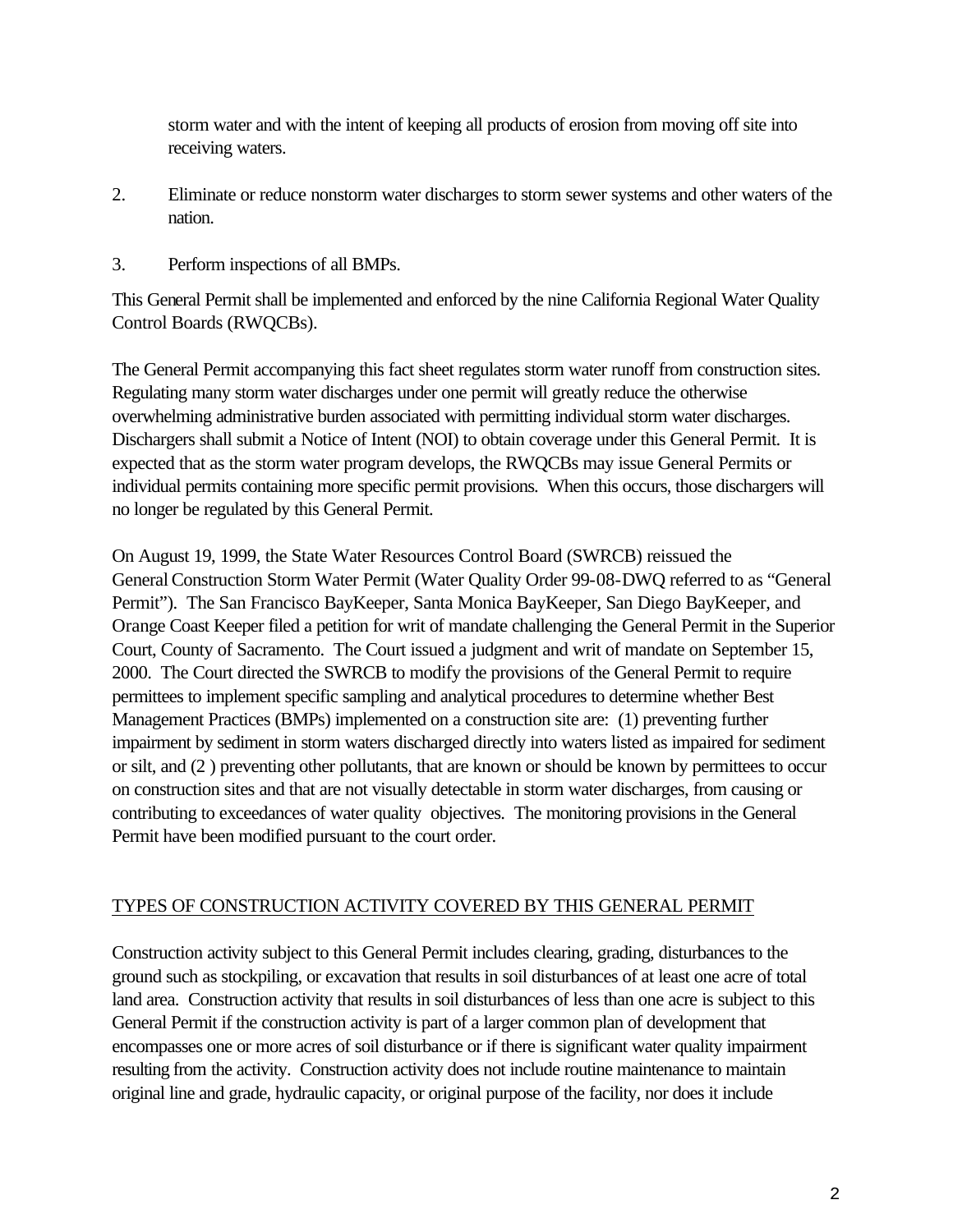emergency construction activities required to protect public health and safety. Dischargers should confirm with the local RWQCB whether or not a particular routine maintenance activity is subject to this General Permit.

A construction project which includes a dredge and/or fill discharge to any jurisdictional surface water (e.g., wetland, channel, pond, or marine water) will also need a CWA Section 404 permit from the U.S. Army Corps of Engineers and a CWA Section 401 Water Quality Certification from the RWQCB/SWRCB. Storm water discharges from dredge spoil placement which occurs outside of Corps jurisdiction (upland sites) and are part of construction activity which disturbs one or more acres of land are covered by this general permit. Proponents of construction projects which disturb one or more acres of land within the jurisdictional boundaries of a CWA Section 404 permit should contact the local RWQCB to determine the applicability of this permit to the project.

### NOTIFICATION REQUIREMENTS

It is the responsibility of the landowner to obtain coverage under this General Permit prior to commencement of construction activities. To obtain coverage, the landowner must file an NOI with a vicinity map and the appropriate fee with the SWRCB. In addition, coverage under this permit shall not occur until the applicant develops an adequate SWPPP for the project. Section A of the General Permit outlines the required contents of a SWPPP. For proposed construction activity on easements or on nearby property by agreement or permission, the entity responsible for the construction activity shall file an NOI and filing fee and shall be responsible for development of the SWPPP, all of which must occur prior to commencement of construction activities.

A separate NOI shall be submitted to the SWRCB for each construction site. Owners of new construction shall file an NOI prior to the commencement of construction. Owners of an ongoing construction site that is covered under the previous General Construction Permit (WQ Order No.92-08-DWQ) (1) shall continue to implement their existing SWPPP and monitoring program and (2) shall implement any necessary revisions to their SWPPP in a timely manner but in no case later than 90-calender days from adoption of this General Permit in accordance with Section A of this General Permit.

The NOI requirements of the General Permit are intended to establish a mechanism which can be used to clearly identify the responsible parties, locations, and scope of operations of dischargers covered by the General Permit and to document the discharger's knowledge of the requirements for a SWPPP.

The NOI must be sent to the following address:

State Water Resources Control Board Division of Water Quality Storm Water Permit Unit P.O. Box 1977 Sacramento, CA 95812-1977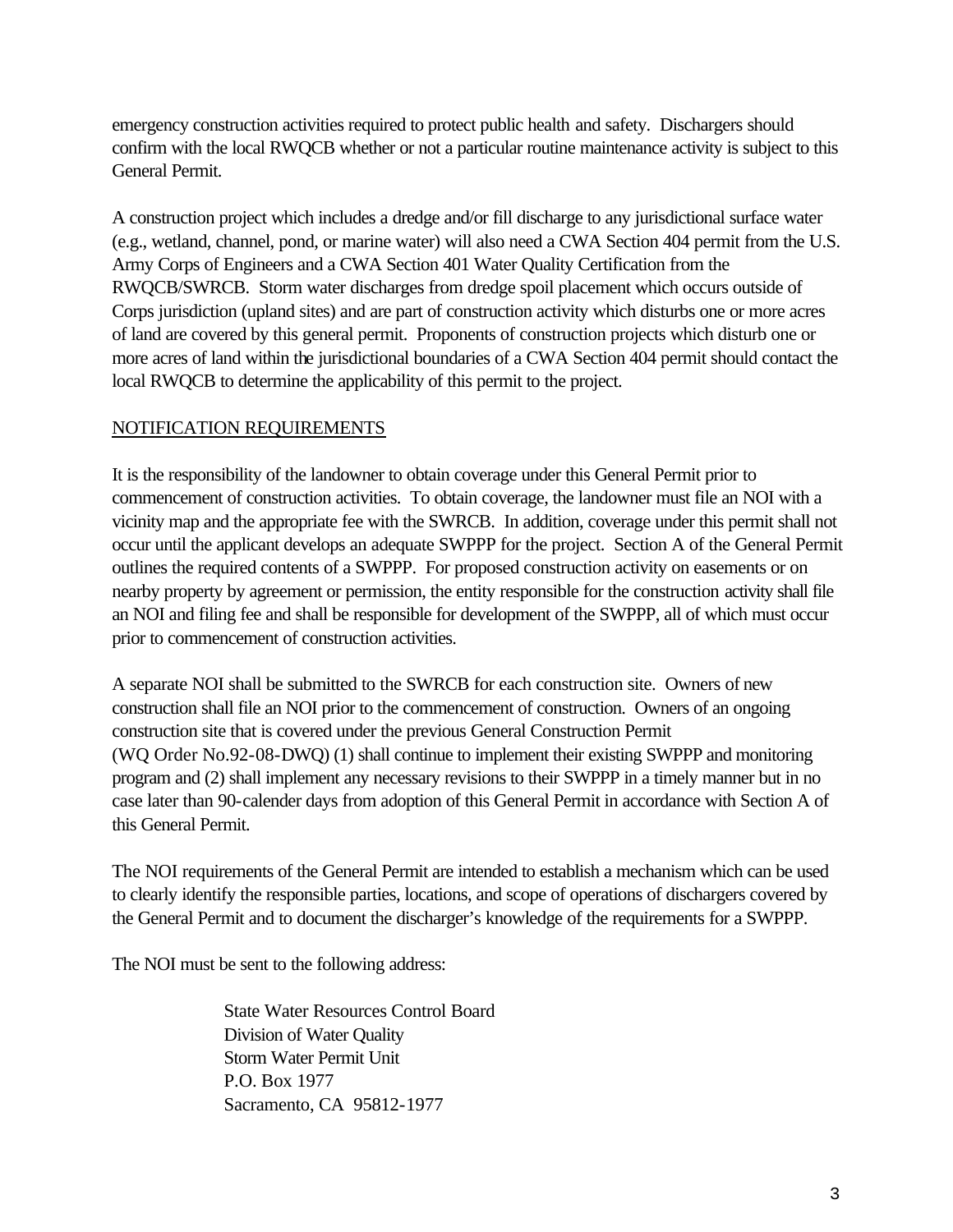The current annual fee for this General Permit is \$700.

When construction is complete or ownership has been transferred, dischargers shall file a Notice of Termination with the RWQCB certifying that all State and local requirements have been met in accordance with Special Provisions for Construction Activity, C.7, of the General Permit.

Dischargers who fail to obtain coverage under this General Permit for storm water discharges to surface waters will be in violation of the CWA and the California Water Code.

### CONSTRUCTION ACTIVITY NOT COVERED BY THIS GENERAL PERMIT

This General Permit does not apply to storm water discharges from (1) those areas on Tribal Lands; (2) the Lake Tahoe Hydrologic Unit; (3) construction under one acre, unless part of a larger common plan of development or sale; (4) projects covered by an individual NPDES Permit for storm water discharges associated with construction activity; and (5) landfill construction that is subject to the general industrial permit.

Storm water discharges in the Lake Tahoe Hydrologic Unit are regulated by a separate permit(s) adopted by the California Regional Water Quality Control Board, Lahontan Region (LRWQCB). USEPA regulates storm water discharges on Tribal Lands. Permit applications for storm water discharges that will be conducted in the Lake Tahoe Hydrologic Unit must be submitted directly to the LRWQCB.

#### DESCRIPTION OF GENERAL PERMIT CONDITIONS

The following is a brief description of the major provisions of the General Permit and the basis for the General Permit.

#### Prohibitions

This General Permit authorizes the discharge of storm water to surface waters from construction activities that result in the disturbance of one or more acres of land. It prohibits the discharge of materials other than storm water and authorized non-storm water discharges and all discharges which contain a hazardous substance in excess of reportable quantities established at 40 Code of Federal Regulations (CFR) 117.3 or 40 CFR 302.4 unless a separate NPDES Permit has been issued to regulate those discharges. In addition, this General Permit contains provisions that uphold discharge prohibitions contained in water quality control plans, as implemented through the nine RWQCBs.

#### Effluent Limitations

Permits for storm water discharges associated with construction activity shall meet all applicable provisions of Sections 301 and 402 of the CWA. These provisions require controls of pollutant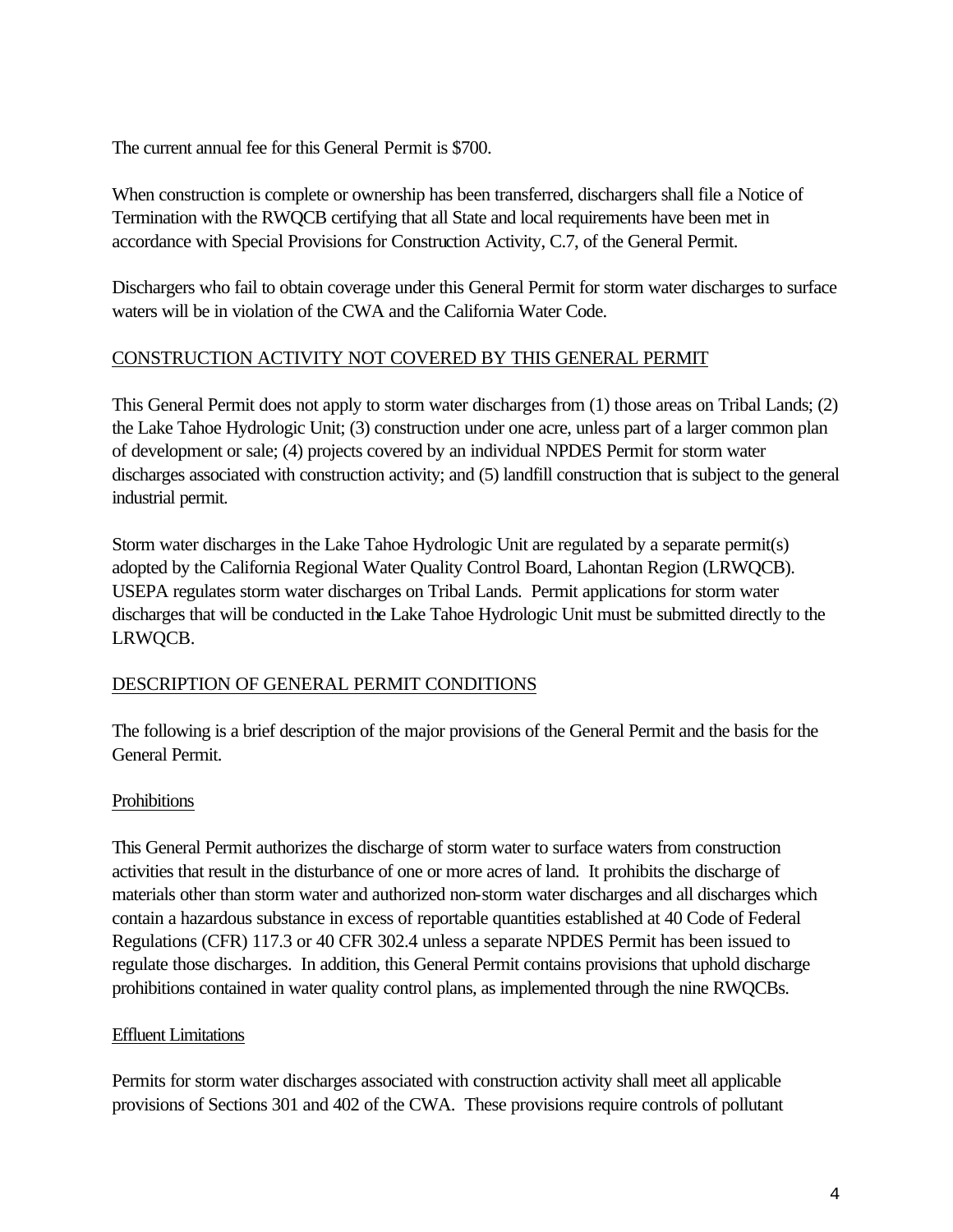discharges that utilize best available technology economically achievable (BAT) and best conventional pollutant control technology (BCT) to reduce pollutants and any more stringent controls necessary to meet water quality standards.

It is not feasible at this time for the SWRCB to establish numeric effluent limitations. The reasons why it is not feasible to establish numeric effluent limitations are discussed in detail in SWRCB Order Nos. WQ 91-03 and WQ 91-04. Therefore, the effluent limitations contained in this General Permit are narrative and include the requirement to implement appropriate BMPs. The BMPs shall primarily emphasize source controls such as erosion control and pollution prevention methods. The discharger shall also install structural controls, as necessary, such as sediment control which will constitute BAT and BCT and will achieve compliance with water quality standards. The narrative effluent limitations constitute compliance with the requirements of the CWA.

Elimination or reduction of nonstorm water discharges is a major goal of this General Permit. Nonstorm water discharges include a wide variety of sources, including improper dumping, spills, or leakage from storage tanks or transfer areas. Nonstorm water discharges may contribute a significant pollutant load to receiving waters. Measures to control spills, leakage, and dumping and to prevent illicit connections during construction shall be addressed through structural as well as non-structural BMPs.

This General Permit prohibits the discharge of materials other than storm water and authorized nonstorm water discharges. It is recognized that certain nonstorm water discharges may be necessary for the completion of construction projects. Such discharges include, but are not limited to irrigation of vegetative erosion control measures, pipe flushing and testing, street cleaning, and dewatering. Such discharges are allowed by this General Permit provided they are not relied upon to clean up failed or inadequate construction or post-construction BMPs designed to keep materials onsite. These authorized nonstorm water discharges shall (1) be infeasible to eliminate, (2) comply with BMPs as described in the SWPPP, and (3) not cause or contribute to a violation of water quality standards. Additionally, these discharges may be required to be permitted by the local RWQCB (e.g., some RWQCBs have adopted General Permits for dewatering discharges). This General Permit is performance-based to the extent that it prohibits the discharge of storm water that causes or threatens to cause pollution, contamination, or nuisance; but it also allows the owner/developer to determine the most economical, effective, and possibly innovative BMPs.

The requirements of this General Permit are intended to be implemented on a year-round basis, not just during the part of the year when there is a high probability of a precipitation event which results in storm water runoff. The permit should be implemented at the appropriate level and in a proactive manner during all seasons while construction is ongoing.

Weather and storm predictions or weather information concerning the 10-year, 6-hour storm event and mean annual rainfall can be obtained by calling the Western Regional Climate Center at 775-674-7010 or via the internet at www.wrcc.dri.edu/precip.html and/or www.wrcc.dri.edu/pcpnfreq.html.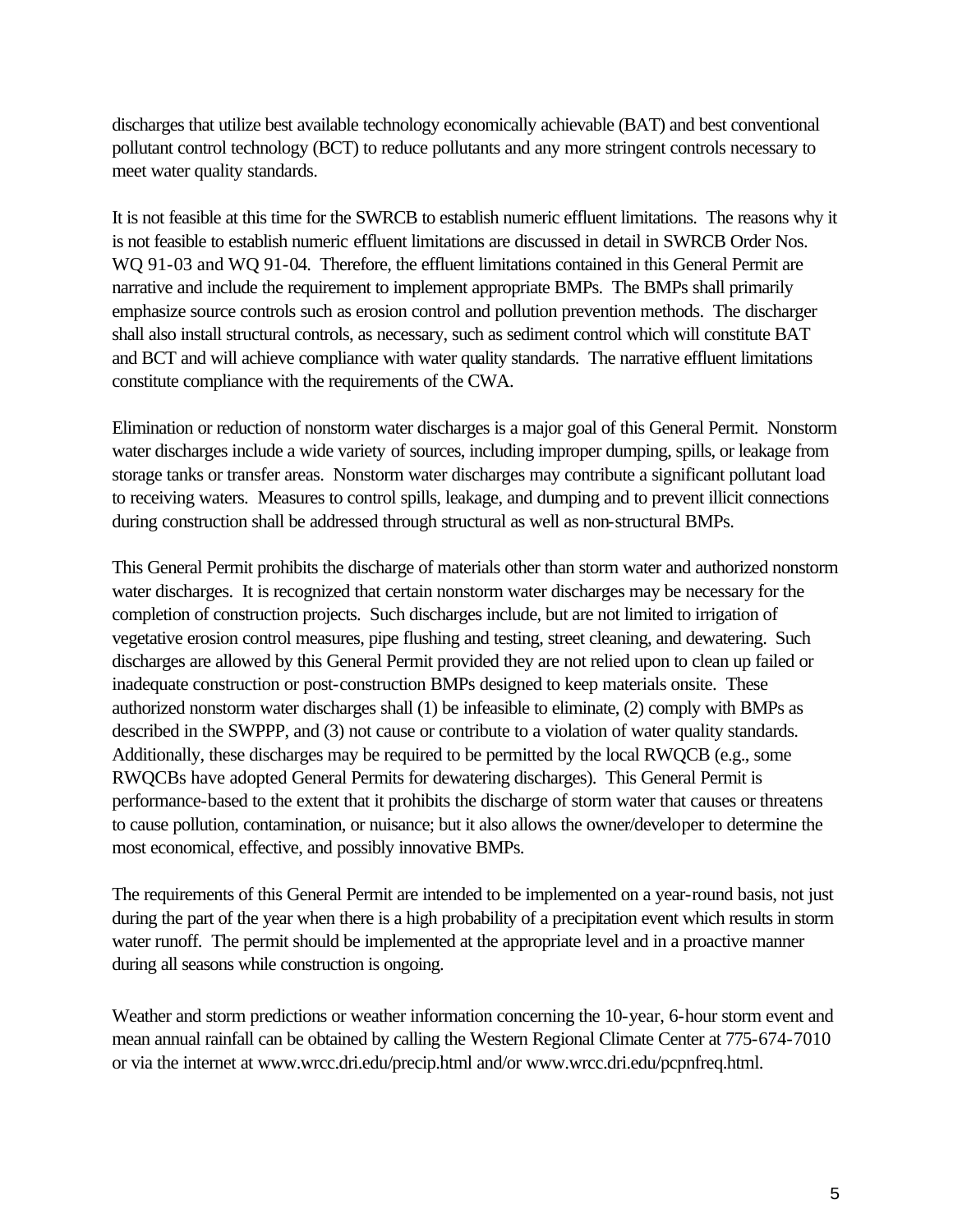#### Receiving Water Limitations Language

The receiving water limitations language is fundamentally different from the language adopted in the SWRCB General Industrial Activities Storm Water Permit on April 17, 1997. Construction related activities which cause or contribute to an exceedance of water quality standards must be corrected immediately and cannot wait for the RWQCB to approve a plan of action to correct. The dynamic nature of construction activity allows the discharger the ability to more quickly identify and correct the source of the exceedances. Therefore, the owner is required to take immediate corrective action and to provide a report to the appropriate RWQCB within

14-calendar days of the violation describing the corrective action.

#### Storm Water Pollution Prevention Plan (SWPPP)

This General Permit requires development and implementation of a SWPPP. This document emphasizes the use of appropriately selected, correctly installed and maintained pollution reduction BMPs. This approach provides the flexibility necessary to establish BMPs which can effectively address source control of pollutants during changing construction activities.

All dischargers shall prepare and implement a SWPPP prior to disturbing a site. The SWPPP must be implemented at the appropriate level to protect water quality at all times throughout the life of the project. Nonstorm water BMPs must be implemented year round. The SWPPP shall remain on the site while the site is under construction, commencing with the initial mobilization and ending with the termination of coverage under the permit.

The SWPPP has two major objectives: (1) to help identify the sources of sediment and other pollutants that affect the quality of storm water discharges and (2) to describe and ensure the implementation of BMPs to reduce or eliminate sediment and other pollutants in storm water as well as nonstorm water discharges. The SWPPP shall include BMPs which address source control and, if necessary, shall also include BMPs which address pollutant control.

Required elements of a SWPPP include: (1) site description addressing the elements and characteristics specific to the site, (2) descriptions of BMPs for erosion and sediment controls, (3) BMPs for construction waste handling and disposal, (4) implementation of approved local plans, (5) proposed post-construction controls, including description of local post-construction erosion and sediment control requirements, and (6) nonstorm water management.

To ensure that the preparation, implementation, and oversight of the SWPPP is sufficient for effective pollution prevention, individuals responsible for creating, revising, overseeing, and implementing the SWPPP should participate in applicable training programs and document such training in the SWPPP.

SWPPPs are reports that are available to the public under Section 308(b) of the CWA and will be made available by the RWQCB upon request.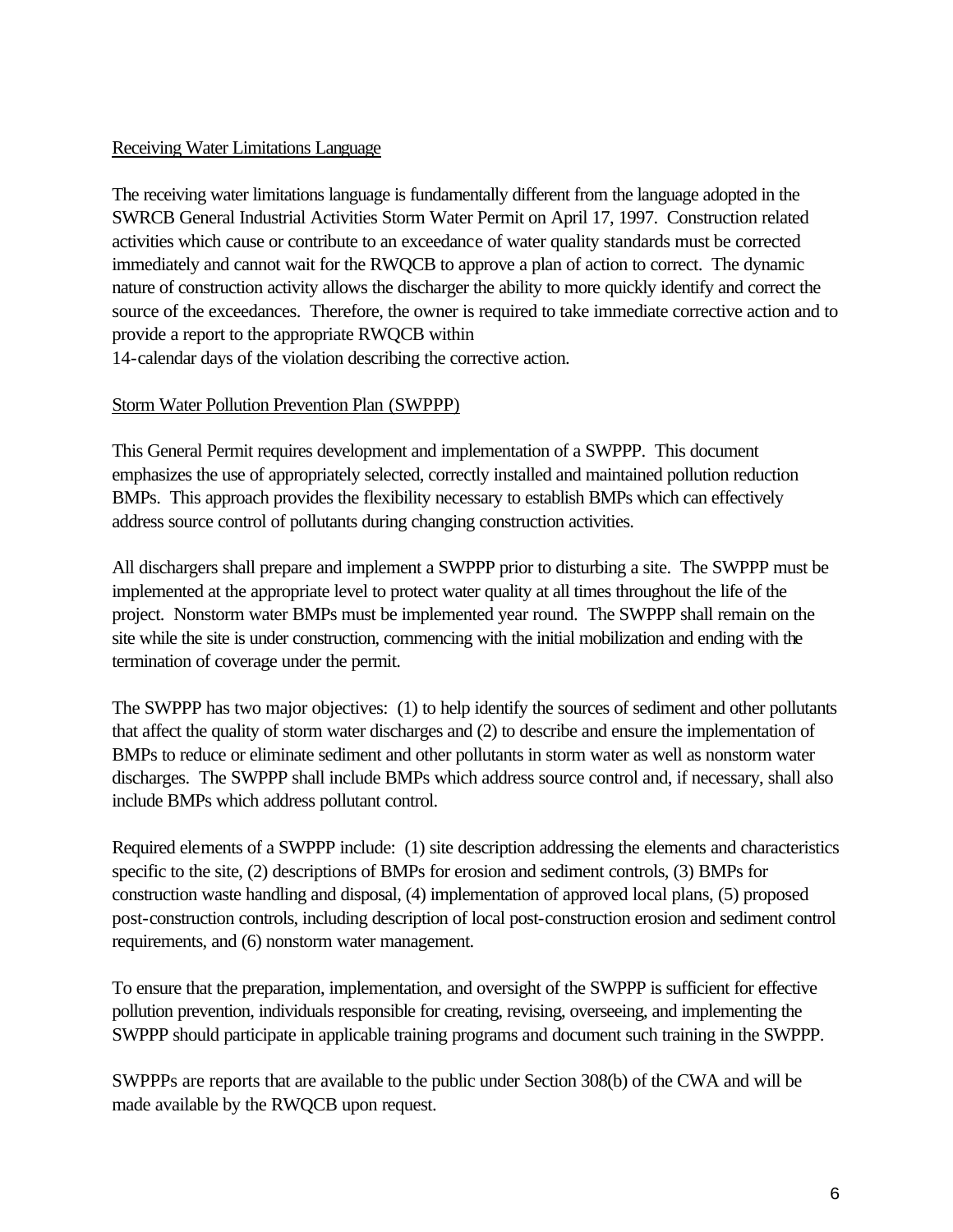#### Monitoring Program

Another major feature of the General Permit is the development and implementation of a monitoring program. All dischargers are required to conduct inspections of the construction site prior to anticipated storm events and after actual storm events. During extended storm events, inspections must be made during each 24-hour period. The goals of these inspections are (1) to identify areas contributing to a storm water discharge; (2) to evaluate whether measures to reduce pollutant loadings identified in the SWPPP are adequate and properly installed and functioning in accordance with the terms of the General Permit; and (3) whether additional control practices or corrective maintenance activities are needed. Equipment, materials, and workers must be available for rapid response to failures and emergencies. All corrective maintenance to BMPs shall be performed as soon as possible, depending upon worker safety.

Each discharger shall certify annually that the construction activities are in compliance with the requirements of this General Permit. Dischargers who cannot certify annual compliance shall notify the appropriate RWQCB. A well-developed monitoring program will provide a good method for checking the effectiveness of the SWPPP.

#### Retention of Records

The discharger is required to retain records of all monitoring information, copies of all reports required by this General Permit, and records of all data used to complete the NOI for all construction activities to be covered by the General Permit for a period of at least three years from the date generated. This period may be extended by request of the SWRCB and/or RWQCB. With the exception of reporting noncompliance to the appropriate RWQCB, dischargers are not required to submit the records, except upon specific request by the RWQCB.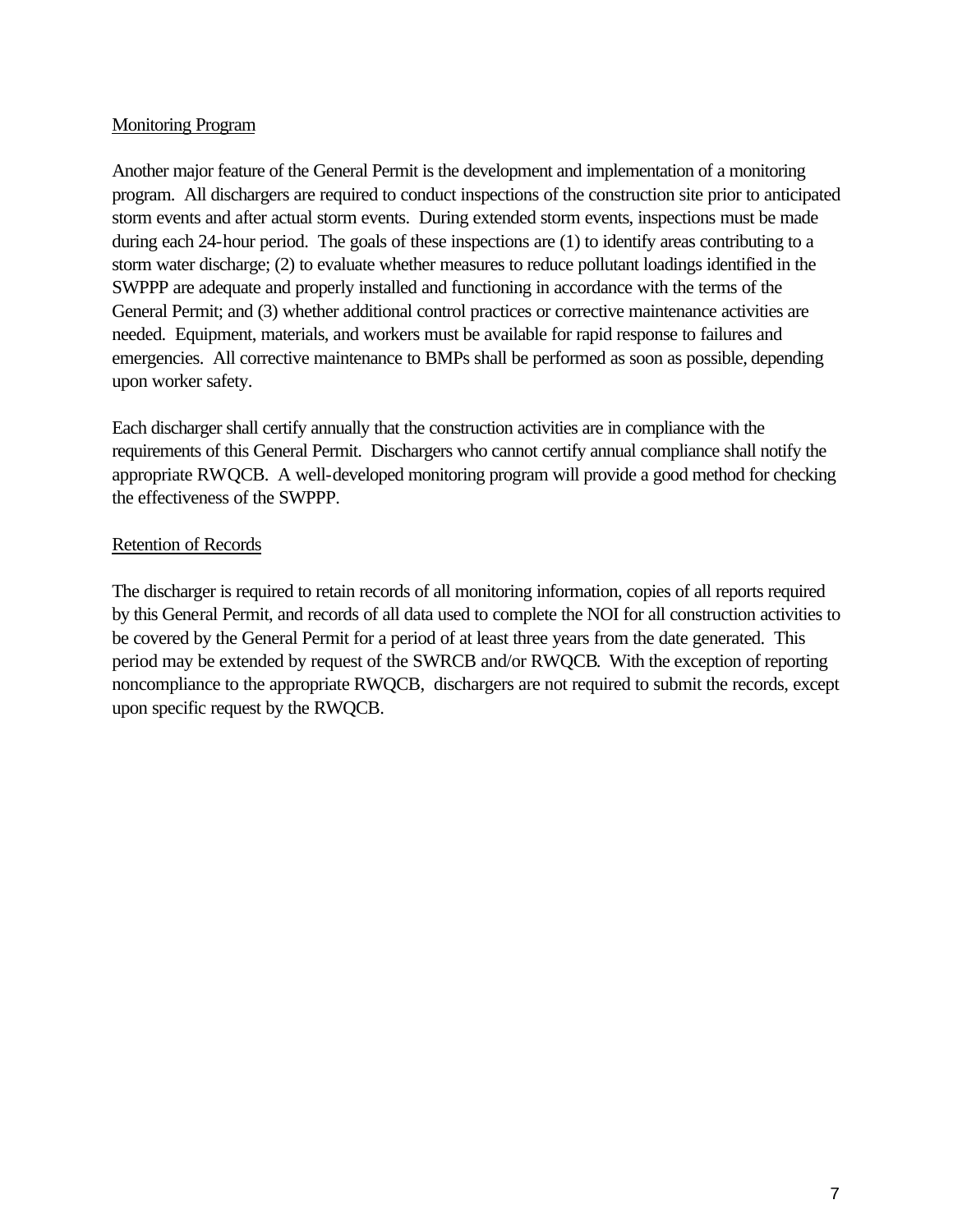#### **STATE WATER RESOURCES CONTROL BOARD (SWRCB ) ORDER NO. 99 - 08 - DWQ NATIONAL POLLUTANT DISCHARGE ELIMINATION SYSTEM (NPDES) GENERAL PERMIT NO. CAS000002**

# **WASTE DISCHARGE REQUIREMENTS (WDRS) FOR DISCHARGES OF STORM WATER RUNOFF ASSOCIATED WITH CONSTRUCTION ACTIVITY**

The State Water Resources Control Board finds that:

1. Federal regulations for controlling pollutants in storm water runoff discharges were promulgated by the U.S. Environmental Protection Agency (USEPA) on November 16, 1990 (40 Code of Federal Regulations (CFR) Parts 122, 123, and 124). The regulations require discharges of storm water to surface waters associated with construction activity including clearing, grading, and excavation activities (except operations that result in disturbance of less than five acres of total land area and which are not part of a larger common plan of development or sale) to obtain an NPDES permit and to implement Best Available Technology Economically Achievable (BAT) and Best Conventional Pollutant Control Technology (BCT) to reduce or eliminate storm water pollution.

On December 8, 1999 federal regulations promulgated by USEPA (40CFR Parts 9, 122, 123, and 124) expanded the NPDES storm water program to include storm water discharges from municipal separate storm sewer systems (MS4s) and construction sites that were smaller than those previously included in the program. Federal regulation 40 CFR § 122.26(b)(15) defines small construction activity as including clearing, grading, and excavating that result in land disturbance of equal to or greater than one acre or less than five acres or is part of a larger common plan of development or sale. Permit applications for small construction activities are due by March 10, 2003.

- 2. This General Permit regulates pollutants in discharges of storm water associated with construction activity (storm water discharges) to surface waters, except from those areas on Tribal Lands; Lake Tahoe Hydrologic Unit; construction projects which disturb less than one acre, unless part of a larger common plan of development or sale; and storm water discharges which are determined ineligible for coverage under this General Permit by the California Regional Water Quality Control Boards (RWQCBs). Attachment 1 contains addresses and telephone numbers of each RWQCB office.
- 3. This General Permit does not preempt or supersede the authority of local storm water management agencies to prohibit, restrict, or control storm water discharges to separate storm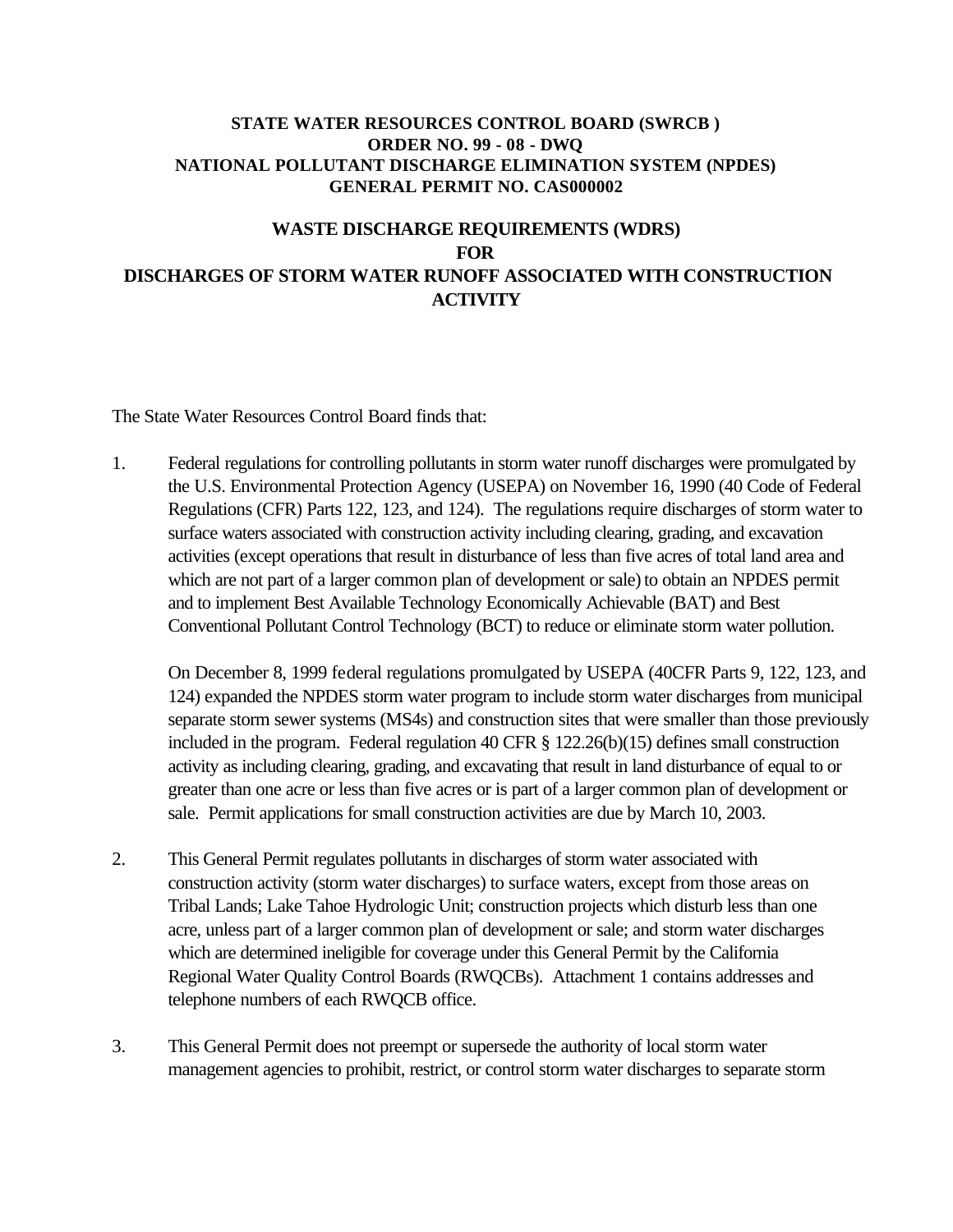sewer systems or other watercourses within their jurisdiction, as allowed by State and Federal law.

- 4. To obtain authorization for proposed storm water discharges to surface waters, pursuant to this General Permit, the landowner (discharger) must submit a Notice of Intent (NOI) with a vicinity map and the appropriate fee to the SWRCB prior to commencement of construction activities. In addition, coverage under this General Permit shall not occur until the applicant develops a Storm Water Pollution Prevention Plan (SWPPP) in accordance with the requirements of Section A of this permit for the project. For proposed construction activity conducted on easements or on nearby property by agreement or permission, or by an owner or lessee of a mineral estate (oil, gas, geothermal, aggregate, precious metals, and/or industrial minerals) entitled to conduct the activities, the entity responsible for the construction activity must submit the NOI and filing fee and shall be responsible for development of the SWPPP.
- 5. If an individual NPDES Permit is issued to a discharger otherwise subject to this General Permit or if an alternative General Permit is subsequently adopted which covers storm water discharges regulated by this General Permit, the applicability of this General Permit to such discharges is automatically terminated on the effective date of the individual permit or the date of approval for coverage under the subsequent General Permit.
- 6. This action to adopt an NPDES permit is exempt from the provisions of the California Environmental Quality Act (Public Resources Code Section 21100, et seq.) in accordance with section 13389 of the California Water Code.
- 7. The SWRCB adopted the California Ocean Plan, and the RWQCBs have adopted and the SWRCB has approved Water Quality Control Plans (Basin Plans). Dischargers regulated by this General Permit must comply with the water quality standards in these Basin Plans and subsequent amendments thereto.
- 8. The SWRCB finds storm water discharges associated with construction activity to be a potential significant sources of pollutants. Furthermore, the SWRCB finds that storm water discharges associated with construction activities have the reasonable potential to cause or contribute to an excursion above water quality standards for sediment in the water bodies listed in Attachment 3 to this permit.
- 9. It is not feasible at this time to establish numeric effluent limitations for pollutants in storm water discharges from construction activities. Instead, the provisions of this General Permit require implementation of Best Management Practices (BMPs) to control and abate the discharge of pollutants in storm water discharges.
- 10. Discharges of non-storm water may be necessary for the completion of certain construction projects. Such discharges include, but are not limited to: irrigation of vegetative erosion control measures, pipe flushing and testing, street cleaning, and dewatering. Such discharges are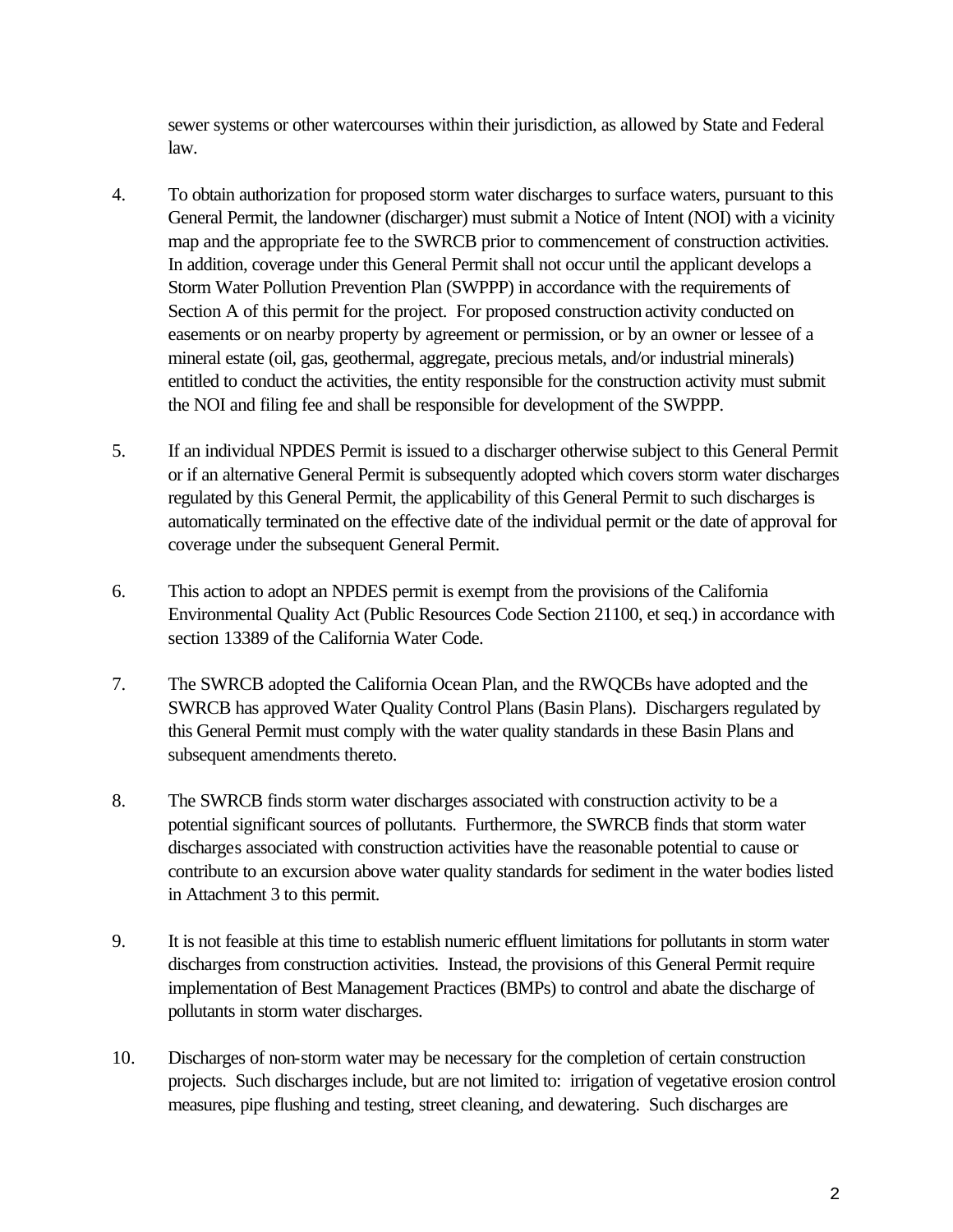authorized by this General Permit as long as they (a) do comply with Section A.9 of this General Permit, (b) do not cause or contribute to violation of any water quality standard, (c) do not violate any other provision of this General Permit, (d) do not require a non-storm water permit as issued by some RWQCBs, and (e) are not prohibited by a Basin Plan. If a non-storm water discharge is subject to a separate permit adopted by a RWQCB, the discharge must additionally be authorized by the RWQCB permit.

- 11. Following adoption of this General Permit, the RWQCBs shall enforce the provisions herein including the monitoring and reporting requirements.
- 12. Following public notice in accordance with State and Federal laws and regulations, the SWRCB in a public meeting on June 8, 1998, heard and considered all comments. The SWRCB has prepared written responses to all significant comments.
- 13. This Order is an NPDES permit in compliance with section 402 of the Clean Water Act (CWA) and shall take effect upon adoption by the SWRCB provided the Regional Administrator of the USEPA has no objection. If the USEPA Regional Administrator objects to its issuance, the General Permit shall not become effective until such objection is withdrawn.
- 14. This General Permit does not authorize discharges of fill or dredged material regulated by the U.S. Army Corps of Engineers under CWA section 404 and does not constitute a waiver of water quality certification under CWA section 401.
- 15 The Monitoring Program and Reporting Requirements are modified in compliance with a judgment in the case of San Francisco BayKeeper, et al. v. State Water Resources Control Board. The modifications include sampling and analysis requirements for direct discharges of sediment to waters impaired due to sediment and for pollutants that are not visually detectable in runoff that may cause or contribute to an exceedance of water quality objectives.
- 16 Storm water discharges associated with industrial activity that are owned or operated by municipalities serving populations less than 100,000 people are no longer exempt from the need to apply for or obtain a storm water discharge permit. A temporary exemption, which was later extended by USEPA, was provided under section 1068(c) of the Intermodal Surface Transportation and Efficiency Act (ISTEA) of 1991. Federal regulation 40 CFR § 122.26(e)(1)(ii) requires the above municipalities to submit permit application by March 10, 2003.
- 17 This permit may be reopened and modified to include different monitoring requirements for small construction activity than for construction activity over five (5) acres.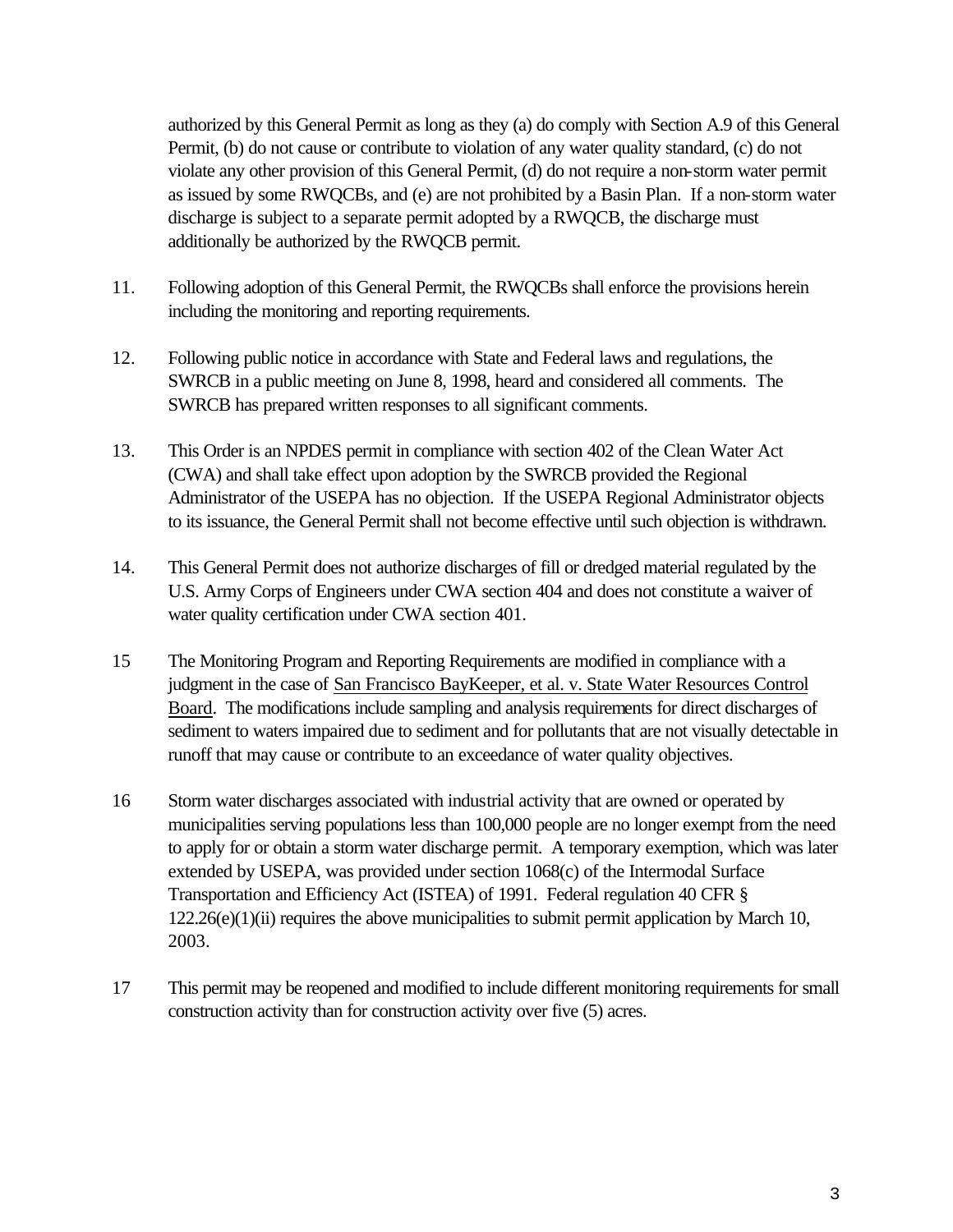IT IS HEREBY ORDERED that all dischargers who file an NOI indicating their intention to be regulated under the provisions of this General Permit shall comply with the following:

#### A. DISCHARGE PROHIBITIONS:

- 1. Authorization pursuant to this General Permit does not constitute an exemption to applicable discharge prohibitions prescribed in Basin Plans, as implemented by the nine RWQCBs.
- 2. Discharges of material other than storm water which are not otherwise authorized by an NPDES permit to a separate storm sewer system (MS4) or waters of the nation are prohibited, except as allowed in Special Provisions for Construction Activity, C.3.
- 3. Storm water discharges shall not cause or threaten to cause pollution, contamination, or nuisance.
- 4. Storm water discharges regulated by this General Permit shall not contain a hazardous substance equal to or in excess of a reportable quantity listed in 40 CFR Part 117 and/or 40 CFR Part 302.

#### B. RECEIVING WATER LIMITATIONS:

- 1. Storm water discharges and authorized nonstorm water discharges to any surface or ground water shall not adversely impact human health or the environment.
- 2. The SWPPP developed for the construction activity covered by this General Permit shall be designed and implemented such that storm water discharges and authorized nonstorm water discharges shall not cause or contribute to an exceedance of any applicable water quality standards contained in a Statewide Water Quality Control Plan and/or the applicable RWQCB's Basin Plan.
- 3. Should it be determined by the discharger, SWRCB, or RWQCB that storm water discharges and/or authorized nonstorm water discharges are causing or contributing to an exceedance of an applicable water quality standard, the discharger shall:
	- a. Implement corrective measures immediately following discovery that water quality standards were exceeded, followed by notification to the RWQCB by telephone as soon as possible but no later than 48 hours after the discharge has been discovered. This notification shall be followed by a report within 14 calender days to the appropriate RWQCB, unless otherwise directed by the RWQCB, describing (1) the nature and cause of the water quality standard exceedance; (2) the BMPs currently being implemented; (3) any additional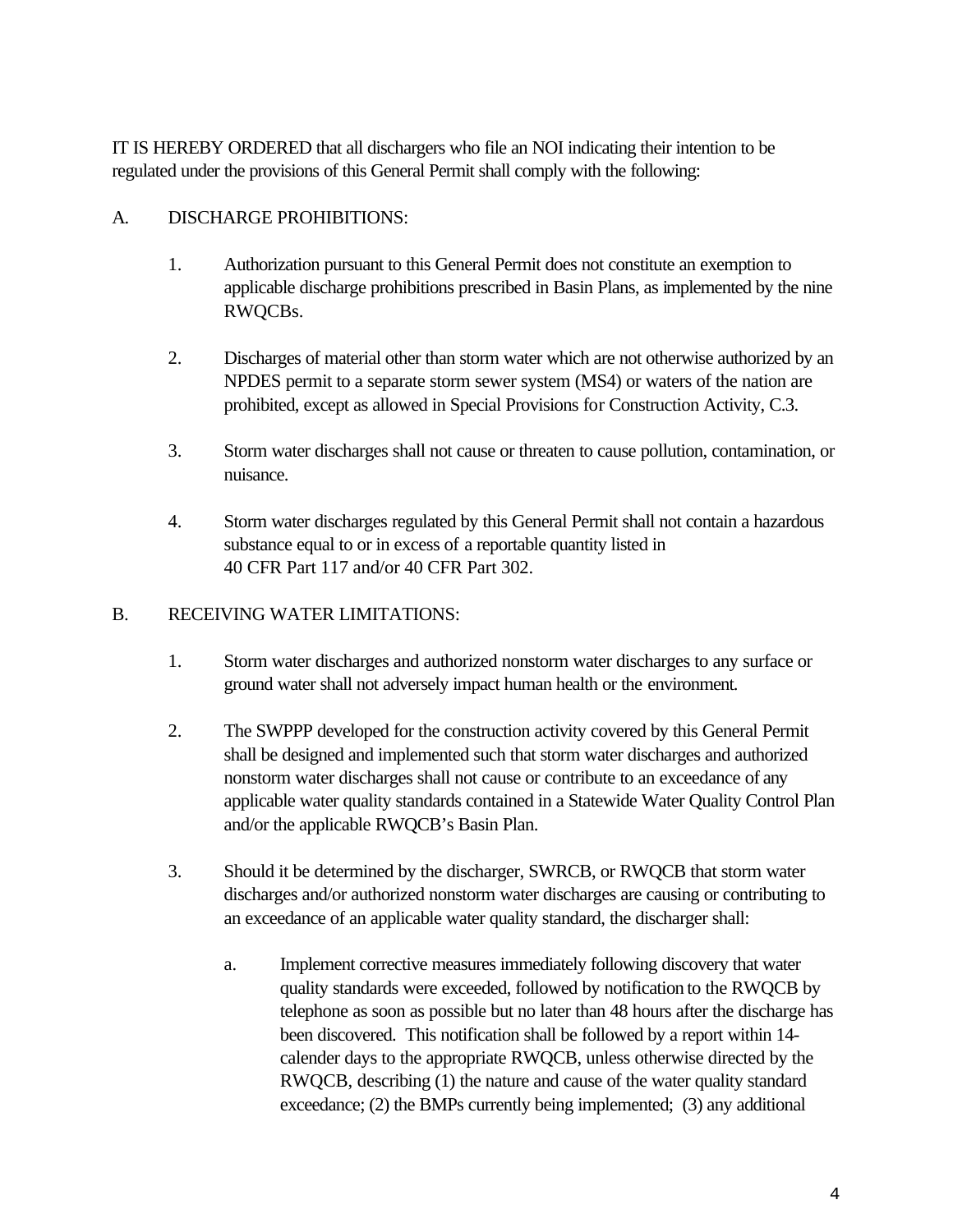BMPs which will be implemented to prevent or reduce pollutants that are causing or contributing to the exceedance of water quality standards; and (4) any maintenance or repair of BMPs. This report shall include an implementation schedule for corrective actions and shall describe the actions taken to reduce the pollutants causing or contributing to the exceedance.

- b. The discharger shall revise its SWPPP and monitoring program immediately after the report to the RWQCB to incorporate the additional BMPs that have been and will be implemented, the implementation schedule, and any additional monitoring needed.
- c. Nothing in this section shall prevent the appropriate RWQCB from enforcing any provisions of this General Permit while the discharger prepares and implements the above report.

### C. SPECIAL PROVISIONS FOR CONSTRUCTION ACTIVITY:

- 1. All dischargers shall file an NOI and pay the appropriate fee for construction activities conducted at each site as required by Attachment 2: Notice of Intent--General Instructions.
- 2. All dischargers shall develop and implement a SWPPP in accordance with Section A: Storm Water Pollution Prevention Plan. The discharger shall implement controls to reduce pollutants in storm water discharges from their construction sites to the BAT/BCT performance standard.
- 3. Discharges of non-storm water are authorized only where they do not cause or contribute to a violation of any water quality standard and are controlled through implementation of appropriate BMPs for elimination or reduction of pollutants. Implementation of appropriate BMPs is a condition for authorization of non-storm water discharges. Non-storm water discharges and the BMPs appropriate for their control must be described in the SWPPP. Wherever feasible, alternatives which do not result in discharge of nonstorm water shall be implemented in accordance with Section A.9. of the SWPPP requirements.
- 4. All dischargers shall develop and implement a monitoring program and reporting plan in accordance with Section B: Monitoring Program and Reporting Requirements.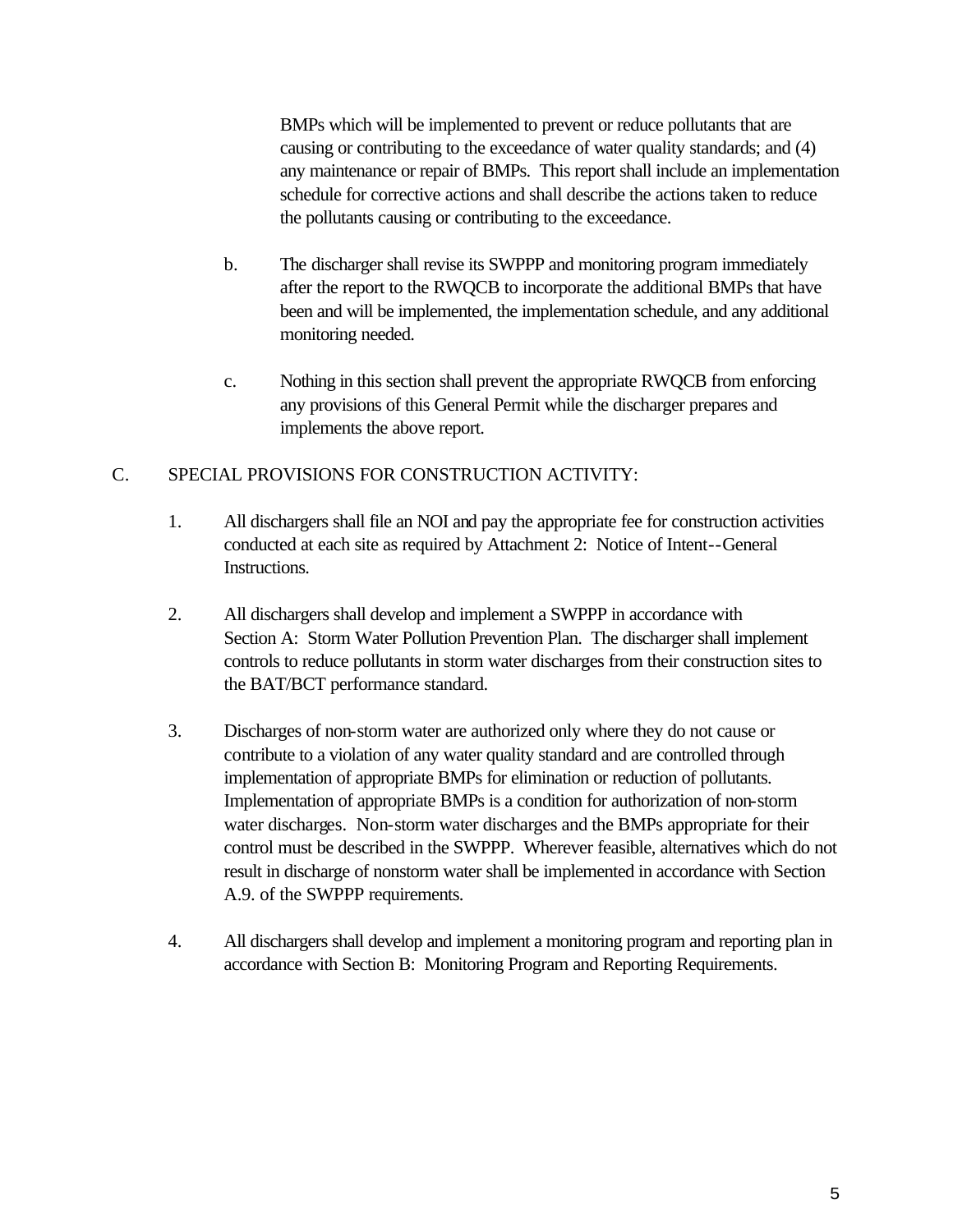- 5. All dischargers shall comply with the lawful requirements of municipalities, counties, drainage districts, and other local agencies regarding discharges of storm water to separate storm sewer systems or other watercourses under their jurisdiction, including applicable requirements in municipal storm water management programs developed to comply with NPDES permits issued by the RWQCBs to local agencies.
- 6. All dischargers shall comply with the standard provisions and reporting requirements contained in Section C: Standard Provisions.
- 7. The discharger may terminate coverage for a portion of the project under this General Permit when ownership of a portion of this project has been transferred or when a phase within this multi-phase project has been completed. When ownership has transferred, the discharger must submit to its RWQCB a Change of Information Form (COI) Attachment 4 with revised site map and the name, address and telephone number of the new owner(s). Upon transfer of title, the discharger should notify the new owner(s) of the need to obtain coverage under this General Permit. The new owner must comply with provisions of Sections A. 2. (c) and B. 2. (b) of this General Permit. To terminate coverage for a portion of the project when a phase has been completed, the discharger must submit to its RWQCB a COI with a revised map that identifies the newly delineated site.
- 8. The discharger may terminate coverage under this General Permit for a complete project by submitting to its RWQCB a Notice of Termination Form (NOT), and the post-construction BMPs plan according to Section A.10 of this General Permit. Note that a construction project is considered complete only when all portions of the site have been transferred to a new owner; or the following conditions have been met:
	- a. There is no potential for construction related storm water pollution,
	- b. All elements of the SWPPP have been completed,
	- c. Construction materials and waste have been disposed of properly,
	- d. The site is in compliance with all local storm water management requirements, and
	- e. A post-construction storm water management plan is in place as described in the site's SWPPP.
- 9. This General Permit expires five years from the date of adoption.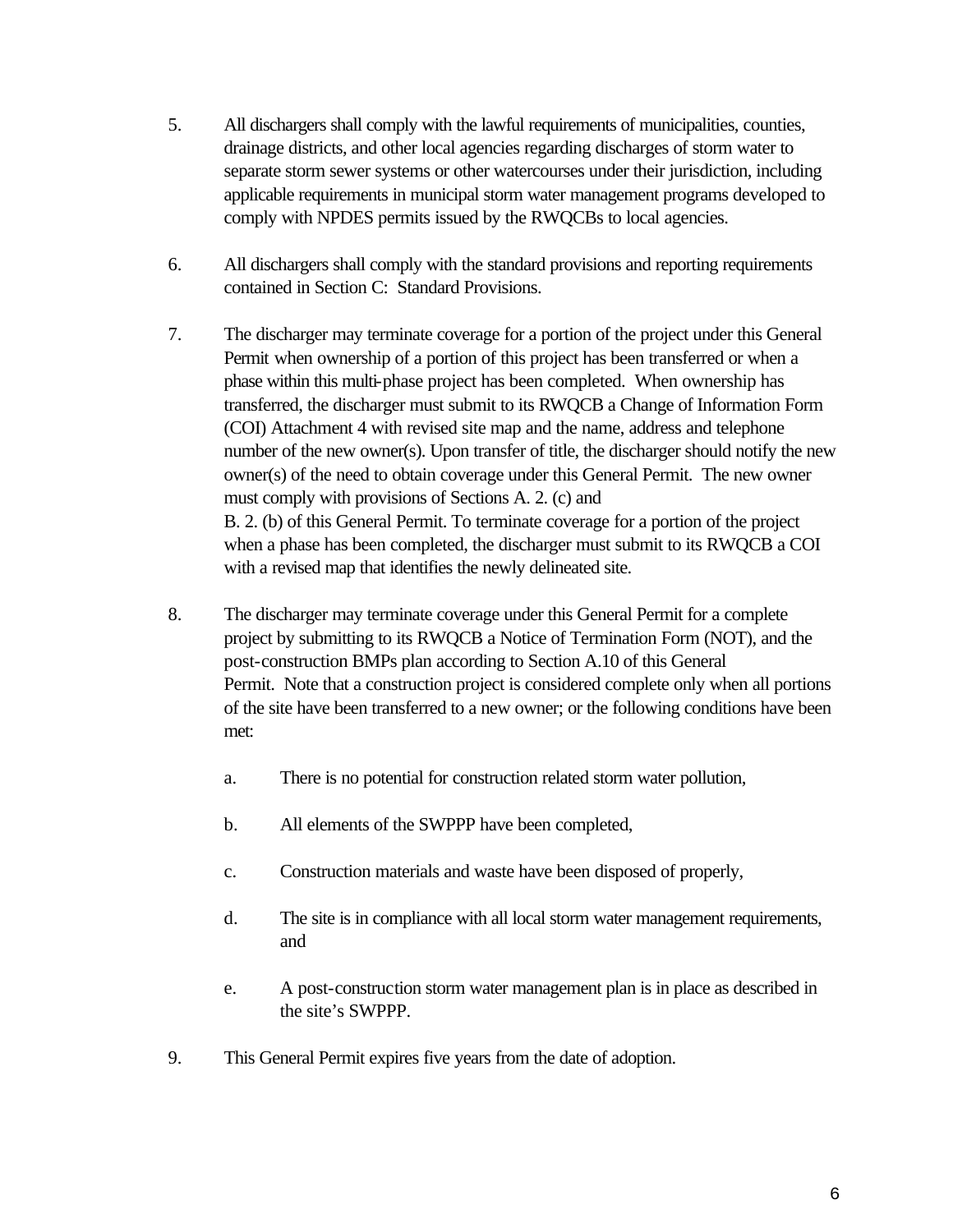#### D. REGIONAL WATER QUALITY CONTROL BOARD (RWQCB) AUTHORITIES:

### 1. RWQCBs shall:

- a. Implement the provisions of this General Permit. Implementation of this General Permit may include, but is not limited to requesting the submittal of SWPPPS, reviewing SWPPPs, reviewing monitoring reports, conducting compliance inspections, and taking enforcement actions.
- b. Issue permits as they deem appropriate to individual dischargers, categories of dischargers, or dischargers in a geographic area. Upon issuance of such permits by a RWQCB, the affected dischargers shall no longer be regulated by this General Permit.
- 2. RWQCBs may require, on a case-by-case basis, the inclusion of an analysis of potential downstream impacts on receiving waterways due to the permitted construction.
- 3. RWQCBs may provide information to dischargers on the development and implementation of SWPPPs and monitoring programs and may require revisions to SWPPPs and monitoring programs.
- 4. RWQCBs may require dischargers to retain records for more than three years.
- 5. RWQCBs may require additional monitoring and reporting program requirements including sampling and analysis of discharges to water bodies listed in Attachment 3 to this permit. Additional requirements imposed by the RWQCB should be consistent with the overall monitoring effort in the receiving waters.
- 6. RWQCBs may issue individual NPDES permits for those construction activities found to be ineligible for coverage under this permit.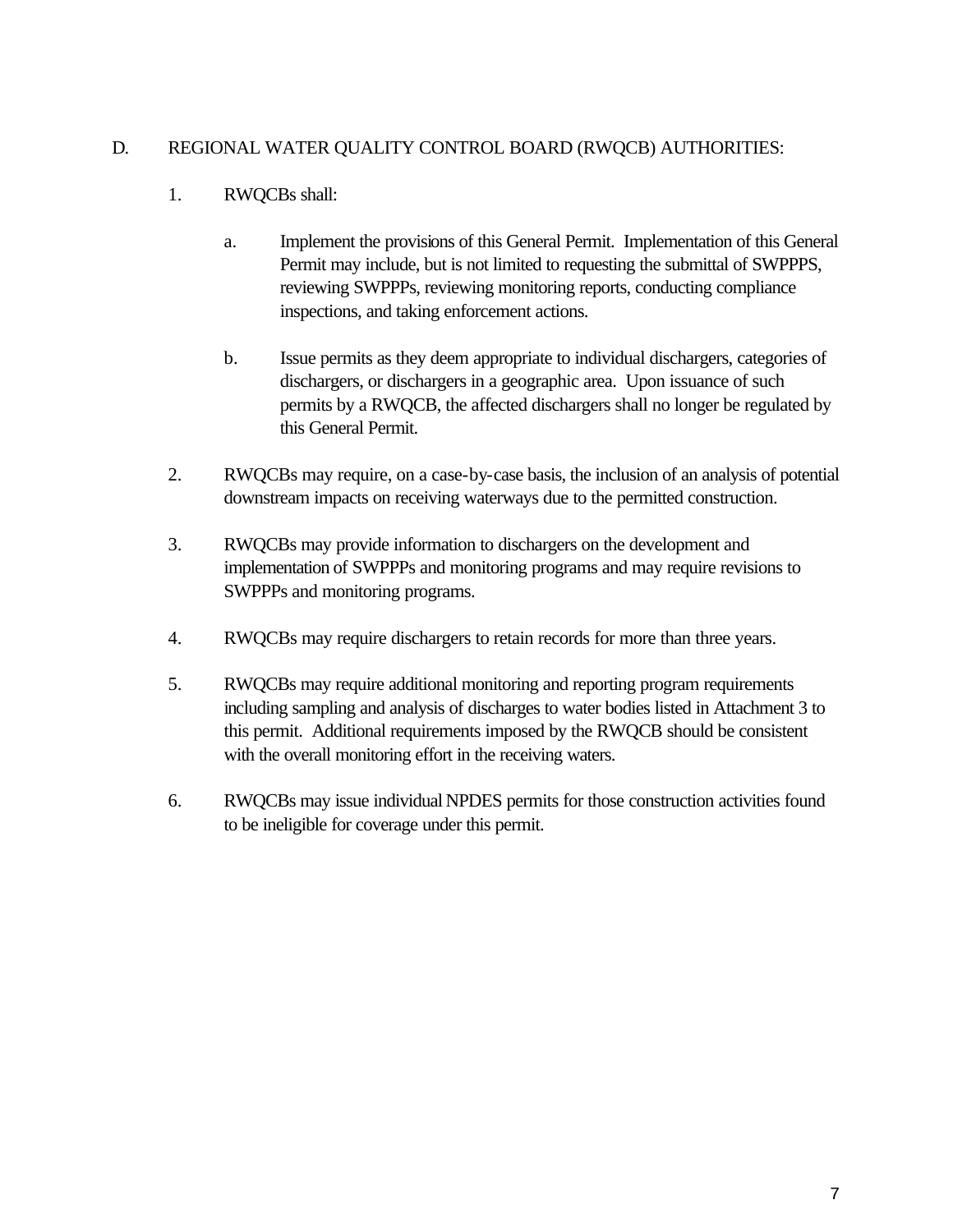#### **CERTIFICATION**

The undersigned, Administrative Assistant to the Board, does hereby certify that the foregoing is a full, true, and correct copy of an order duly and regularly adopted at a meeting of the State Water Resources Control Board held on August 19, 1999.

- AYE: James M. Stubchaer Mary Jane Forster John W. Brown Arthur G. Baggett, Jr.
- NO: None
- ABSENT: None
- ABSTAIN: None

/s/

Maureen Marché Administrative Assistant to the Board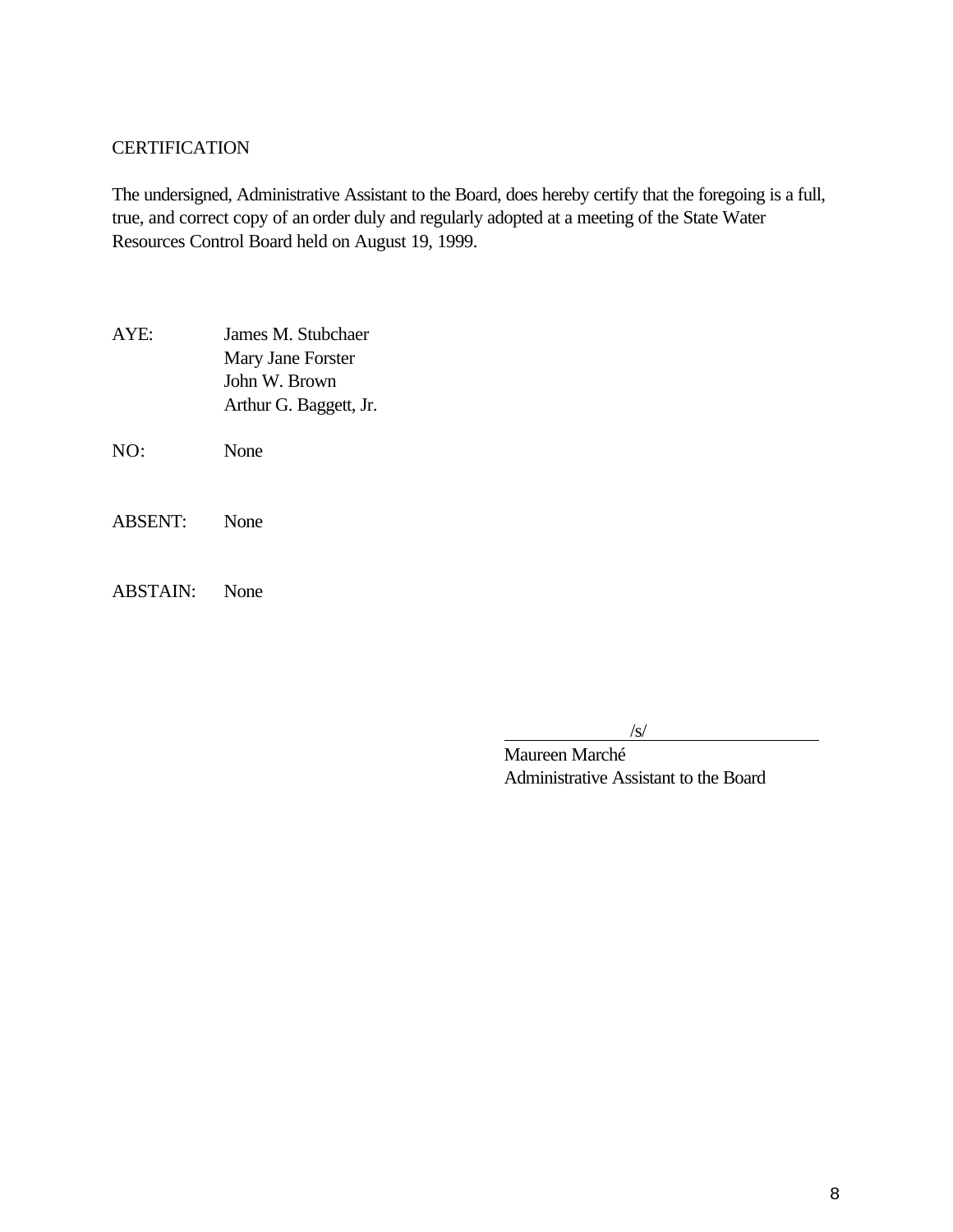#### SECTION A: STORM WATER POLLUTION PREVENTION PLAN

#### 1. Objectives

A Storm Water Pollution Prevention Plan (SWPPP) shall be developed and implemented to address the specific circumstances for each construction site covered by this General Permit. The SWPPP shall be certified in accordance with the signatory requirements of section C, Standard Provision for Construction Activities (9). The SWPPP shall be developed and amended or revised, when necessary, to meet the following objectives:

- a. Identify all pollutant sources including sources of sediment that may affect the quality of storm water discharges associated with construction activity (storm water discharges) from the construction site, and
- b. Identify non-storm water discharges, and
- c. Identify, construct, implement in accordance with a time schedule, and maintain Best Management Practices (BMPs) to reduce or eliminate pollutants in storm water discharges and authorized nonstorm water discharges from the construction site during construction, and
- d. Develop a maintenance schedule for BMPs installed during construction designed to reduce or eliminate pollutants after construction is completed (post-construction BMPs).
- e. Identify a sampling and analysis strategy and sampling schedule for discharges from construction activity which discharge directly into water bodies listed on Attachment 3. (Clean Water Act Section 303(d) [303(d)] Water Bodies listed for Sedimentation).
- f. For all construction activity, identify a sampling and analysis strategy and sampling schedule for discharges that have been discovered through visual monitoring to be potentially contaminated by pollutants not visually detectable in the runoff.

#### 2. Implementation Schedule

- a. For construction activity commencing on or after adoption of this General Permit, the SWPPP shall be developed prior to the start of soil-disturbing activity in accordance with this Section and shall be implemented concurrently with commencement of soil-disturbing activities.
- b. Existing permittees engaging in construction activities covered under the terms of the previous General Construction Permit SWPPP (WQ Order No.92-08-DWQ) shall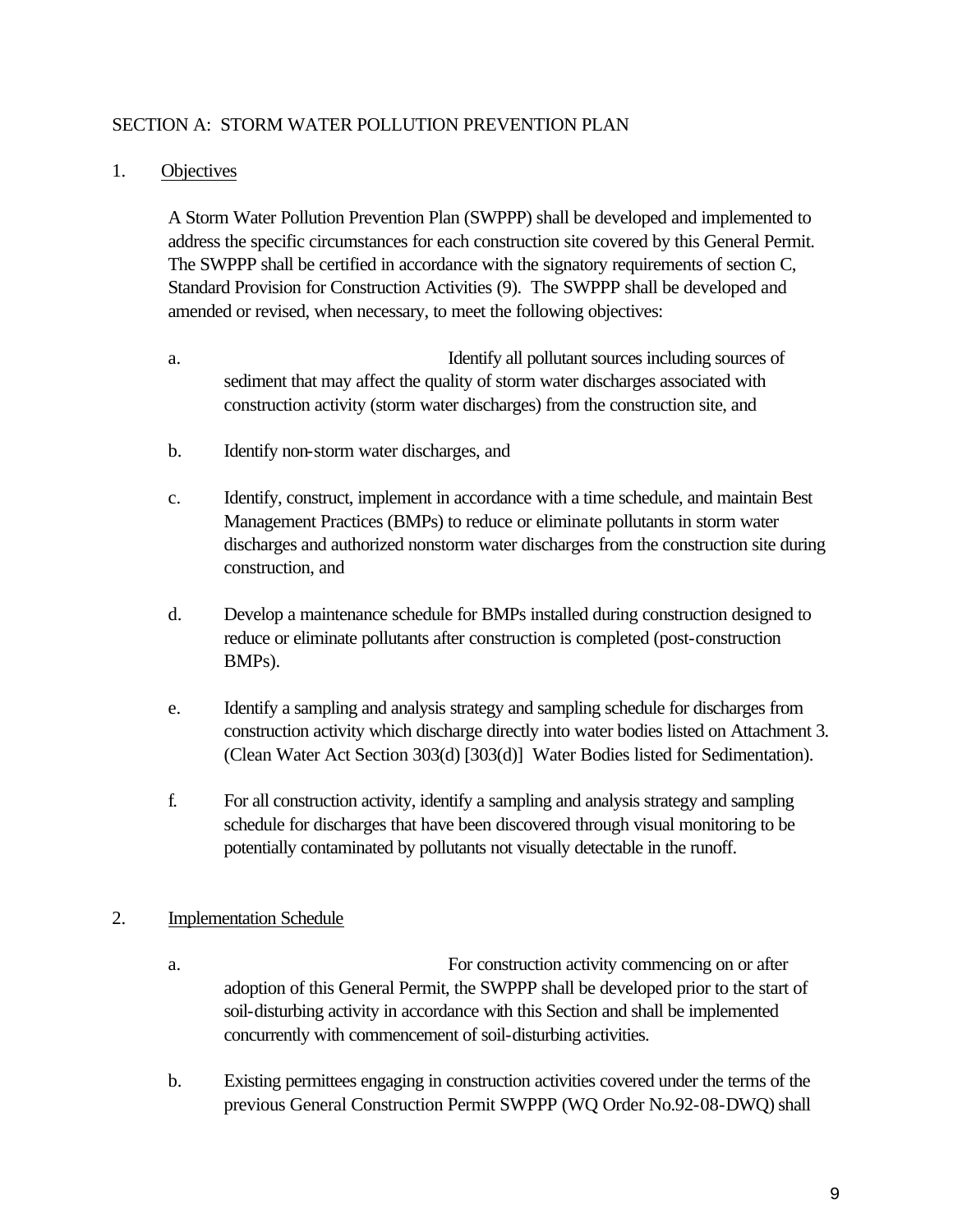continue to implement their existing SWPPP and shall implement any necessary revisions to their SWPPP in accordance with this Section of the General Permit in a timely manner, but in no case more than 90-calender days from the date of adoption of this General Permit.

- c. For ongoing construction activity involving a change of ownership of property, the new owner shall review the existing SWPPP and amend if necessary, or develop a new SWPPP within 45-calender days.
- d. Existing permittees shall revise their SWPPP in accordance with the sampling and analysis modifications prior to August 1, 2001. For ongoing construction activity involving a change of ownership the new owner shall review the existing SWPPP and amend the sampling and analysis strategy, if required, within 45 days. For construction activity commencing after the date of adoption, the SWPPP shall be developed in accordance with the modification language adopted.

#### 3. Availability

The SWPPP shall remain on the construction site while the site is under construction during working hours, commencing with the initial construction activity and ending with termination of coverage under the General Permit.

#### 4. Required Changes

- a. The discharger shall amend the SWPPP whenever there is a change in construction or operations which may affect the discharge of pollutants to surface waters, ground waters, or a municipal separate storm sewer system (MS4). The SWPPP shall also be amended if the discharger violates any condition of this General Permit or has not achieved the general objective of reducing or eliminating pollutants in storm water discharges. If the RWQCB determines that the discharger is in violation of this General Permit, the SWPPP shall be amended and implemented in a timely manner, but in no case more than 14-calendar days after notification by the RWQCB. All amendments should be dated and directly attached to the SWPPP.
- b. The RWQCB or local agency with the concurrence of the RWQCB may require the discharger to amend the SWPPP.
- 5. Source Identification

The SWPPP shall include: (a) project information and (b) pollutant source identification combined with an itemization of those BMPs specifically chosen to control the pollutants listed.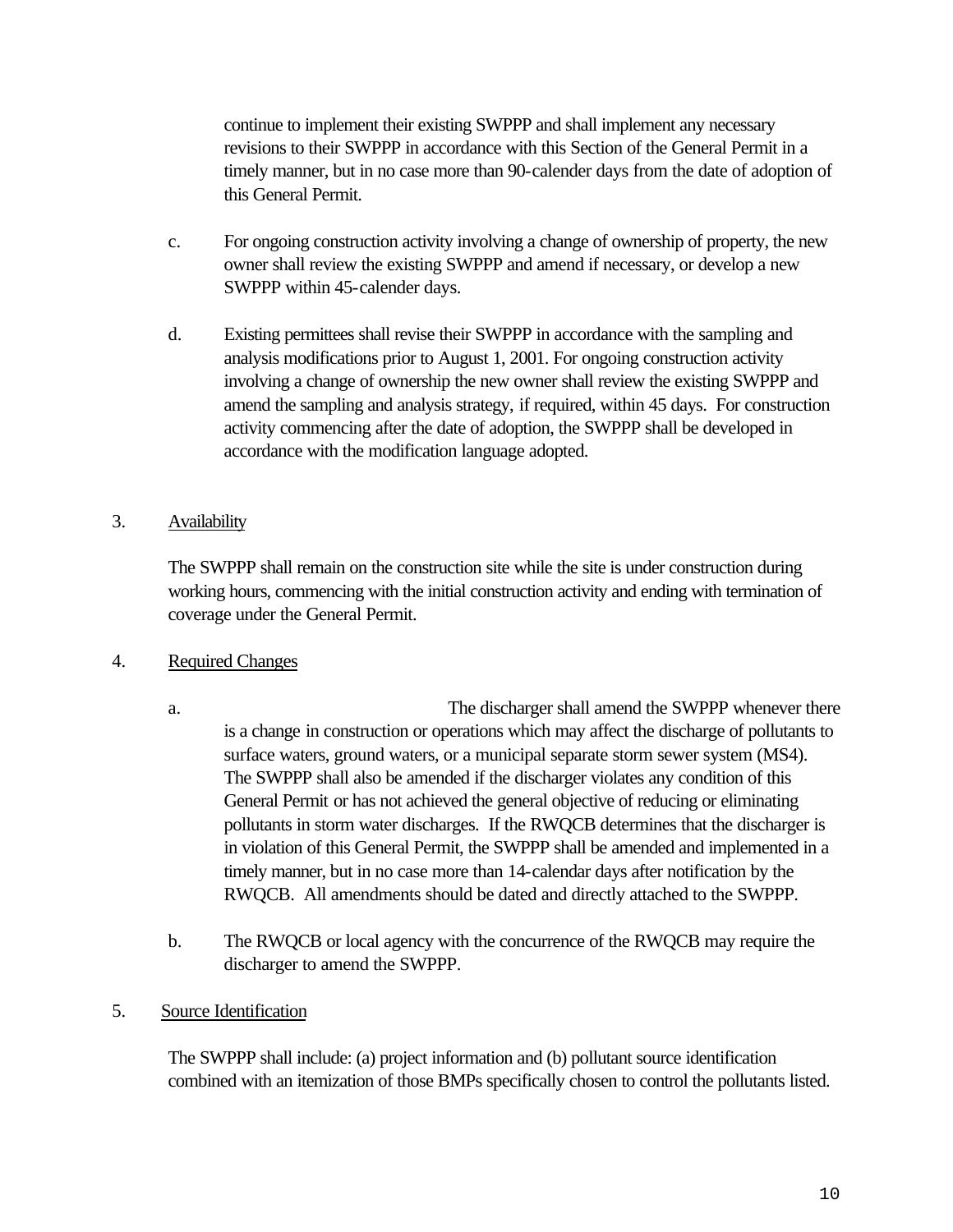#### a. Project Information

- (1) The SWPPP shall include a vicinity map locating the project site with respect to easily identifiable major roadways, geographic features, or landmarks. At a minimum, the map must show the construction site perimeter, the geographic features surrounding the site, and the general topography.
- (2) The SWPPP shall include a site map(s) which shows the construction project in detail, including the existing and planned paved areas and buildings.
	- (a) At a minimum, the map must show the construction site perimeter; existing and proposed buildings, lots, roadways, storm water collection and discharge points; general topography both before and after construction; and the anticipated discharge location(s) where the storm water from the construction site discharges to a municipal storm sewer system or other water body.
	- (b) The drainage patterns across the project area must clearly be shown on the map, and the map must extend as far outside the site perimeter as necessary to illustrate the relevant drainage areas. Where relevant drainage areas are too large to depict on the map, map notes or inserts illustrating the upstream drainage areas are sufficient.
	- (c) Temporary on-site drainages to carry concentrated flow shall be selected to comply with local ordinances, to control erosion, to return flows to their natural drainage courses, and to prevent damage to downstream properties.
- 3. Information presented in the SWPPP may be represented either by narrative or by graphics. Where possible, narrative descriptions should be plan notes. Narrative descriptions which do not lend themselves to plan notes can be contained in a separate document which must be referenced on the plan.
- b. Pollutant Source and BMP Identification

The SWPPP shall include a description of potential sources which are likely to add pollutants to storm water discharges or which may result in nonstorm water discharges from the construction site. Discharges originating from off-site which flow across or through areas disturbed by construction that may contain pollutants should be reported to the RWQCB.

The SWPPP shall: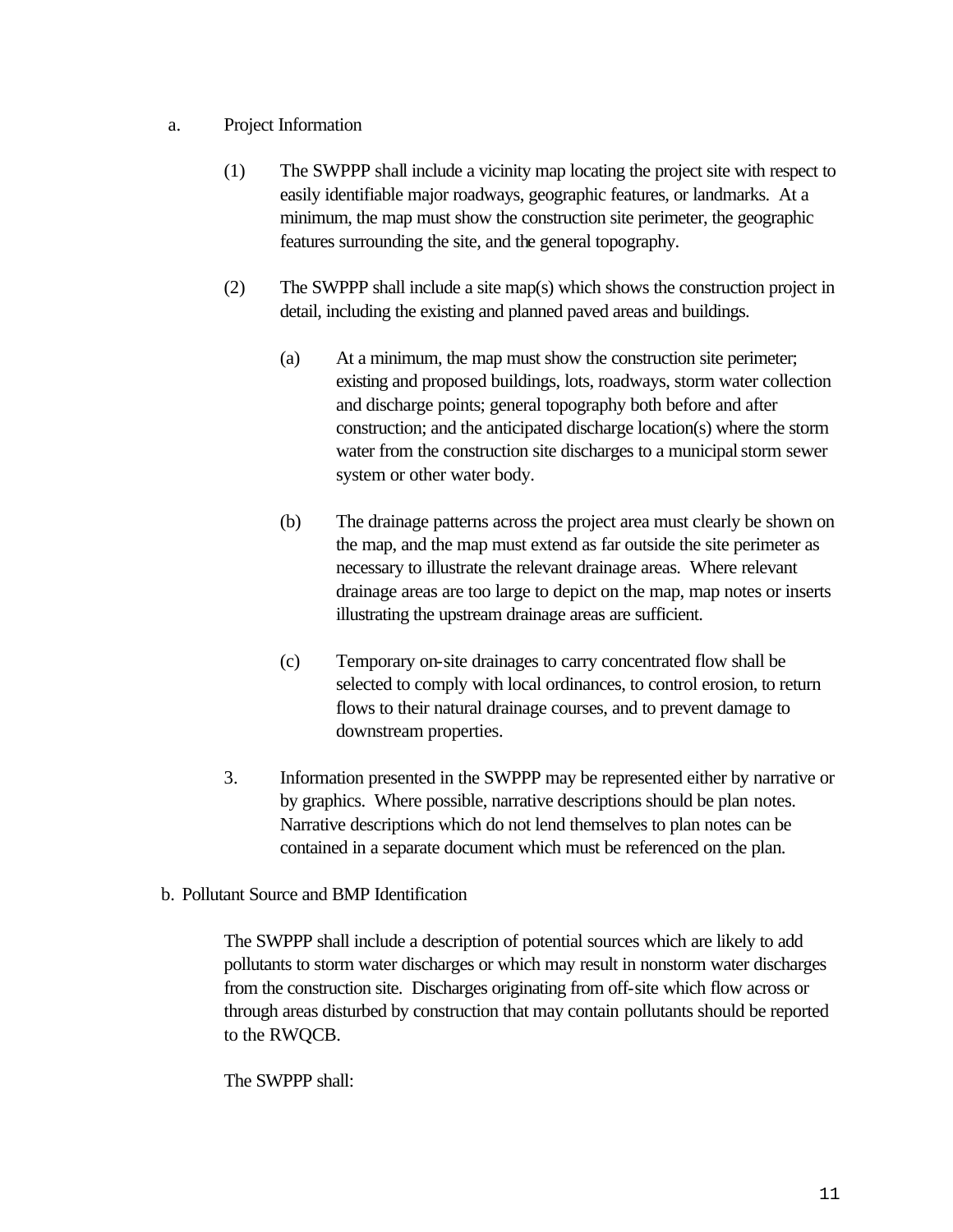- (1) Show drainage patterns and slopes anticipated after major grading activities are completed. Runoff from off-site areas should be prevented from flowing through areas that have been disturbed by construction unless appropriate conveyance systems are in place. The amount of anticipated storm water runon must be considered to determine the appropriateness of the BMPs chosen. Show all calculations for anticipated storm water run-on, and describe all BMPs implemented to divert off-site drainage described in section A. 5 a. (2) (c) around or through the construction project.
- (2) Show the drainage patterns into each on-site storm water inlet point or receiving water. Show or describe the BMPs that will protect operational storm water inlets or receiving waters from contaminated discharges other than sediment discharges, such as, but not limited to: storm water with elevated pH levels from contact with soil amendments such as lime or gypsum; slurry from sawcutting of concrete or asphalt ;washing of exposed aggregate concrete; concrete rinse water; building washing operations; equipment washing operations; minor street washing associated with street delineation; and/or sealing and paving activities occurring during rains.
- (3) Show existing site features that, as a result of known past usage, may contribute pollutants to storm water, (e.g., toxic materials that are known to have been treated, stored, disposed, spilled, or leaked onto the construction site). Show or describe the BMPs implemented to minimize the exposure of storm water to contaminated soil or toxic materials.
- (4) Show areas designated for the (a) storage of soil or waste, (b) vehicle storage and service areas, (c) construction material loading, unloading, and access areas, (d) equipment storage, cleaning, and maintenance areas.
- (5) Describe the BMPs for control of discharges from waste handling and disposal areas and methods of on-site storage and disposal of construction materials and construction waste. Describe the BMPs designed to minimize or eliminate the exposure of storm water to construction materials, equipment, vehicles, waste storage areas, or service areas. The BMPs described shall be in compliance with Federal, State, and local laws, regulations, and ordinances.
- (6) Describe all post-construction BMPs for the project, and show the location of each BMP on the map. (Post-construction BMPs consist of permanent features designed to minimize pollutant discharges, including sediment, from the site after construction has been completed.) Also, describe the agency or parties to be the responsible party for long-term maintenance of these BMPs.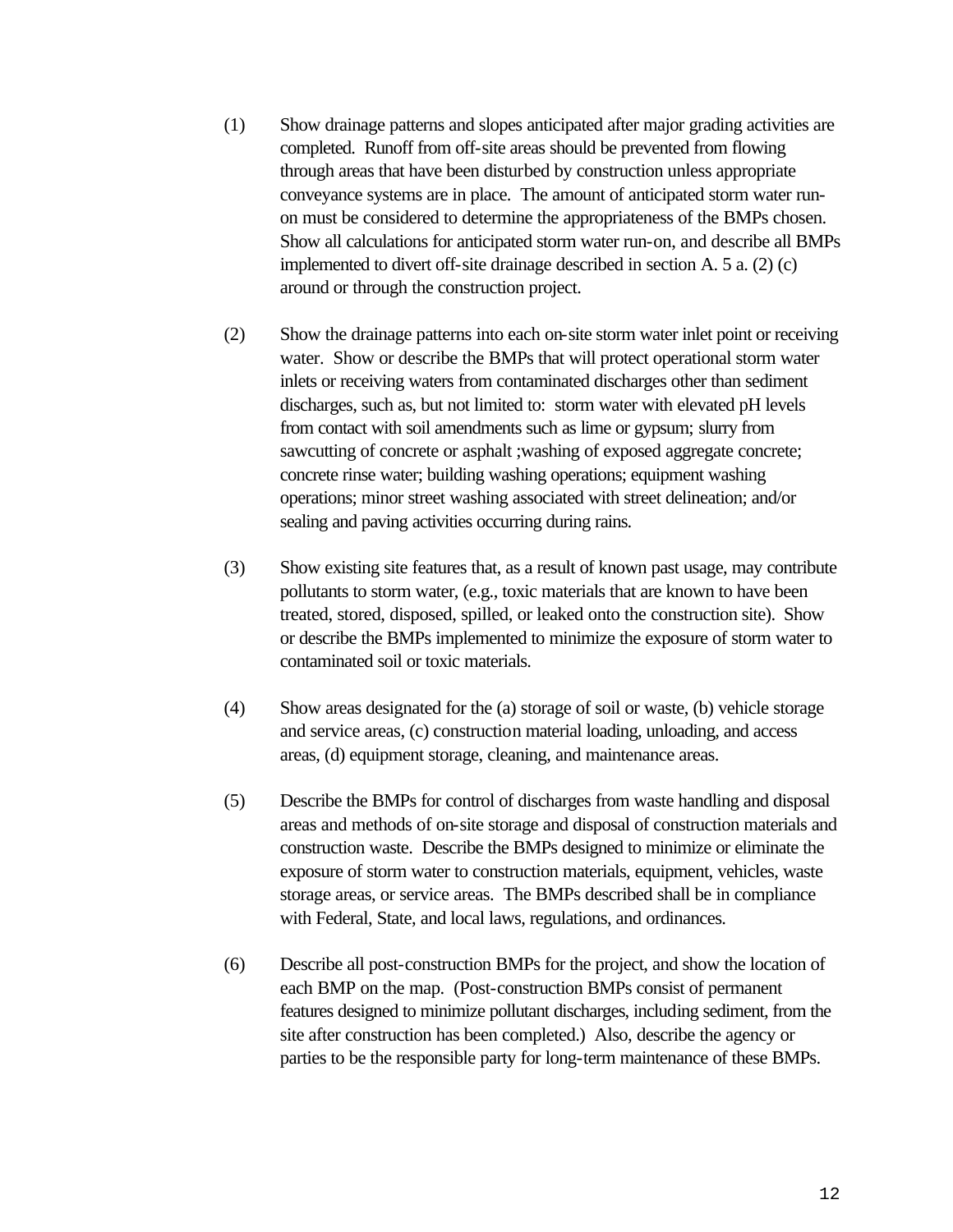- (7) Show the locations of direct discharge from the construction site into a Section 303(d) list water body. Show the designated sampling locations in the receiving waters, which represent the prevailing conditions of the water bodies upstream of the construction site discharge and immediately downstream from the last point of discharge.
- (8) Show the locations designated for sampling the discharge from areas identified in Section A. 5. b. (2), (3), and (4) and Section A. 5. c. (1) and (2). Samples shall be taken should visual monitoring indicate that there has been a breach, malfunction, leakage, or spill from a BMP which could result in the discharge in storm water of pollutants that would not be visually detectable, or if storm water comes into contact with soil amendments or other exposed materials or contamination and is allowed to be discharged. Describe the sampling procedure, location, and rationale for obtaining the uncontaminated sample of storm water.
- c. Additional Information
	- (1) The SWPPP shall include a narrative description of pollutant sources and BMPs that cannot be adequately communicated or identified on the site map. In addition, a narrative description of preconstruction control practices (if any) to reduce sediment and other pollutants in storm water discharges shall be included.
	- (2) The SWPPP shall include an inventory of all materials used and activities performed during construction that have the potential to contribute to the discharge of pollutants other than sediment in storm water. Describe the BMPs selected and the basis for their selection to eliminate or reduce these pollutants in the storm water discharges.
	- (3) The SWPPP shall include the following information regarding the construction site surface area: the size (in acres or square feet), the runoff coefficient before and after construction, and the percentage that is impervious (e.g., paved, roofed, etc.) before and after construction.
	- (4) The SWPPP shall include a copy of the NOI, and the Waste Discharge Identification (WDID) number. Should a WDID number not be received from the SWRCB at the time construction commences, the discharger shall include proof of mailing of the NOI, e.g., certified mail receipt, copy of check, express mail receipt, etc.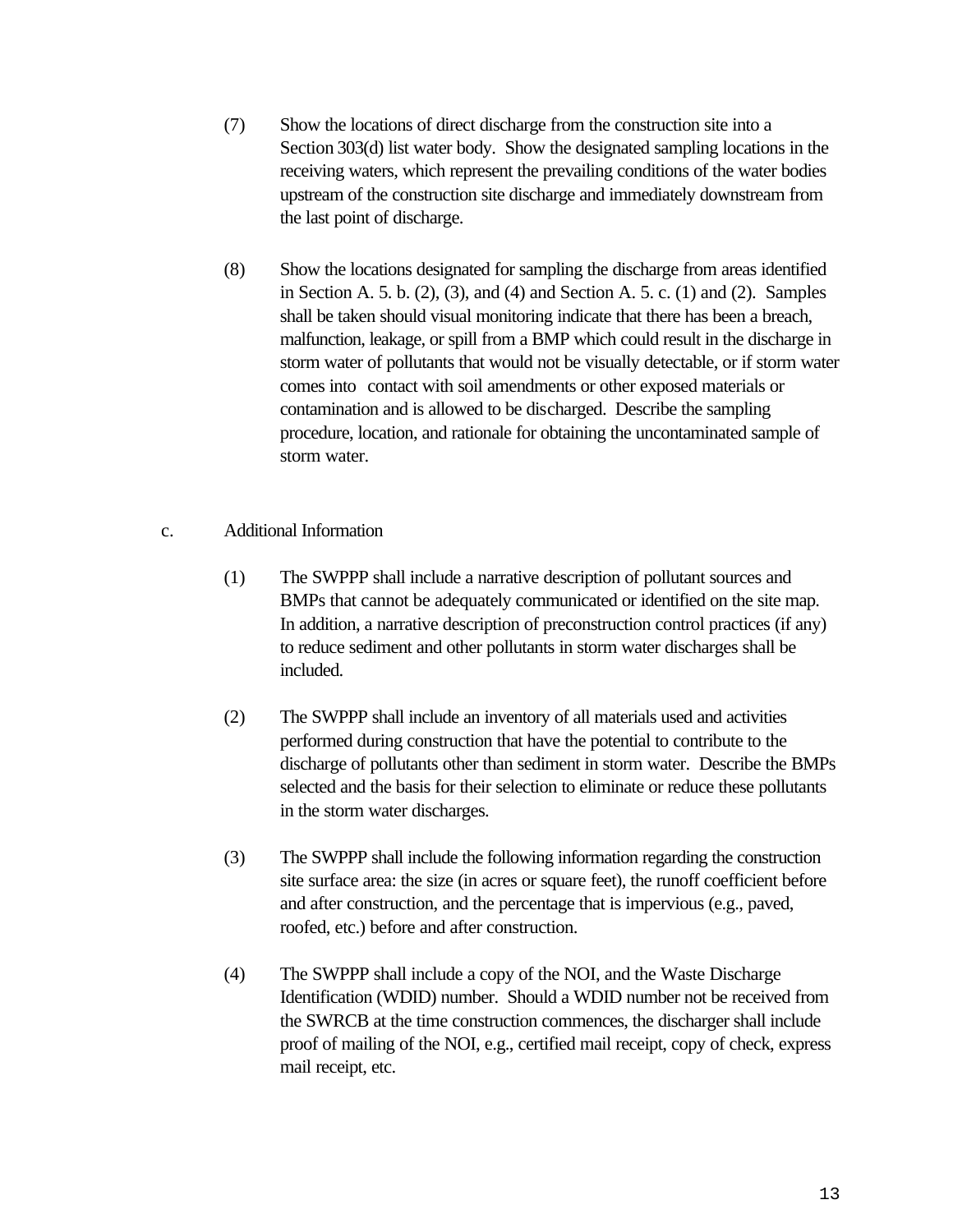- (5) The SWPPP shall include a construction activity schedule which describes all major activities such as mass grading, paving, lot or parcel improvements at the site and the proposed time frame to conduct those activities.
- (6) The SWPPP shall list the name and telephone number of the qualified person(s) who have been assigned responsibility for prestorm, poststorm, and storm event BMP inspections; and the qualified person(s) assigned responsibility to ensure full compliance with the permit and implementation of all elements of the SWPPP, including the preparation of the annual compliance evaluation and the elimination of all unauthorized discharges.

#### 6. Erosion Control

Erosion control, also referred to as "soil stabilization" is the most effective way to retain soil and sediment on the construction site. The most efficient way to address erosion control is to preserve existing vegetation where feasible, to limit disturbance, and to stabilize and revegetate disturbed areas as soon as possible after grading or construction.

Particular attention must be paid to large mass-graded sites where the potential for soil exposure to the erosive effects of rainfall and wind is great. Mass graded construction sites may be exposed for several years while the project is being built out. Thus, there is potential for significant sediment discharge from the site to surface waters.

At a minimum, the discharger/operator must implement an effective combination of erosion and sediment control on all disturbed areas during the rainy season. These disturbed areas include rough graded roadways, slopes, and building pads. Until permanent vegetation is established, soil cover is the most cost-effective and expeditious method to protect soil particles from detachment and transport by rainfall. Temporary soil stabilization can be the single-most important factor in reducing erosion at construction sites. The discharger shall consider measures such as: covering with mulch, temporary seeding, soil stabilizers, binders, fiber rolls or blankets, temporary vegetation, permanent seeding, and a variety of other measures.

The SWPPP shall include a description of the erosion control practices, including a time schedule, to be implemented during construction to minimize erosion on disturbed areas of a construction site. The discharger must consider the full range of erosion control BMPs. The discharger must consider any additional site-specific and seasonal conditions when selecting and implementing appropriate BMPs. The above listed erosion control measures are examples of what should be considered and are not exclusive of new or innovative approaches currently available or being developed.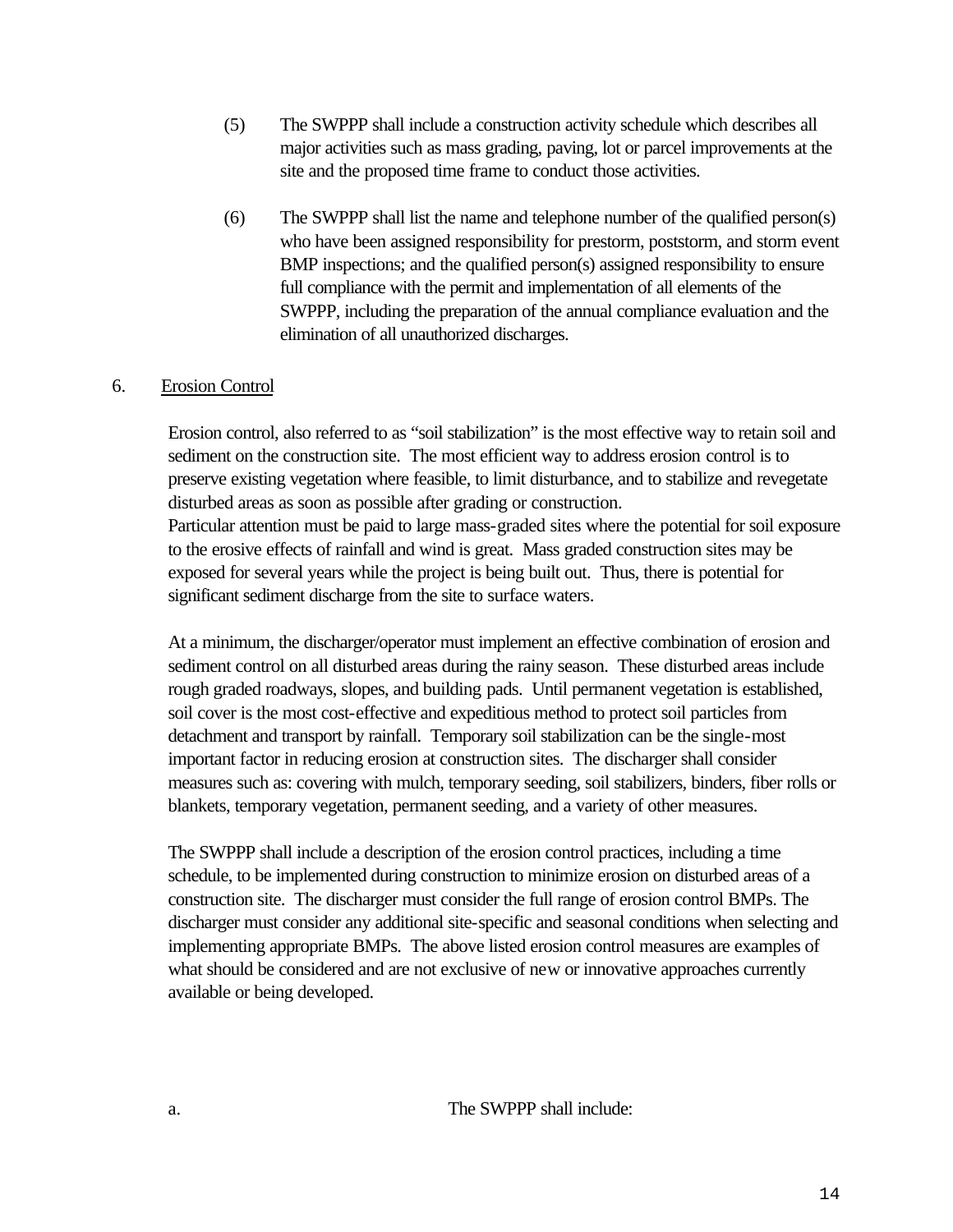- (1) An outline of the areas of vegetative soil cover or native vegetation onsite which will remain undisturbed during the construction project.
- (2) An outline of all areas of soil disturbance including cut or fill areas which will be stabilized during the rainy season by temporary or permanent erosion control measures, such as seeding, mulch, or blankets, etc.
- (3) An outline of the areas of soil disturbance, cut, or fill which will be left exposed during any part of the rainy season, representing areas of potential soil erosion where sediment control BMPs are required to be used during construction.
- (4) A proposed schedule for the implementation of erosion control measures.
- b. The SWPPP shall include a description of the BMPs and control practices to be used for both temporary and permanent erosion control measures.
- c. The SWPPP shall include a description of the BMPs to reduce wind erosion at all times, with particular attention paid to stock-piled materials.

#### 7. Stabilization

(1) All disturbed areas of the construction site must be stabilized. Final stabilization for the purposes of submitting a NOT is satisfied when:

> -All soil disturbing activities are completed AND EITHER OF THE TWO FOLLOWING CRITERIA ARE MET:

-A uniform vegetative cover with 70 percent coverage has been established OR:

-equivalent stabilization measures have been employed. These measures include the use of such BMPs as blankets, reinforced channel liners, soil cement, fiber matrices, geotextiles, or other erosion resistant soil coverings or treatments.

(2) Where background native vegetation covers less than 100 percent of the surface, such as in arid areas, the 70 percent coverage criteria is adjusted as follows: If the native vegetation covers 50 percent of the ground surface, 70 percent of 50 percent (.70 X .50=.35) would require 35 percent total uniform surface coverage.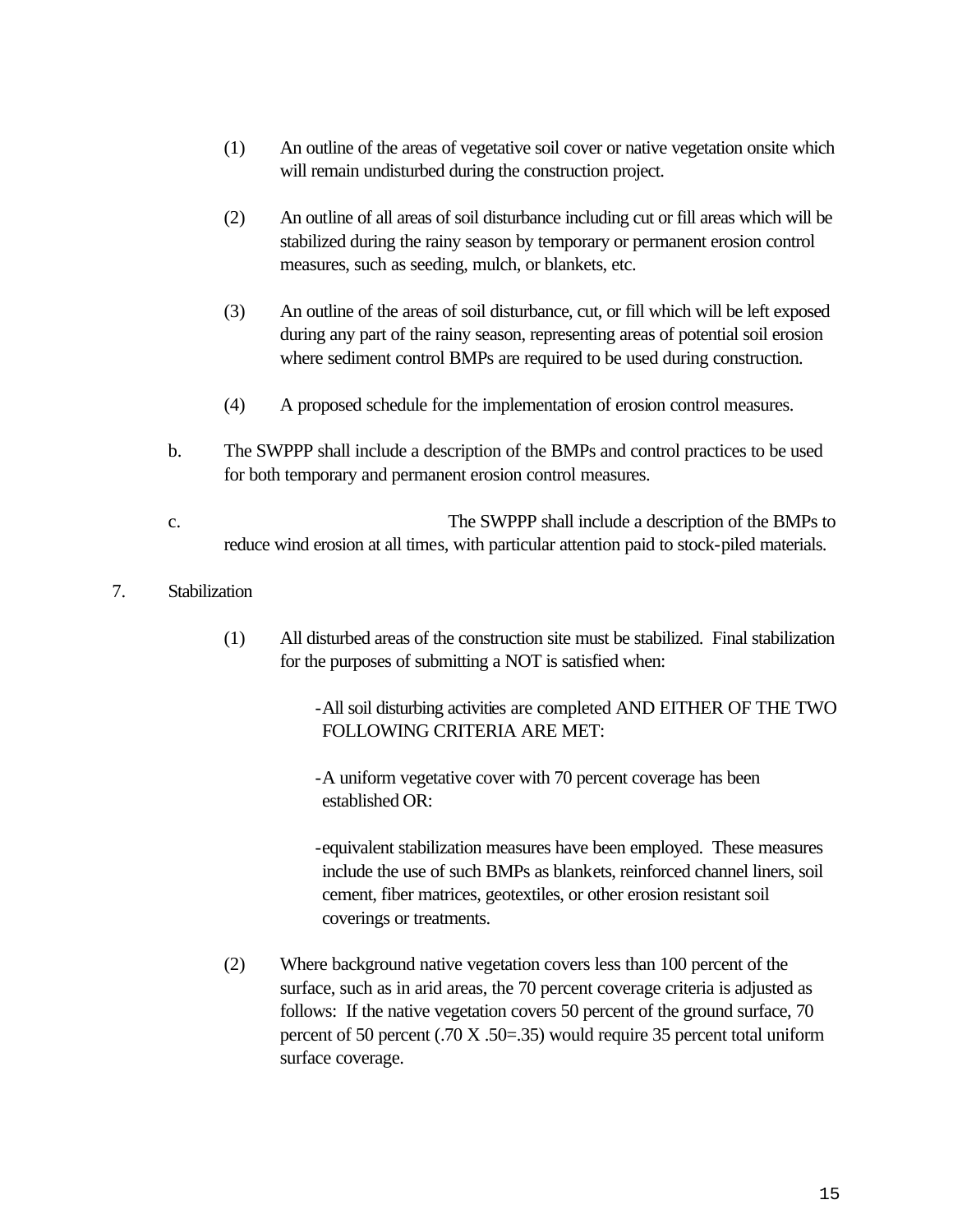#### 8. Sediment Control

The SWPPP shall include a description or illustration of BMPs which will be implemented to prevent a net increase of sediment load in storm water discharge relative to preconstruction levels. Sediment control BMPs are required at appropriate locations along the site perimeter and at all operational internal inlets to the storm drain system at all times during the rainy season. Sediment control practices may include filtration devices and barriers (such as fiber rolls, silt fence, straw bale barriers, and gravel inlet filters) and/or settling devices (such as sediment traps or basins). Effective filtration devices, barriers, and settling devices shall be selected, installed and maintained properly. A proposed schedule for deployment of sediment control BMPs shall be included in the SWPPP. These are the most basic measures to prevent sediment from leaving the project site and moving into receiving waters. Limited exemptions may be authorized by the RWQCB when work on active areas precludes the use of sediment control BMPs temporarily. Under these conditions, the SWPPP must describe a plan to establish perimeter controls prior to the onset of rain.

During the nonrainy season, the discharger is responsible for ensuring that adequate sediment control materials are available to control sediment discharges at the downgrade perimeter and operational inlets in the event of a predicted storm. The discharger shall consider a full range of sediment controls, in addition to the controls listed above, such as straw bale dikes, earth dikes, brush barriers, drainage swales, check dams, subsurface drain, sandbag dikes, fiber rolls, or other controls. At a minimum, the discharger/operator must implement an effective combination of erosion and sediment control on all disturbed areas during the rainy season.

If the discharger chooses to rely on sediment basins for treatment purposes, sediment basins shall, at a minimum, be designed and maintained as follows:

Option 1: Pursuant to local ordinance for sediment basin design and maintenance, provided that the design efficiency is as protective or more protective of water quality than Option 3.

OR

Option 2: Sediment basin(s), as measured from the bottom of the basin to the principal outlet, shall have at least a capacity equivalent to 3,600 cubic feet of storage per acre draining into the sediment basin. The length of the basin shall be more than twice the width of the basin. The length is determined by measuring the distance between the inlet and the outlet; and the depth must not be less than three feet nor greater than five feet for safety reasons and for maximum efficiency.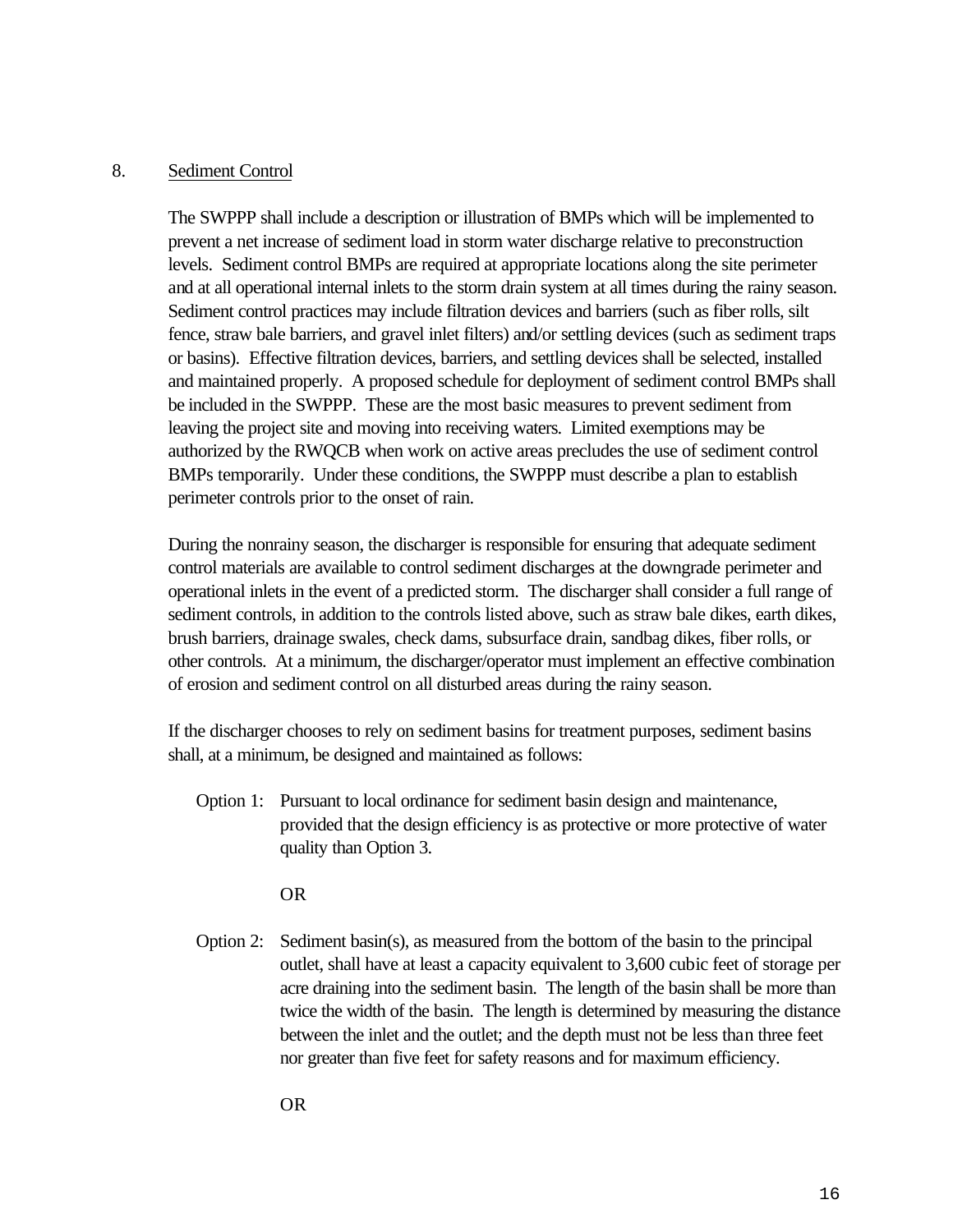Option 3: Sediment basin(s) shall be designed using the standard equation:

$$
As=1.2Q/Vs
$$

Where: As is the minimum surface area for trapping soil particles of a certain size; Vs is the settling velocity of the design particle size chosen; and  $Q=C \times I \times I$ A where Q is the discharge rate measured in cubic feet per second; C is the runoff coefficient; I is the precipitation intensity for the 10-year, 6-hour rain event and A is the area draining into the sediment basin in acres. The design particle size shall be the smallest soil grain size determined by wet sieve analysis, or the fine silt sized (0.01mm) particle, and the Vs used shall be 100 percent of the calculated settling velocity.

The length is determined by measuring the distance between the inlet and the outlet; the length shall be more than twice the dimension as the width; the depth shall not be less than three feet nor greater than five feet for safety reasons and for maximum efficiency (two feet of storage, two feet of capacity). The basin(s) shall be located on the site where it can be maintained on a year-round basis and shall be maintained on a schedule to retain the two feet of capacity;

#### OR

Option 4: The use of an equivalent surface area design or equation, provided that the design efficiency is as protective or more protective of water quality than Option 3.

A sediment basin shall have a means for dewatering within 7-calendar days following a storm event. Sediment basins may be fenced if safety (worker or public) is a concern.

The outflow from a sediment basin that discharges into a natural drainage shall be provided with outlet protection to prevent erosion and scour of the embankment and channel.

The discharger must consider any additional site-specific and seasonal conditions when selecting and designing sediment control BMPs. The above listed sediment control measures are examples of what should be considered and are not exclusive of new or innovative approaches currently available or being developed.

The SWPPP shall include a description of the BMPs to reduce the tracking of sediment onto public or private roads at all times. These public and private roads shall be inspected and cleaned as necessary. Road cleaning BMPs shall be discussed in the SWPPP and will not rely on the washing of accumulated sediment or silt into the storm drain system.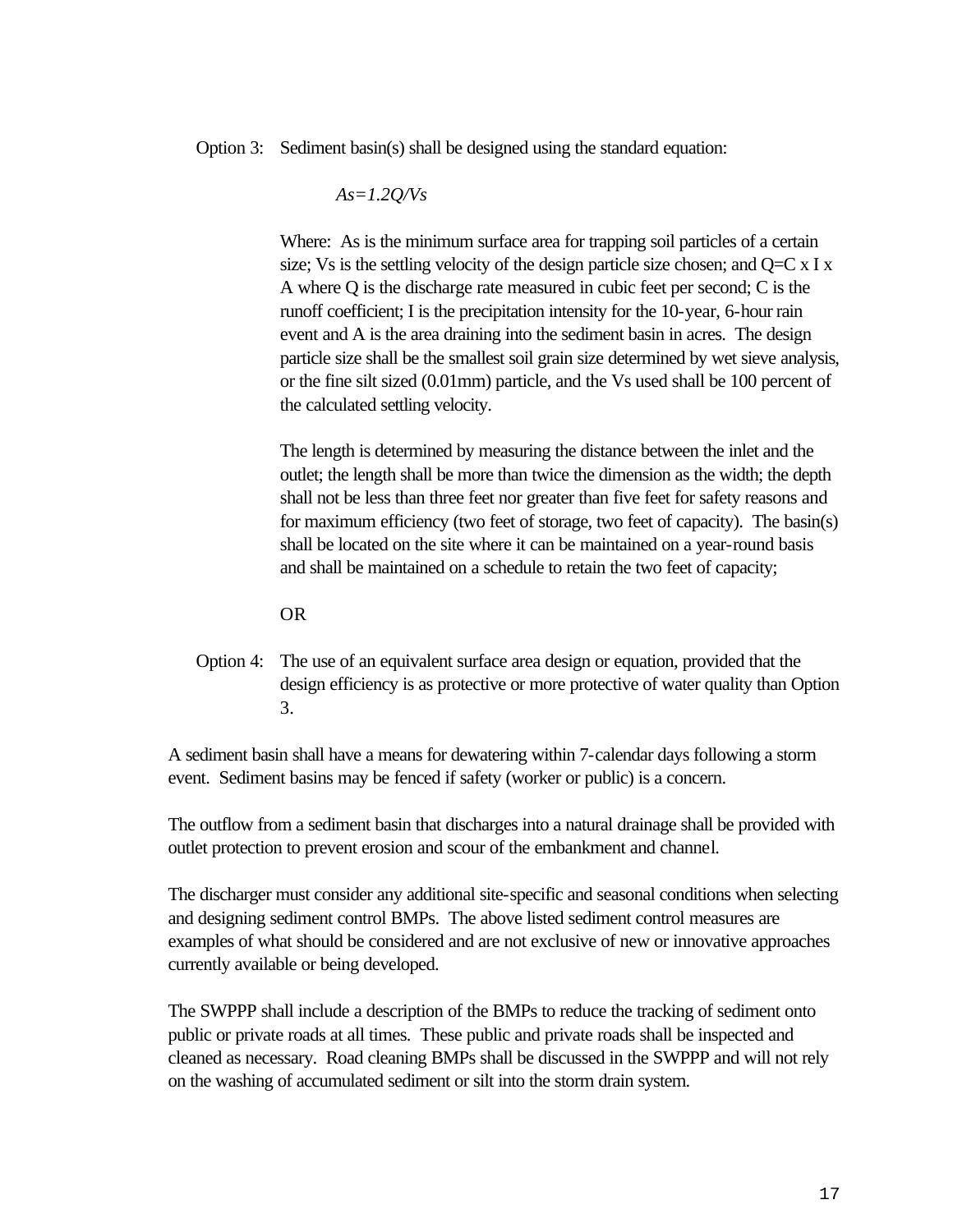#### 9. Non-Storm Water Management

Describe all non-storm water discharges to receiving waters that are proposed for the construction project. Non-storm water discharges should be eliminated or reduced to the extent feasible. Include the locations of such discharges and descriptions of all BMPs designed for the control of pollutants in such discharges. Onetime discharges shall be monitored during the time that such discharges are occurring. A qualified person should be assigned the responsibility for ensuring that no materials other than storm water are discharged in quantities which will have an adverse effect on receiving waters or storm drain systems (consistent with BAT/BCT), and the name and contact number of that person should be included in the SWPPP document.

Discharging sediment-laden water which will cause or contribute to an exceedance of the applicable RWQCB's Basin Plan from a dewatering site or sediment basin into any receiving water or storm drain without filtration or equivalent treatment is prohibited.

#### 10. Post-Construction Storm Water Management

The SWPPP shall include descriptions of the BMPs to reduce pollutants in storm water discharges after all construction phases have been completed at the site (Post-Construction BMPs). Post-Construction BMPs include the minimization of land disturbance, the minimization of impervious surfaces, treatment of storm water runoff using infiltration, detention/retention, biofilter BMPs, use of efficient irrigation systems, ensuring that interior drains are not connected to a storm sewer system, and appropriately designed and constructed energy dissipation devices. These must be consistent with all local post-construction storm water management requirements, policies, and guidelines. The discharger must consider site-specific and seasonal conditions when designing the control practices. Operation and maintenance of control practices after construction is completed shall be addressed, including short-and long-term funding sources and the responsible party.

#### 11. Maintenance, Inspection, and Repair

The SWPPP shall include a discussion of the program to inspect and maintain all BMPs as identified in the site plan or other narrative documents throughout the entire duration of the project. A qualified person will be assigned the responsibility to conduct inspections. The name and telephone number of that person shall be listed in the SWPPP document. Inspections will be performed before and after storm events and once each

24-hour period during extended storm events to identify BMP effectiveness and implement repairs or design changes as soon as feasible depending upon field conditions. Equipment, materials, and workers must be available for rapid response to failures and emergencies. All corrective maintenance to BMPs shall be performed as soon as possible after the conclusion of each storm depending upon worker safety.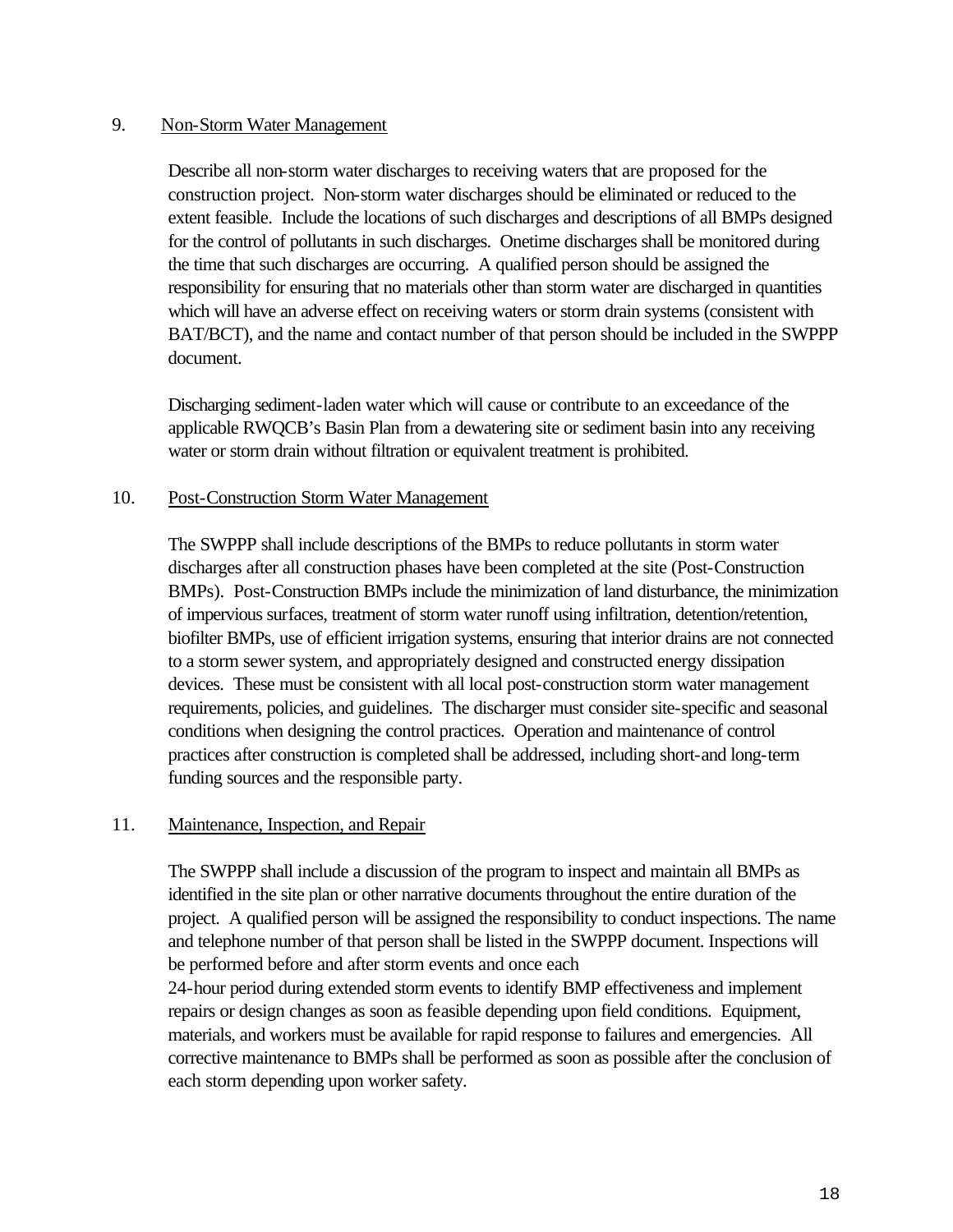For each inspection required above, the discharger shall complete an inspection checklist. At a minimum, an inspection checklist shall include:

- a. Inspection date.
- b. Weather information: best estimate of beginning of storm event, duration of event, time elapsed since last storm, and approximate amount of rainfall (inches).
- c. A description of any inadequate BMPs.
- d. If it is possible to safely access during inclement weather, list observations of all BMPs: erosion controls, sediment controls, chemical and waste controls, and non-storm water controls. Otherwise, list result of visual inspection at relevant outfall, discharge point, or downstream location and projected required maintenance activities.
- e. Corrective actions required, including any changes to SWPPP necessary and implementation dates.
- f. Inspectors name, title, and signature.

The dischargers shall prepare their inspection checklists using the inspection checklist form provided by the SWRCB or RWQCB or on forms that contain the equivalent information.

#### 12. Training

Individuals responsible for SWPPP preparation, implementation, and permit compliance shall be appropriately trained, and the SWPPP shall document all training. This includes those personnel responsible for installation, inspection, maintenance, and repair of BMPs. Those responsible for overseeing, revising, and amending the SWPPP shall also document their training. Training should be both formal and informal, occur on an ongoing basis when it is appropriate and convenient, and should include training/workshops offered by the SWRCB, RWQCB, or other locally recognized agencies or professional organizations.

#### 13. List of Contractors/Subcontractors

The SWPPP shall include a list of names of all contractors, (or subcontractors) and individuals responsible for implementation of the SWPPP. This list should include telephone numbers and addresses. Specific areas of responsibility of each subcontractor and emergency contact numbers should also be included.

#### 14. Other Plans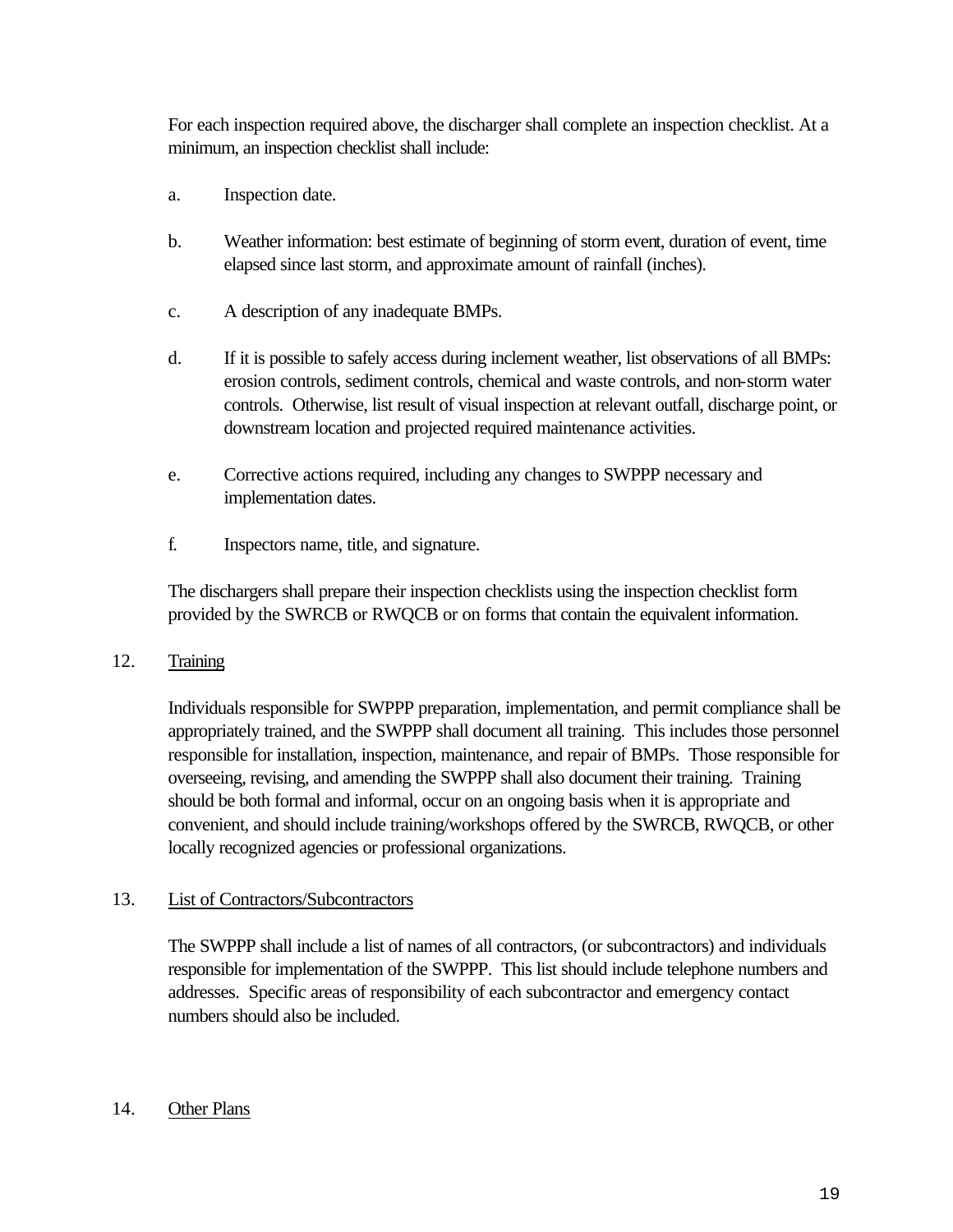This SWPPP may incorporate by reference the appropriate elements of other plans required by local, State, or Federal agencies. A copy of any requirements incorporated by reference shall be kept at the construction site.

#### 15. Public Access

The SWPPP shall be provided, upon request, to the RWQCB. The SWPPP is considered a report that shall be available to the public by the RWQCB under section 308(b) of the Clean Water Act.

#### 16. Preparer Certification

The SWPPP and each amendment shall be signed by the landowner (discharger) or his representative and include the date of initial preparation and the date of each amendment.

#### SECTION B: MONITORING PROGRAM AND REPORTING REQUIREMENTS

1. Required Changes

The RWQCB may require the discharger to conduct additional site inspections, to submit reports and certifications, or perform sampling and analysis.

#### 2. Implementation

- a. The requirements of this Section shall be implemented at the time of commencement of construction activity (see also Section A. 2. Implementation Schedule). The discharger is responsible for implementing these requirements until construction activity is complete and the site is stabilized.
- b. For ongoing construction activity involving a change in ownership of property covered by this General Permit, the new owner must complete a NOI and implement the requirements of this Section concurrent with the change of ownership. For changes of information, the owner must follow instructions in C. 7. Special Provisions for Construction Activity of the General Permit.

#### 3. Site Inspections

Qualified personnel shall conduct inspections of the construction site prior to anticipated storm events, during extended storm events, and after actual storm events to identify areas contributing to a discharge of storm water associated with construction activity. The name(s) and contact number(s) of the assigned inspection personnel shall be listed in the SWPPP. Pre-storm inspections are to ensure that BMPs are properly installed and maintained; post-storm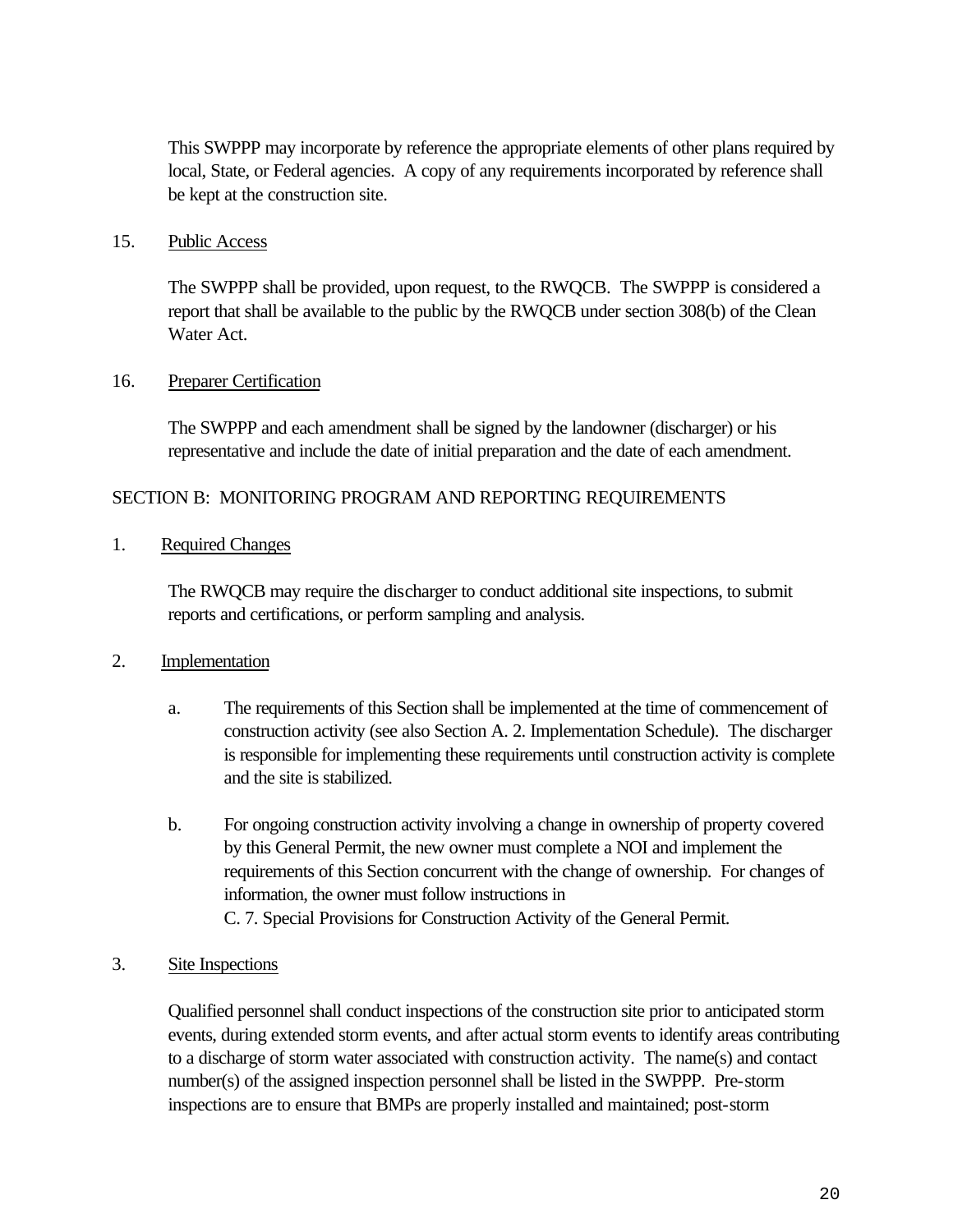inspections are to assure that the BMPs have functioned adequately. During extended storm events, inspections shall be required each 24-hour period. Best Management Practices (BMPs) shall be evaluated for adequacy and proper implementation and whether additional BMPs are required in accordance with the terms of the General Permit (see language in Section A. 11. Maintenance, Inspection, and Repair). Implementation of nonstorm water discharge BMPs shall be verified and their effectiveness evaluated. One time discharges of non-storm water shall be inspected when such discharges occur.

#### 4. Compliance Certification

Each discharger or qualified assigned personnel listed by name and contact number in the SWPPP must certify annually that construction activities are in compliance with the requirements of this General Permit and the SWPPP. This Certification shall be based upon the site inspections required in Item 3 of this Section. The certification must be completed by July 1 of each year.

#### 5. Noncompliance Reporting

Dischargers who cannot certify compliance, in accordance with Item 4 of this Section and/or who have had other instances of noncompliance excluding exceedances of water quality standards as defined in section B. 3. Receiving Water Limitations Language, shall notify the appropriate RWQCB within 30 days. Corrective measures should be implemented immediately following discovery that water quality standards were exceeded. The notifications shall identify the noncompliance event, including an initial assessment of any impact caused by the event; describe the actions necessary to achieve compliance; and include a time schedule subject to the modifications by the RWQCB indicating when compliance will be achieved. Noncompliance notifications must be submitted within 30-calendar days of identification of noncompliance.

#### 6. Monitoring Records

Records of all inspections, compliance certifications, and noncompliance reporting must be retained for a period of at least three years from the date generated. With the exception of noncompliance reporting, dischargers are not required to submit these records.

#### 7. Monitoring Program for Sedimentation/Siltation

Dischargers of storm water associated with construction activity that directly enters a water body listed in Attachment 3 shall conduct a sampling and analysis program for the pollutants (sedimentation/siltation or turbidity) causing the impairment. The discharger shall monitor for the applicable parameter. If the water body is listed for sedimentation or siltation, samples should be analyzed for Settleable Solids (ml/l) and Total Suspended Solids (mg/l). Alternatively or in addition, samples may be analyzed for suspended sediment concentration according to ASTM D3977-97. If the water body is listed for turbidity, samples should be analyzed for turbidity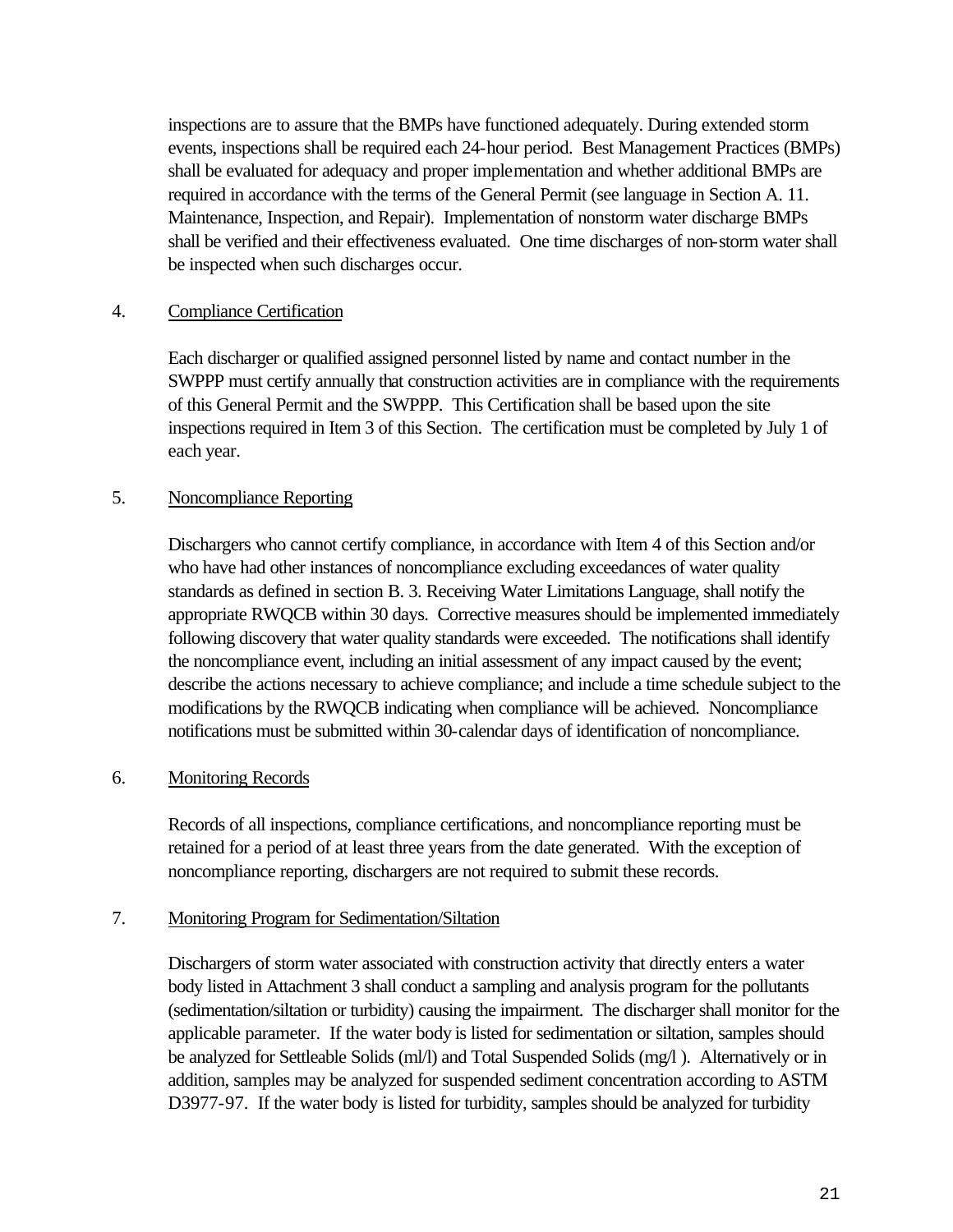(NTU). Discharges that flow through tributaries that are not listed in Attachment 3 or that flow into Municipal Separate Storm Sewer Systems (MS4) are not subject to these sampling and analysis requirements. The sampling and analysis parameters and procedures must be designed to determine whether the BMPs installed and maintained prevent discharges of sediment from contributing to impairment in receiving waters.

Samples shall be collected during the first two hours of discharge from rain events which result in a direct discharge to any water body listed in Attachment 3. Samples shall be collected during daylight hours (sunrise to sunset). Dischargers need not collect more than four (4) samples per month. All samples shall be taken in the receiving waters and shall be representative of the prevailing conditions of the water bodies. Samples shall be collected from safely accessible locations upstream of the construction site discharge and immediately downstream from the last point of discharge.

For laboratory analysis, all sampling, sample preservation, and analyses must be conducted according to test procedures under 40 CFR Part 136. Field samples shall be collected and analyzed according to the specifications of the manufacturer of the sampling devices employed. Portable meters shall be calibrated according to manufacturer's specification. All field and/or laboratory analytical data shall be kept in the SWPPP document, which is to remain at the construction site at all times until a Notice of Termination has been submitted and approved.

#### 8. Monitoring Program for Pollutants Not Visually Detectable in Storm Water

A sampling and analysis program shall be developed and conducted for pollutants which are not visually detectable in storm water discharges, which are or should be known to occur on the construction site, and which could cause or contribute to an exceedance of water quality objectives in the receiving water. Pollutants that should be considered for inclusion in this sampling and analysis program are those identified in Sections A.5.b. and A.5.c.

Construction materials and compounds that are not stored in water-tight containers under a water-tight roof or inside a building are examples of materials for which the discharger may have to implement sampling and analysis procedures. The goal of the sampling and analysis is to determine whether the BMPs employed and maintained on site are effective in preventing the potential pollutants from coming in contact with storm water and causing or contributing to an exceedance of water quality objectives in the receiving waters. Examples of construction sites that may require sampling and analysis include: sites that are known to have contaminants spilled or spread on the ground; sites where construction practices include the application of soil amendments, such as gypsum, which can increase the pH of the runoff; or sites having uncovered stockpiles of material exposed to storm water. Visual observations before, during, and after storm events may trigger the requirement to collect samples. Any breach, malfunction, leakage, or spill observed which could result in the discharge of pollutants to surface waters that *would* not be visually detectable in storm water shall trigger the collection of a sample of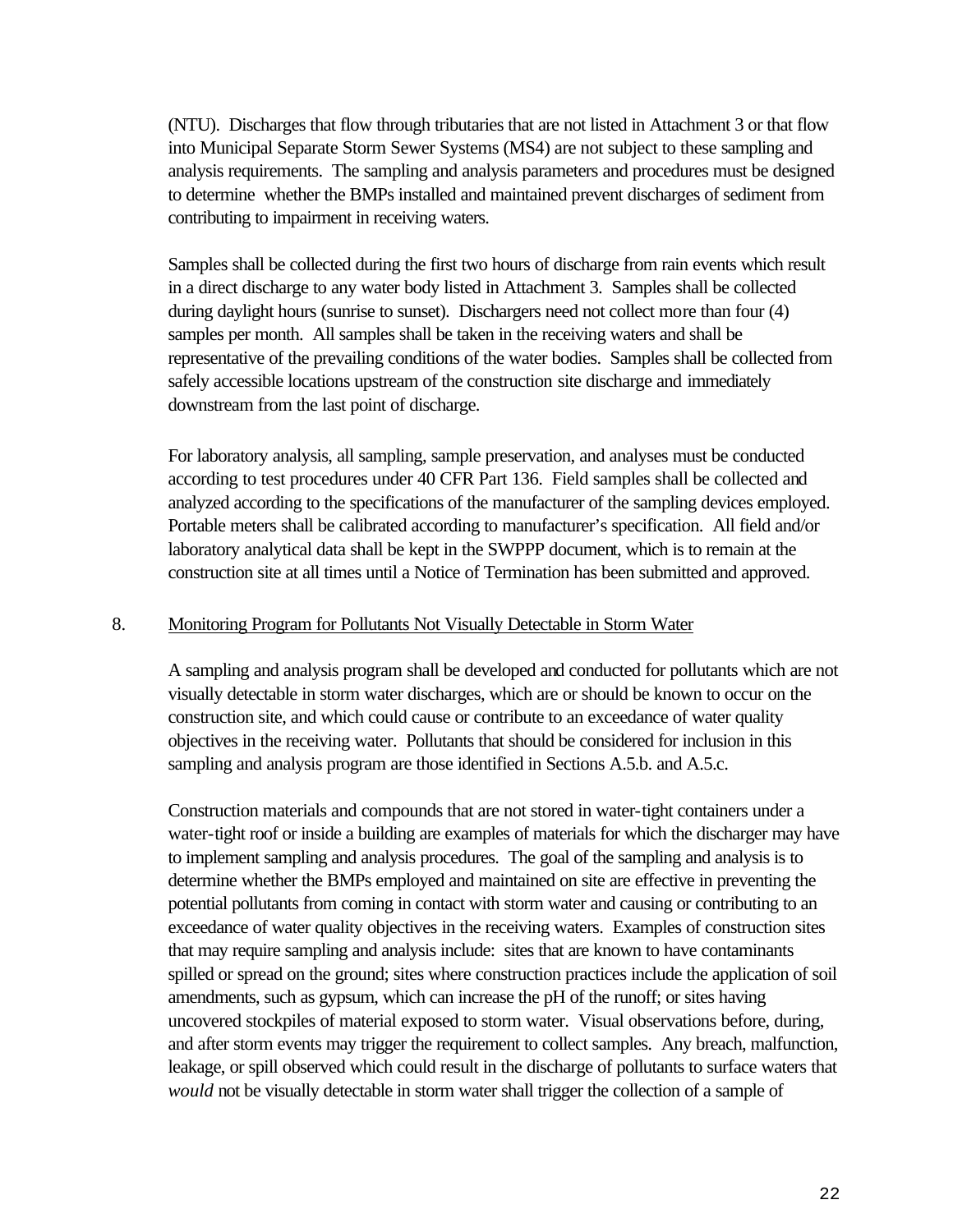discharge. Samples shall be collected at all discharge locations which drain the areas identified by the visual observations and which can be safely accessed. For sites where sampling and analysis is required, personnel trained in water quality sampling procedures shall collect storm water samples. A sufficiently large sample of storm water that has not come in contact with the disturbed soil or the materials stored or used on-site (uncontaminated sample) shall be collected for comparison with the discharge sample. Samples shall be collected during the first two hours of discharge from rain events that occur during daylight hours and which generate runoff.

The uncontaminated sample shall be compared to the samples of discharge using field analysis or through laboratory analysis. Analyses may include, but are not limited to, indicator parameters such as: pH, specific conductance, dissolved oxygen, conductivity, salinity, and TDS.

For laboratory analysis, all sampling, sample preservation, and analyses must be conducted according to test procedures under 40 CFR Part 136. Field discharge samples shall be collected and analyzed according to the specifications of the manufacturer of the sampling devices employed. Portable meters shall be calibrated according to manufacturer's specification. All field and/or analytical data shall be kept in the SWPPP document, which is to remain at the construction site at all times until a *Notice of* Termination has been submitted and approved.

#### SECTION C: STANDARD PROVISIONS FOR CONSTRUCTION ACTIVITY

#### 1. Duty to Comply

The discharger must comply with all of the conditions of this General Permit. Any permit noncompliance constitutes a violation of the Clean Water Act (CWA) and the Porter-Cologne Water Quality Control Act and is grounds for enforcement action and/or removal from General Permit coverage.

The discharger shall comply with effluent standards or prohibitions established under Section 307(a) of the CWA for toxic pollutants within the time provided in the regulations that establish these standards or prohibitions, even if this General Permit has not yet been modified to incorporate the requirement.

#### 2. General Permit Actions

This General Permit may be modified, revoked and reissued, or terminated for cause. The filing of a request by the discharger for a General Permit modification, revocation and reissuance, or termination, or a notification of planned changes or anticipated noncompliance does not annul any General Permit condition.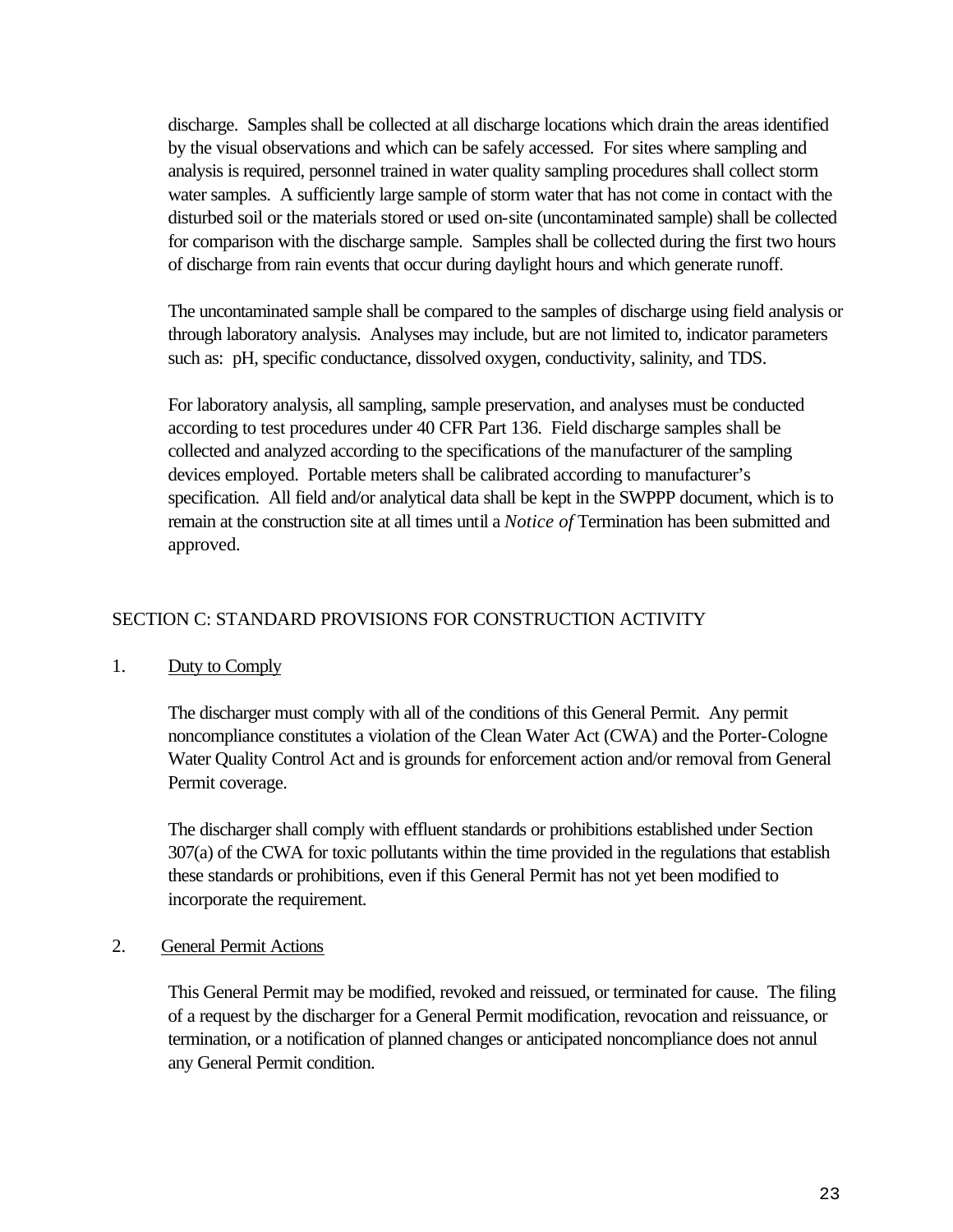If any toxic effluent standard or prohibition (including any schedule of compliance specified in such effluent standard or prohibition) is promulgated under Section 307(a) of the CWA for a toxic pollutant which is present in the discharge and that standard or prohibition is more stringent than any limitation on the pollutant in this General Permit, this General Permit shall be modified or revoked and reissued to conform to the toxic effluent standard or prohibition and the dischargers so notified.

#### 3. Need to Halt or Reduce Activity Not a Defense

It shall not be a defense for a discharger in an enforcement action that it would have been necessary to halt or reduce the permitted activity in order to maintain compliance with the conditions of this General Permit.

#### 4. Duty to Mitigate

The discharger shall take all responsible steps to minimize or prevent any discharge in violation of this General Permit, which has a reasonable likelihood of adversely affecting human health or the environment.

#### 5. Proper Operation and Maintenance

The discharger shall at all times properly operate and maintain any facilities and systems of treatment and control (and related appurtenances) which are installed or used by the discharger to achieve compliance with the conditions of this General Permit and with the requirements of Storm Water Pollution Prevention Plans (SWPPP). Proper operation and maintenance also includes adequate laboratory controls and appropriate quality assurance procedures. Proper operation and maintenance may require the operation of backup or auxiliary facilities or similar systems installed by a discharger when necessary to achieve compliance with the conditions of this General Permit.

#### 6. Property Rights

This General Permit does not convey any property rights of any sort or any exclusive privileges, nor does it authorize any injury to private property or any invasion of personal rights, nor does it authorize any infringement of Federal, State, or local laws or regulations.

#### 7. Duty to Provide Information

The discharger shall furnish the RWQCB, State Water Resources Control Board, or USEPA, within a reasonable time, any requested information to determine compliance with this General Permit. The discharger shall also furnish, upon request, copies of records required to be kept by this General Permit.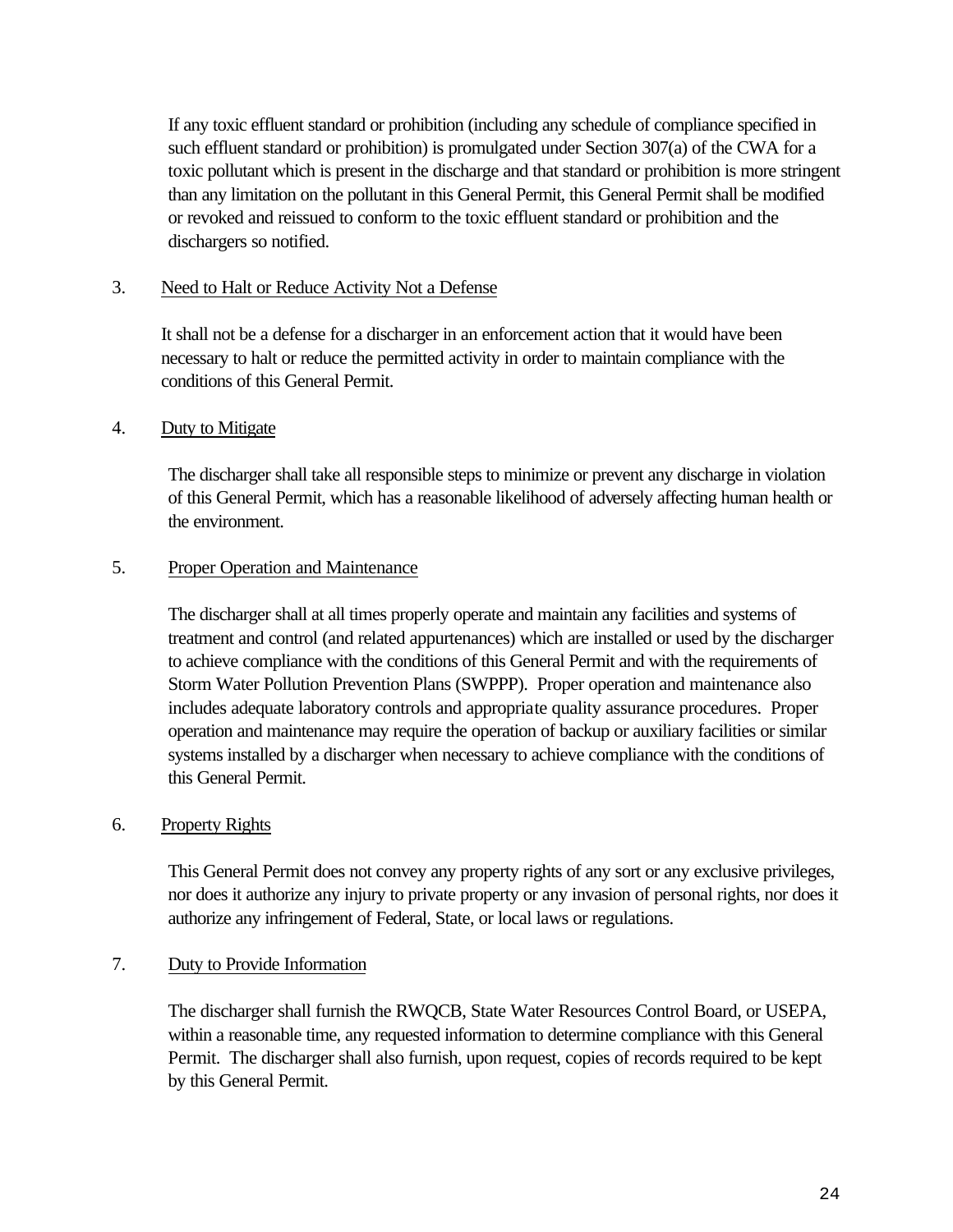#### 8. Inspection and Entry

The discharger shall allow the RWQCB, SWRCB, USEPA, and/or, in the case of construction sites which discharge through a municipal separate storm sewer, an authorized representative of the municipal operator of the separate storm sewer system receiving the discharge, upon the presentation of credentials and other documents as may be required by law, to:

- a. Enter upon the discharger's premises at reasonable times where a regulated construction activity is being conducted or where records must be kept under the conditions of this General Permit;
- b. Access and copy at reasonable times any records that must be kept under the conditions of this General Permit;
- c. Inspect at reasonable times the complete construction site, including any off-site staging areas or material storage areas, and the erosion/sediment controls; and
- d. Sample or monitor at reasonable times for the purpose of ensuring General Permit compliance.

#### 9. Signatory Requirements

- a. All Notice of Intents (NOIs), Notice of Terminations (NOTs), SWPPPs, certifications, and reports prepared in accordance with this Order submitted to the SWRCB shall be signed as follows:
	- (1) For a corporation: by a responsible corporate officer. For the purpose of this Section, a responsible corporate officer means: (a) a president, secretary, treasurer, or vice president of the corporation in charge of a principal business function, or any other person who performs similar policy or decision-making functions for the corporation, or (b) the manager of the construction activity if authority to sign documents has been assigned or delegated to the manager in accordance with corporate procedures;
	- (2) For a partnership or sole proprietorship: by a general partner or the proprietor, respectively; or
	- (3) For a municipality, State, Federal, or other public agency: by either a principal executive officer, ranking elected official, or duly authorized representative. The principal executive officer of a Federal agency includes the chief executive officer of the agency or the senior executive officer having responsibility for the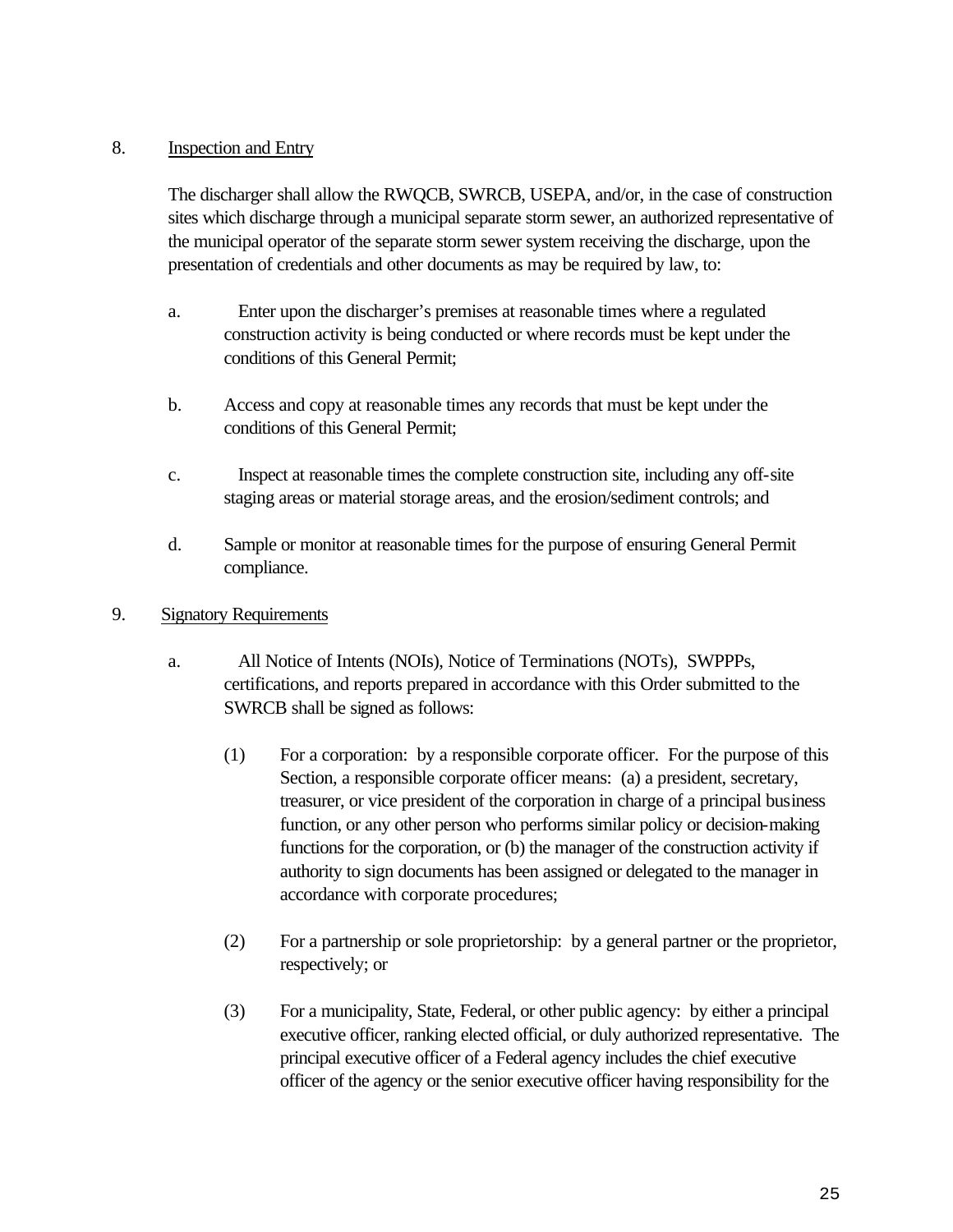overall operations of a principal geographic unit of the agency (e.g., Regional Administrator of USEPA).

- b. All SWPPPs, reports, certifications, or other information required by the General Permit and/or requested by the RWQCB, SWRCB, USEPA, or the local storm water management agency shall be signed by a person described above or by a duly authorized representative. A person is a duly authorized representative if:
	- (1) The authorization is made in writing by a person described above and retained as part of the SWPPP; or
	- (2) The authorization specifies either an individual or a position having responsibility for the overall operation of the construction activity, such as the position of manager, operator, superintendent, or position of equivalent responsibility, or an individual or position having overall responsibility for environmental matters for the company. (A duly authorized representative may thus be either a named individual or any individual occupying a named position).
- c. If an authorization is no longer accurate because a different individual or position has responsibility for the overall operation of the construction activity, a new authorization must be attached to the SWPPP prior to submittal of any reports, information, or certifications to be signed by the authorized representative.

#### 10. Certification

Any person signing documents under Section C, Provision 9 above, shall make the following certification:

"I certify under penalty of law that this document and all attachments were prepared under my direction or supervision in accordance with a system designed to assure that qualified personnel properly gather and evaluate the information submitted. Based on my inquiry of the person or persons who manage the system or those persons directly responsible for gathering the information, to the best of my knowledge and belief, the information submitted is, true, accurate, and complete.

I am aware that there are significant penalties for submitting false information, including the possibility of fine and imprisonment for knowing violations."

#### 11. Anticipated Noncompliance

The discharger will give advance notice to the RWQCB and local storm water management agency of any planned changes in the construction activity which may result in noncompliance with General Permit requirements.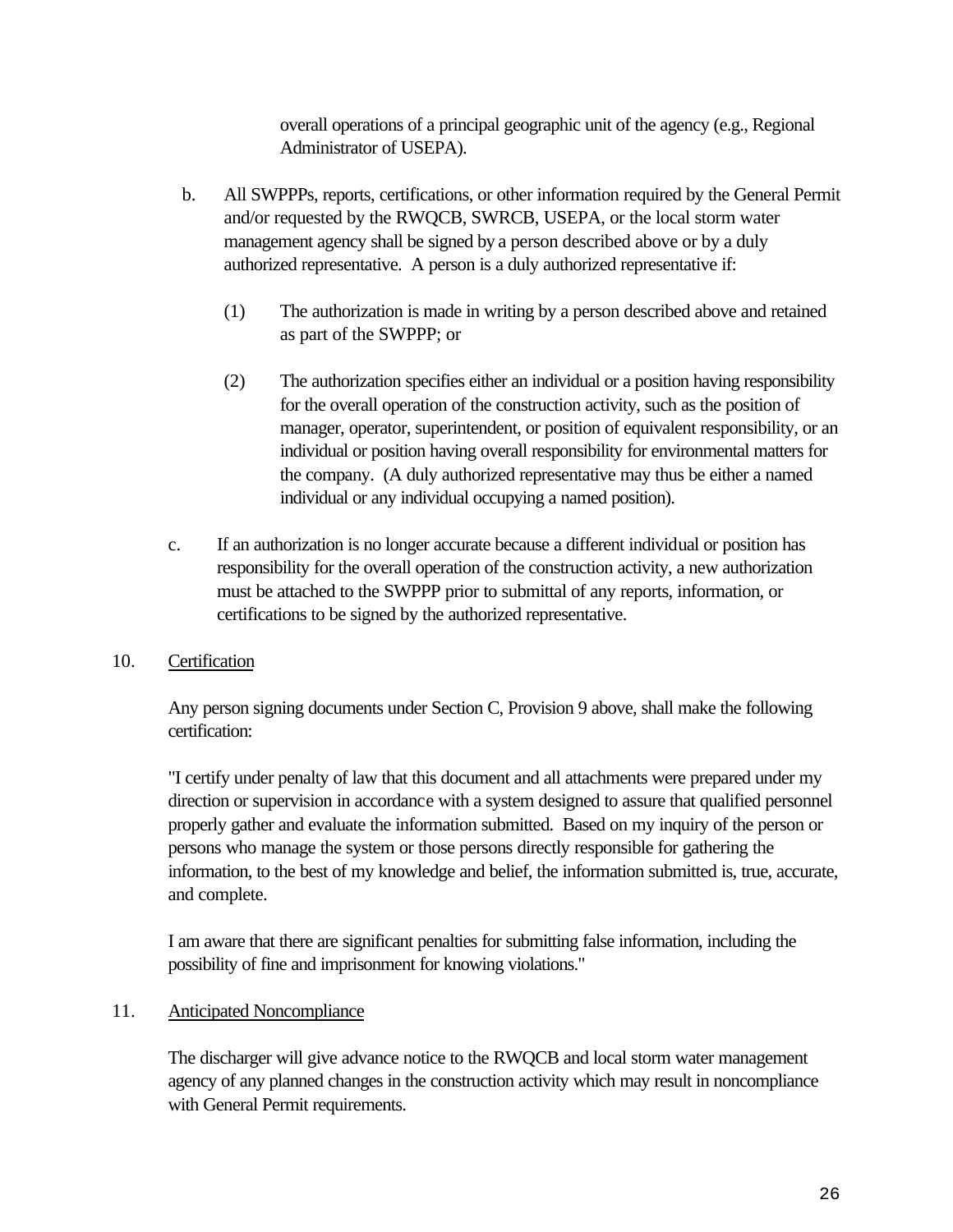#### 12. Penalties for Falsification of Reports

Section  $309(c)(4)$  of the CWA provides that any person who knowingly makes any false material statement, representation, or certification in any record or other document submitted or required to be maintained under this General Permit, including reports of compliance or noncompliance shall upon conviction, be punished by a fine of not more than \$10,000 or by imprisonment for not more than two years or by both.

#### 13. Oil and Hazardous Substance Liability

Nothing in this General Permit shall be construed to preclude the institution of any legal action or relieve the discharger from any responsibilities, liabilities, or penalties to which the discharger is or may be subject to under Section 311 of the CWA.

#### 14. Severability

The provisions of this General Permit are severable; and, if any provision of this General Permit or the application of any provision of this General Permit to any circumstance is held invalid, the application of such provision to other circumstances and the remainder of this General Permit shall not be affected thereby.

#### 15. Reopener Clause

This General Permit may be modified, revoked and reissued, or terminated for cause due to promulgation of amended regulations, receipt of USEPA guidance concerning regulated activities, judicial decision, or in accordance with 40 Code of Federal Regulations (CFR) 122.62, 122.63, 122.64, and 124.5.

#### 16. Penalties for Violations of Permit Conditions

- a. Section 309 of the CWA provides significant penalties for any person who violates a permit condition implementing Sections 301, 302, 306, 307, 308, 318, or 405 of the CWA or any permit condition or limitation implementing any such section in a permit issued under Section 402. Any person who violates any permit condition of this General Permit is subject to a civil penalty not to exceed \$27,500 per calendar day of such violation, as well as any other appropriate sanction provided by Section 309 of the CWA.
- b. The Porter-Cologne Water Quality Control Act also provides for civil and criminal penalties which in some cases are greater than those under the CWA.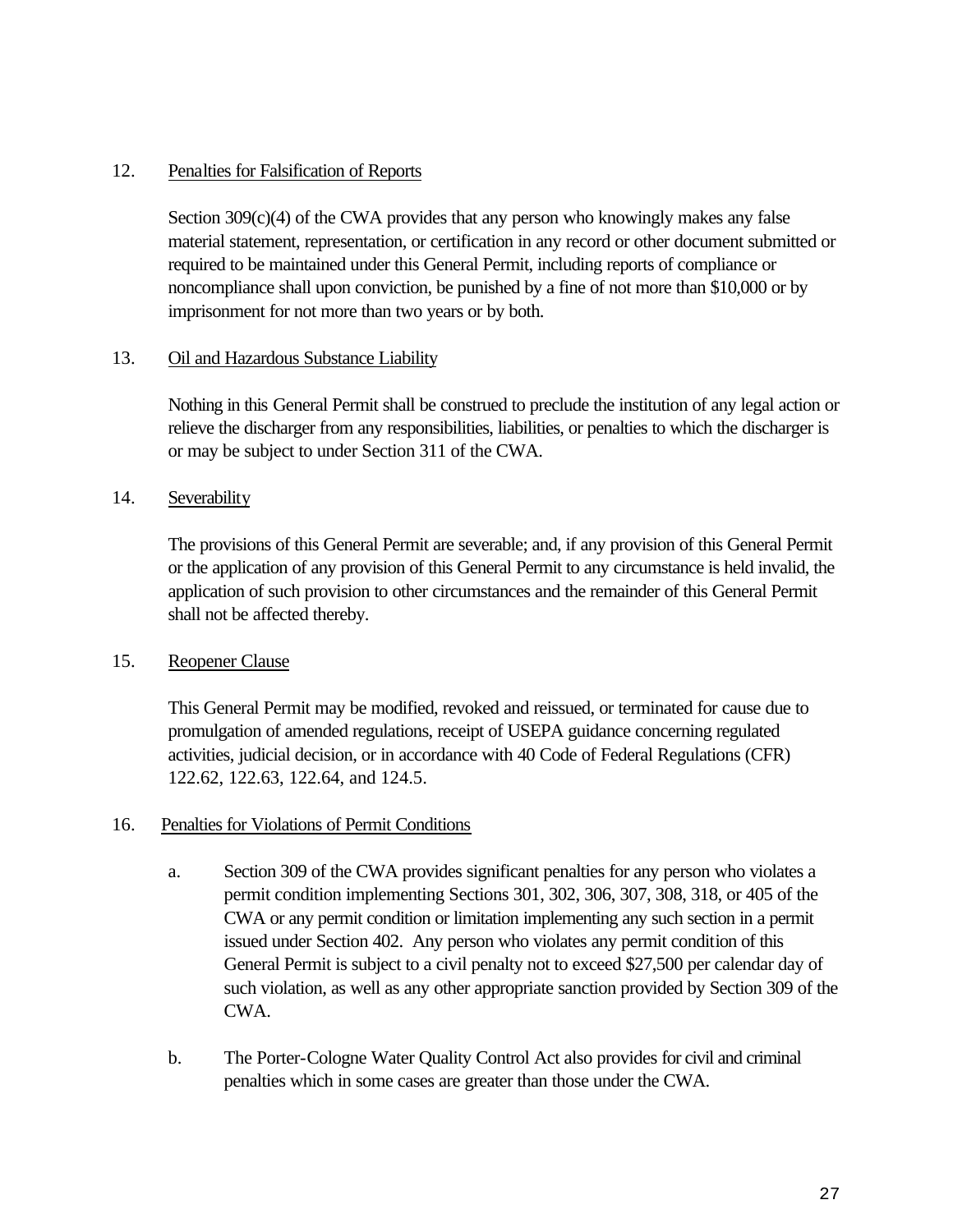#### 17. Availability

A copy of this General Permit shall be maintained at the construction site during construction activity and be available to operating personnel.

#### 18. Transfers

This General Permit is not transferable. A new owner of an ongoing construction activity must submit a NOI in accordance with the requirements of this General Permit to be authorized to discharge under this General Permit. An owner who sells property covered by this General Permit shall inform the new owner of the duty to file a NOI and shall provide the new owner with a copy of this General Permit.

#### 19. Continuation of Expired Permit

This General Permit continues in force and effect until a new General Permit is issued or the SWRCB rescinds this General Permit. Only those dischargers authorized to discharge under the expiring General Permit are covered by the continued General Permit.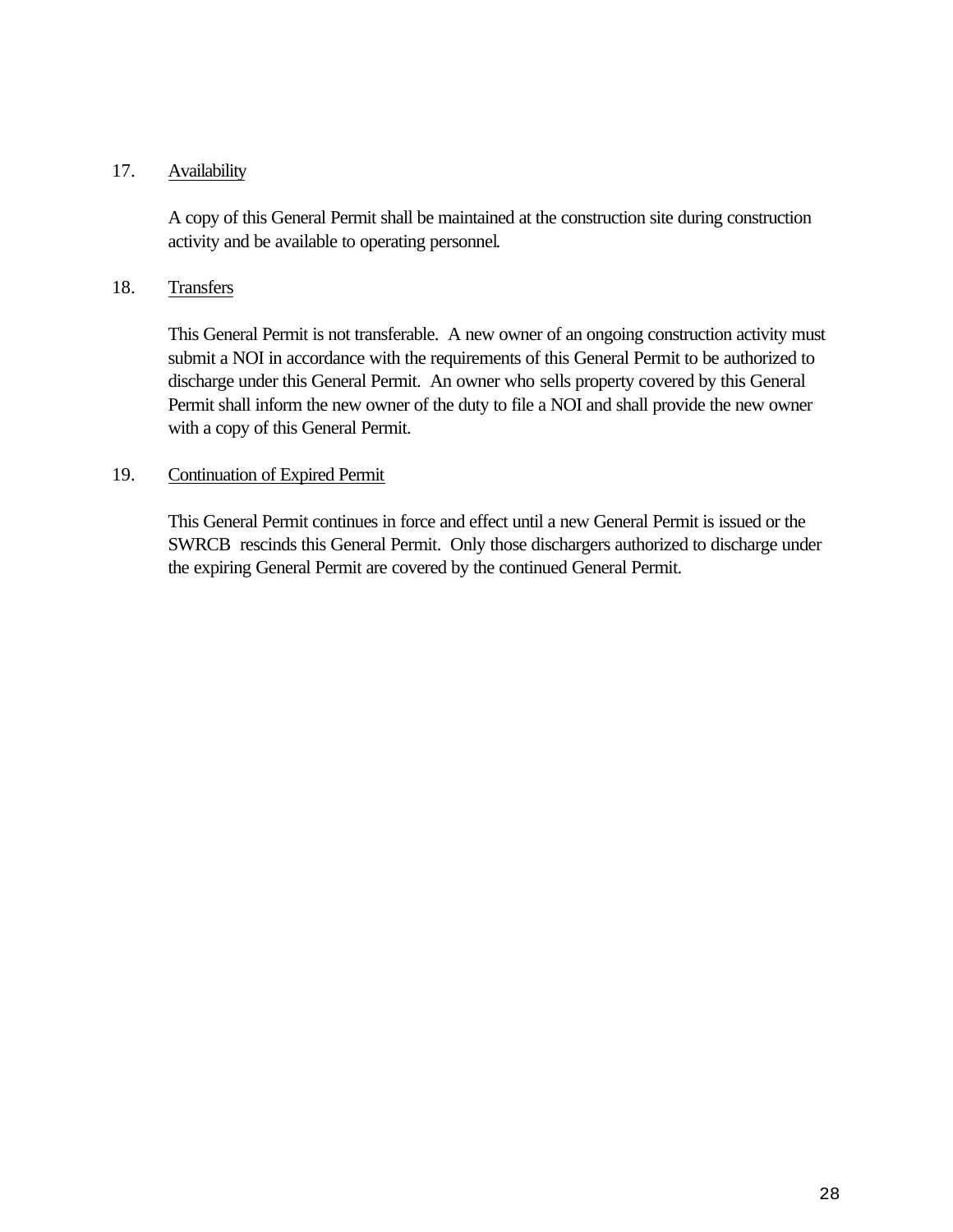# SWRCB AND RWQCB CONTACT LIST

Please see Storm Water Contacts at http://www.swrcb.ca.gov/stormwtr/contact.html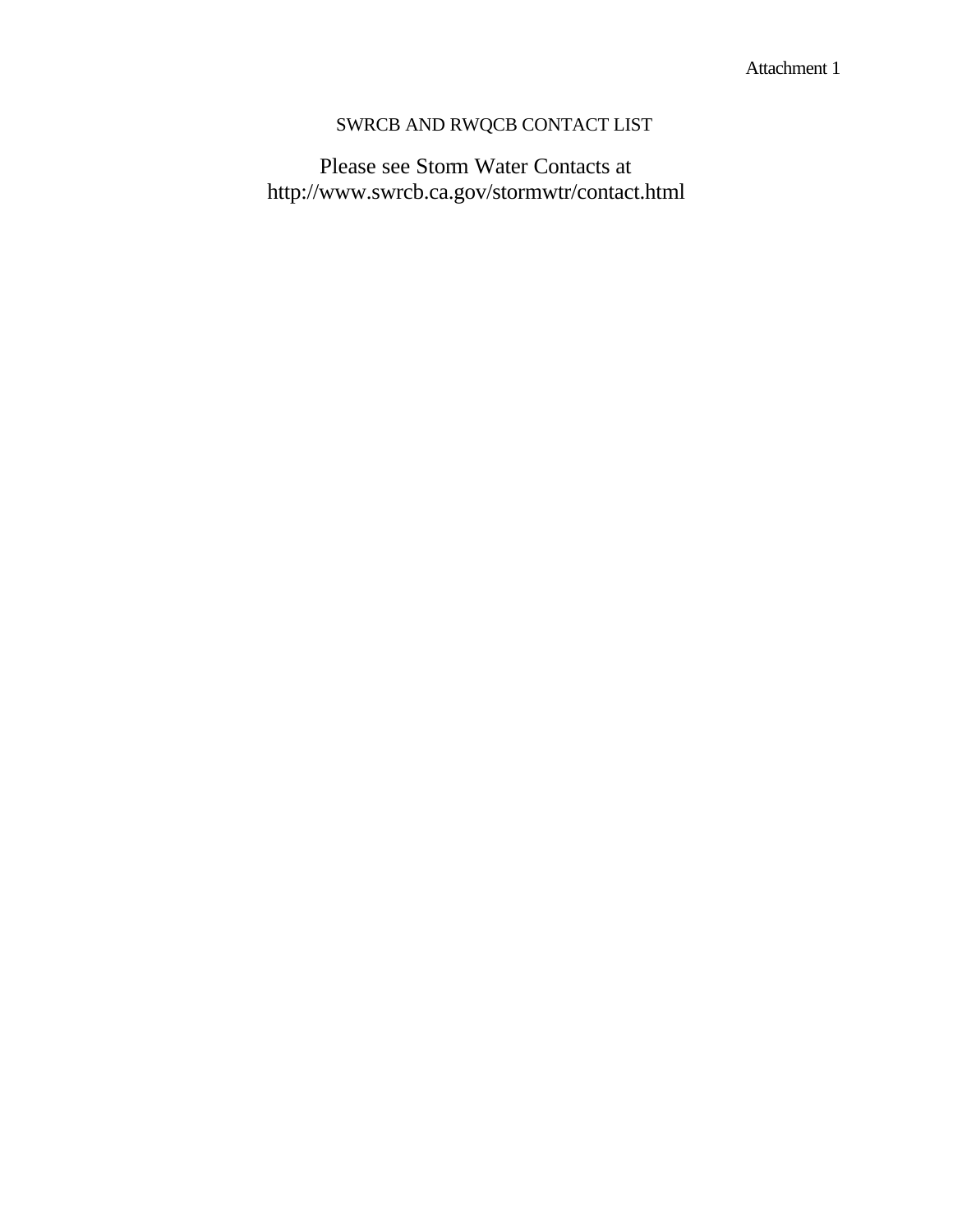### NOTICE OF INTENT (NOI) TO COMPLY WITH THE TERMS OF THE GENERAL PERMIT TO DISCHARGE STORM WATER ASSOCIATED WITH CONSTRUCTION ACTIVITY

#### GENERAL INSTRUCTIONS

#### Who Must Submit

Discharges of storm water associated with construction that results in the disturbance of one acre or more of land must apply for coverage under the General Construction Activities Storm Water Permit (General Permit). Construction activity which is a part of a larger common area of development or sale must also be permitted. (For example, if 4 acres of a 20-acre subdivision is disturbed by construction activities, and the remaining 16 acres is to be developed at a future date, the property owner must obtain a General Storm Water Permit for the 4-acre project). Construction activity includes, but is not limited to: clearing, grading, demolition, excavation, construction of new structures, and reconstruction of existing facilities involving removal and replacement that results in soil disturbance. This includes construction access roads, staging areas, storage areas, stockpiles, and any off-site areas which receive run-off from the construction project such as discharge points into a receiving water. Construction activity does not include routine maintenance to maintain original line and grade, hydraulic capacity, or original purpose of the facility.

The owner of the land where the construction activity is occurring is responsible for obtaining a permit. Owners may obtain coverage under the General Permit by filing a NOI in accordance with the following instructions. Coverage for construction activity conducted on easements (e.g., pipeline construction) or on nearby properties by agreement or permission, or by an owner or lessee of a mineral estate (oil, gas, geothermal, aggregate, precious metals, and/or industrial minerals) entitled to conduct the activities, shall be obtained by the entity responsible for the construction activity. Linear construction projects which will have construction activity occurring in one or more than one Region should contact the State Water Resources Control Board at the number listed below prior to submitting an NOI application for specific information related to the use of the NOI form.

#### Construction Activity Not Covered By This General Permit

Storm water discharges in the Lake Tahoe Hydrologic Unit will be regulated by a separate permit(s) adopted by the California Regional Water Quality Control Board, Lahontan Region, and will not be covered under the State Water Resources Control Board's (SWRCB) General Permit. Storm water discharges on Indian Lands will be regulated by the U.S. Environmental Protection Agency.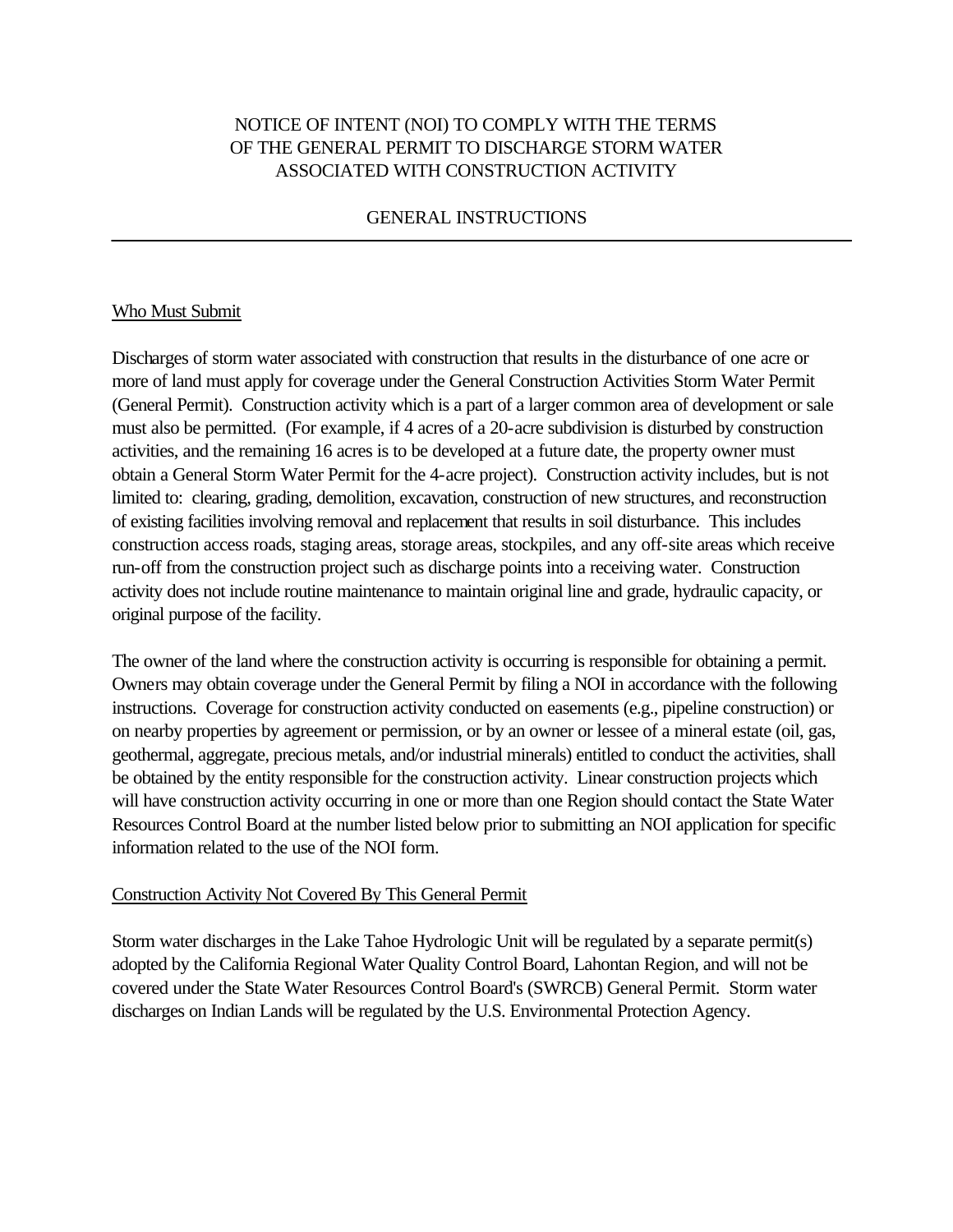#### Where to Apply

The NOI form, vicinity map, and appropriate fee must be mailed to the SWRCB at the following address:

> State Water Resources Control Board Division of Water Quality Attn: Storm Water Permit Unit P.O. Box 1977 Sacramento, CA 95812-1977

#### When to Apply

Property owners proposing to conduct construction activities subject to this General Permit must file a Notice of Intent prior to the commencement of construction activity.

#### Fees

The annual fee is \$700 for all construction sites submitting an NOI. Checks should be made payable to: SWRCB.

#### Completing the Notice of Intent (NOI)

The submittal to obtain coverage under the General Permit must include a completed NOI Form (Notice of Intent, attached), a vicinity map, and the appropriate annual fee. The NOI must be completely and accurately filled out; the vicinity map and annual fee must be included with the NOI or the submittal is considered incomplete and will be rejected. A construction site is considered to be covered by the General Permit upon filing a complete NOI submittal, and implementation of a defensible Storm Water Pollution Prevention Plan (SWPPP). Upon receipt of a complete NOI submittal, each discharger will be sent a receipt letter containing the waste discharger's identification (WDID) number.

#### Questions?

If you have any questions on completing the NOI please call the SWRCB at (916) 341-5537.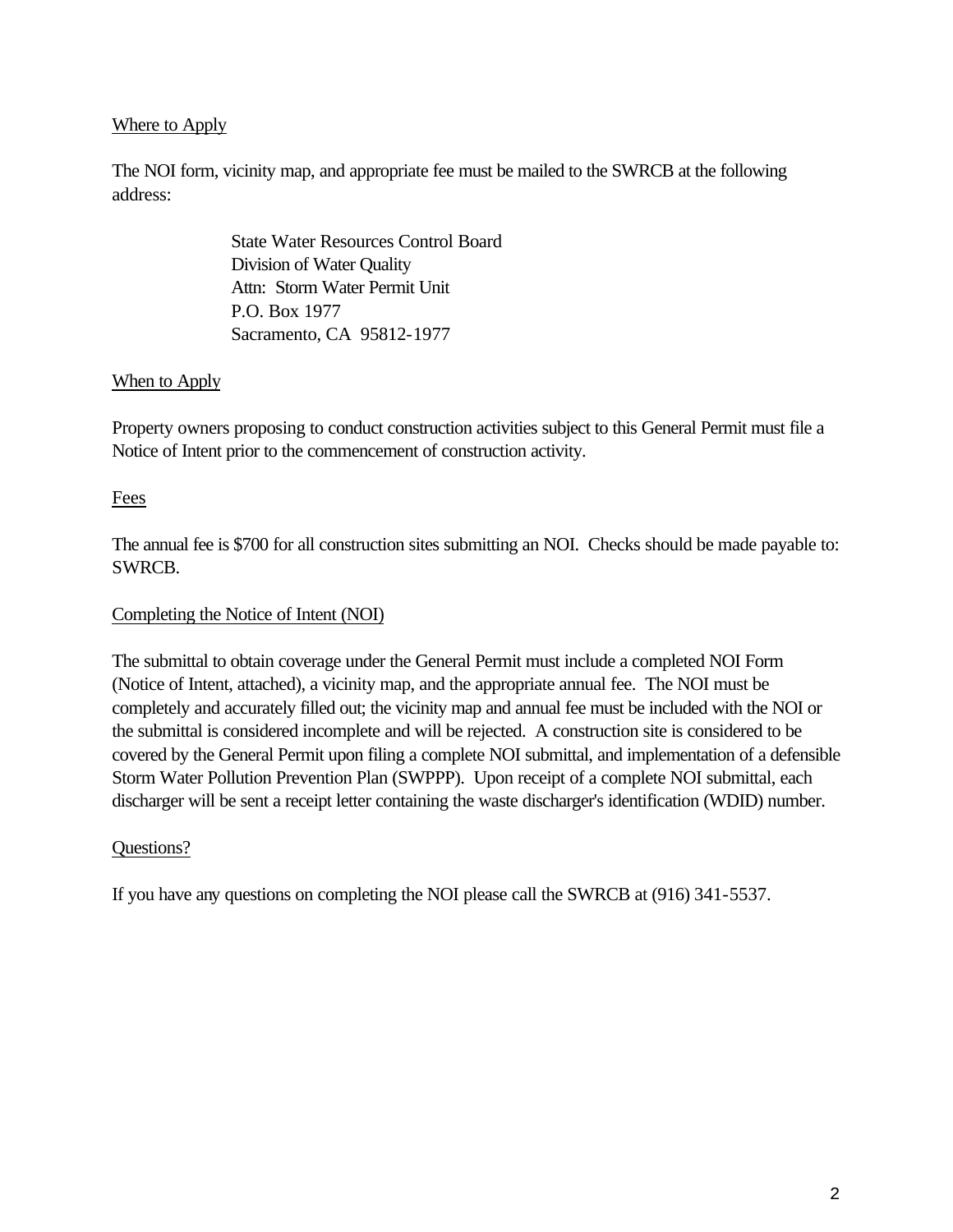#### **NOI-LINE-BY-LINE INSTRUCTIONS**

Please type or print when completing the NOI Form and vicinity map.

#### SECTION I--NOI STATUS

Mark one of the two boxes at the top portion of the NOI. Check box 1 if the NOI is being completed for new construction. Check box 2 if the NOI is being submitted to report changes for a construction site already covered by the General Permit. An example of a change that warrants a resubmittal of the NOI is a change of total area of the construction site. The permit is non-transferable, a change of ownership requires a Notice of Termination (NOT) submittal and a new NOI. Complete only those portions of the NOI that apply to the changes (the NOI must always be signed). If box 2 is checked, the WDID number must be included.

#### SECTION II--PROPERTY OWNER

Enter the construction site owner's official or legal name and address; contact person (if other than owner), title, and telephone number.

#### SECTION III--DEVELOPER / CONTRACTOR INFORMATION

Enter the name of the developer's (or general contractor's) official or legal name, address, contact person, title, and telephone number. The contact person should be someone who is familiar with the construction site and is responsible for compliance and oversight of the general permit.

#### SECTION IV-CONSTRUCTION PROJECT INFORMATION

Enter the project name, site address, county, city, (or nearest city if construction is occurring in an unincorporated area), zip code, and telephone number (if any) of the construction site. Include an emergency contact telephone or pager number. Construction site information should include latitude and longitude designations, tract numbers, and/or mile post markers, if applicable. The site contact person should be someone who is familiar with the project, site plans, SWPPP, and monitoring program. All NOIs must be accompanied by a vicinity map.

- Part A: Enter the total size in acres of all areas associated with construction activity, including all access roads.
- Part B: Enter the total size in acres of the area to be disturbed by construction activity and the percentage of the area listed in Part A above that this represents.
- Part C: Enter the percentage of the site that is impervious (areas where water cannot soak into the ground, such as concrete, asphalt, rooftops, etc.) before and after construction.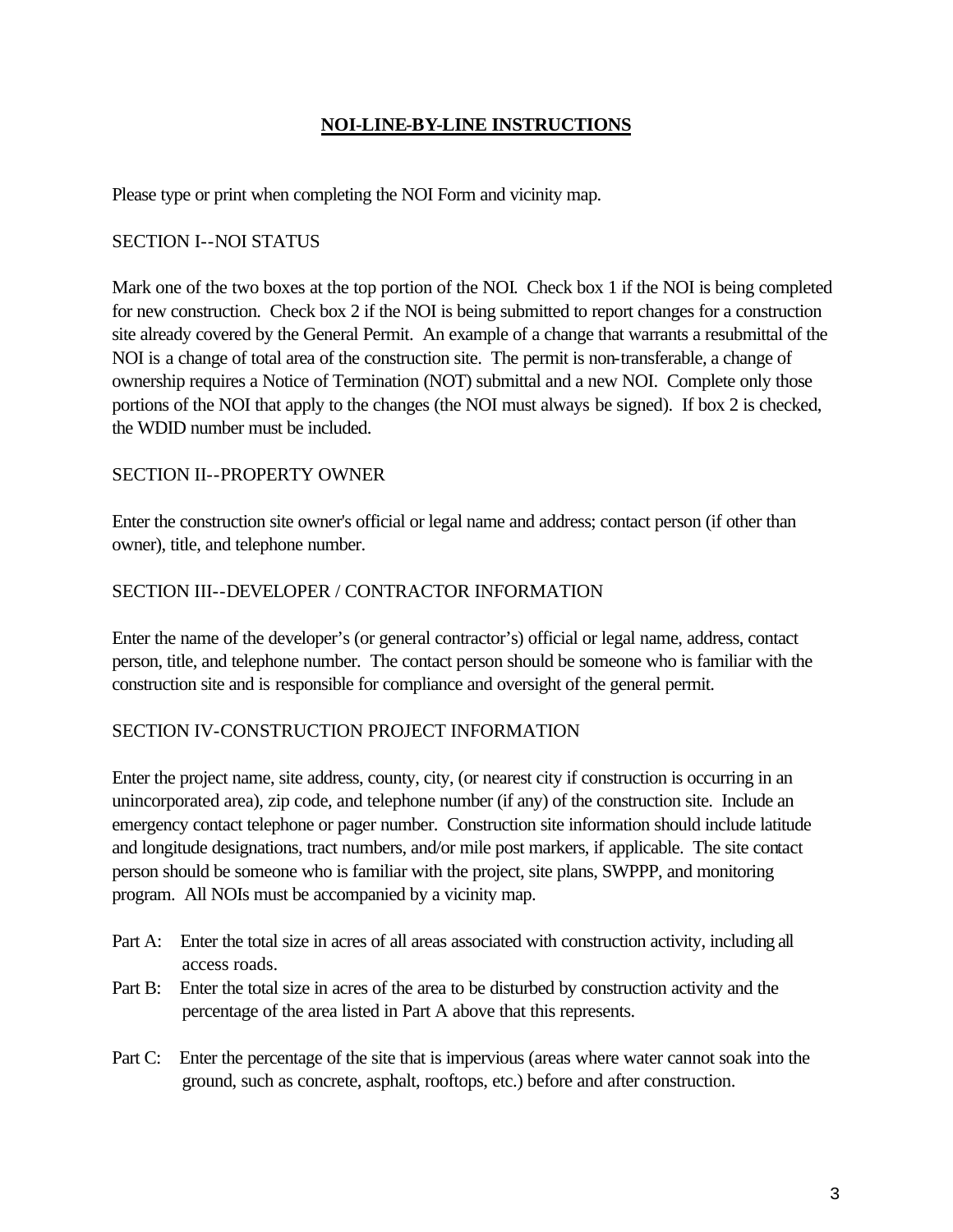- Part D: Include tract numbers, if available.
- Part E: Enter the mile post marker number at the project site location.
- Part F: Indicate whether the construction site is part of a larger common plan of development or sale. For example, if the construction activity is occurring on a two-acre site which is within a development that is one acre or greater, answer yes.
- Part G: Enter the name of the development (e.g. "Quail Ridge Subdivision", "Orange Valley Estates", etc.).
- Part H: Indicate when construction will begin (month, day, year). When a NOI is being submitted due to a change in ownership, the commencement date should be the date the new ownership took effect.
- Part I: Indicate the percentage of the total project area to be mass graded.
- Part J: Enter the estimated completion dates for the mass grading activities and for the project completion.
- Part K: Indicate the type(s) of construction taking place. For example, "Transportation" should be checked for the construction of roads; "Utility" should be checked for installation of sewer, electric, or telephone systems. Include a description of the major construction activities, (e.g., 20 single family homes, a supermarket, an office building, a factory, etc.)

#### SECTION V--BILLING ADDRESS

To continue coverage under the General Permit, the annual fee must be paid. Indicate where the annual fee invoice should be mailed by checking one of the following boxes:

Owner: sent to the owners address as it appears in Section II.

Developer/Contractor: sent to the developer's address as it appears in Section III.

Other: sent to a different address and enter that address in the spaces provided.

#### SECTION VI--REGULATORY STATUS

Indicate whether or not the site is subject to local erosion/sediment control ordinances. Indicate whether the erosion/sediment control plan designed to comply with the ordinance addresses the construction of infrastructure and structures in addition to grading. Identify the name and telephone number of the local agency, if applicable.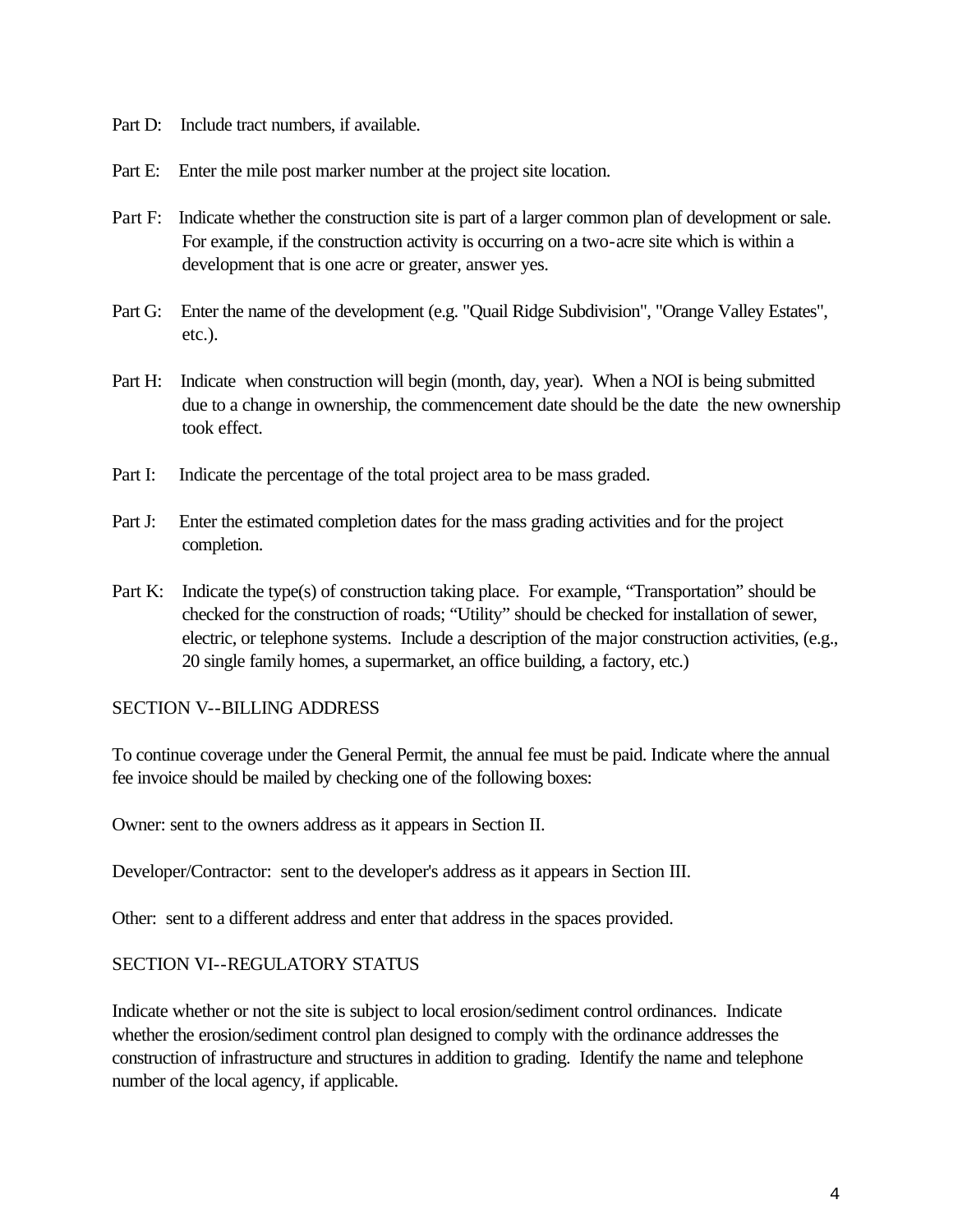#### SECTION VII--RECEIVING WATER INFORMATION

Part A: Indicate whether the storm water runoff from the construction site discharges indirectly to waters of the United States, directly to waters of the United States, or to a separate storm drain system.

Indirect discharges include discharges that may flow overland across adjacent properties or rights-of-way prior to discharging into waters of the United States.

Enter the name of the owner/operator of the relevant storm drain system, if applicable. Storm water discharges directly to waters of the United States will typically have an outfall structure directly from the facility to a river, lake, creek, stream, bay, ocean, etc. Discharges to separate storm sewer systems are those that discharge to a collection system operated by municipalities, flood control districts, utilities, or similar entities.

Part B: Enter the name of the receiving water. Regardless of point of discharge, the owner must determine the receiving water for the construction site's storm water discharge. Enter the name of the receiving water.

#### SECTION VIII--IMPLEMENTATION OF NPDES PERMIT REQUIREMENTS

- Part A: Indicate the status of the SWPPP, date prepared, or availability for review. Also indicate if a tentative construction schedule has been included in the SWPPP (the inclusion of a construction activity schedule is a mandatory SWPPP requirement).
- Part B: Provide information concerning the status of the development of a monitoring program, a component of the SWPPP which outlines an inspection and maintenance schedule for the proposed Best Management Practices (BMPs). Provide name and phone number of program preparer.
- Part C: Provide the name and phone numbers of the responsible party or parties designated to insure compliance with all elements of the General Permit and SWPPP.

#### SECTION IX--VICINITY MAP AND FEE

Provide a "to scale" or "to approximate scale" drawing of the construction site and the immediate surrounding area. Whenever possible, limit the map to an 8.5" x 11' or 11" x 17" sheet of paper. At a minimum, the map must show the site perimeter, the geographic features surrounding the site, and general topography, and a north arrow. The map must also include the location of the construction project in relation to named streets, roads, intersections, or landmarks. A NOI containing a map which does not clearly indicate the location of the construction project will be rejected. Do not submit blueprints unless they meet the above referenced size limits.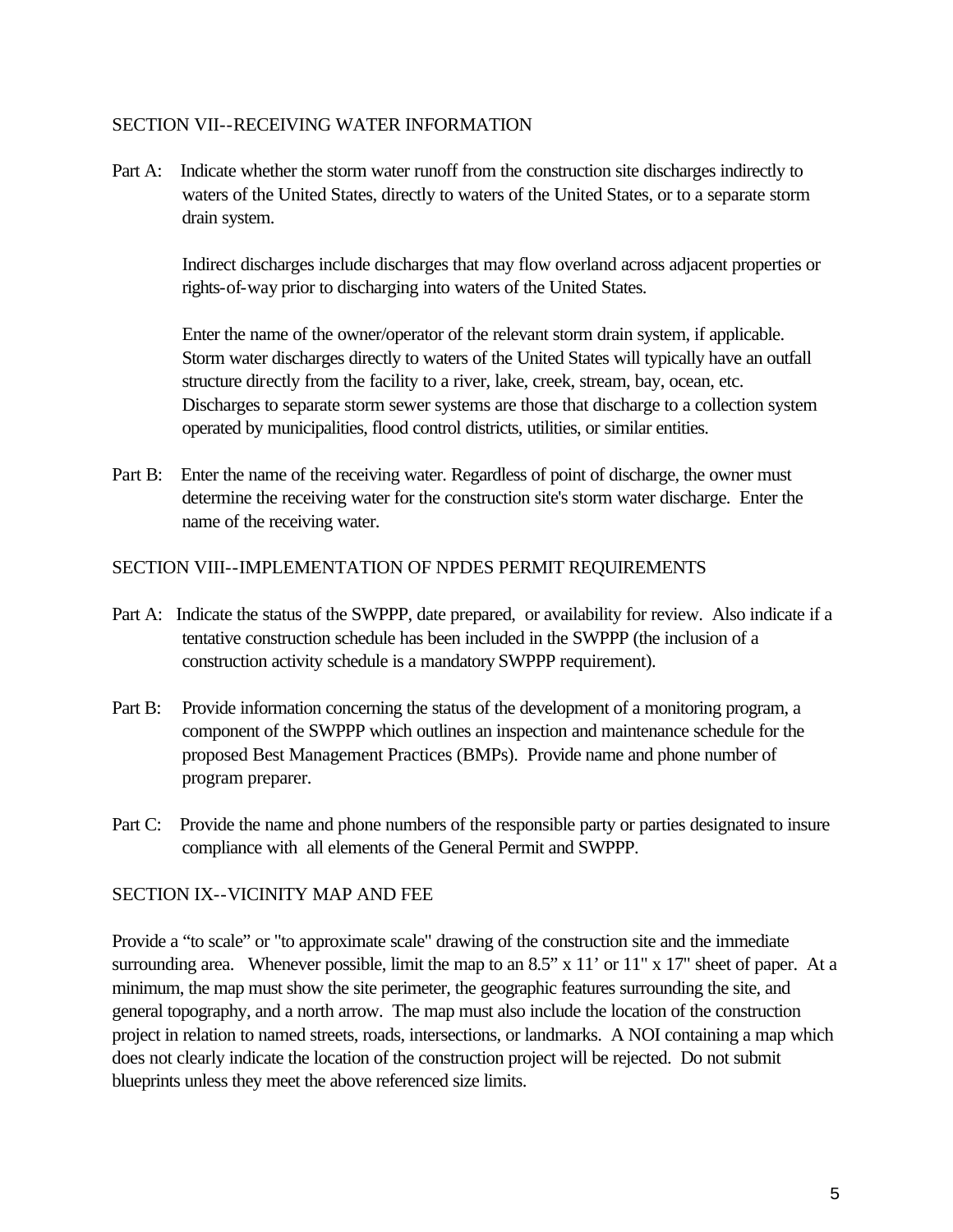#### SECTION X--CERTIFICATIONS

This section must be completed by the owner or signatory agent of the construction site\*. The certification provides assurances that the NOI and vicinity map were completed in an accurate and complete fashion and with the knowledge that penalties exist for providing false information. Certification also requires the owner to comply with the provisions in the General Permit.

\* For a corporation: a responsible corporate officer (or authorized individual). For a partnership or sole proprietorship: a general partner or the proprietor, respectively. For a municipality, State, Federal, or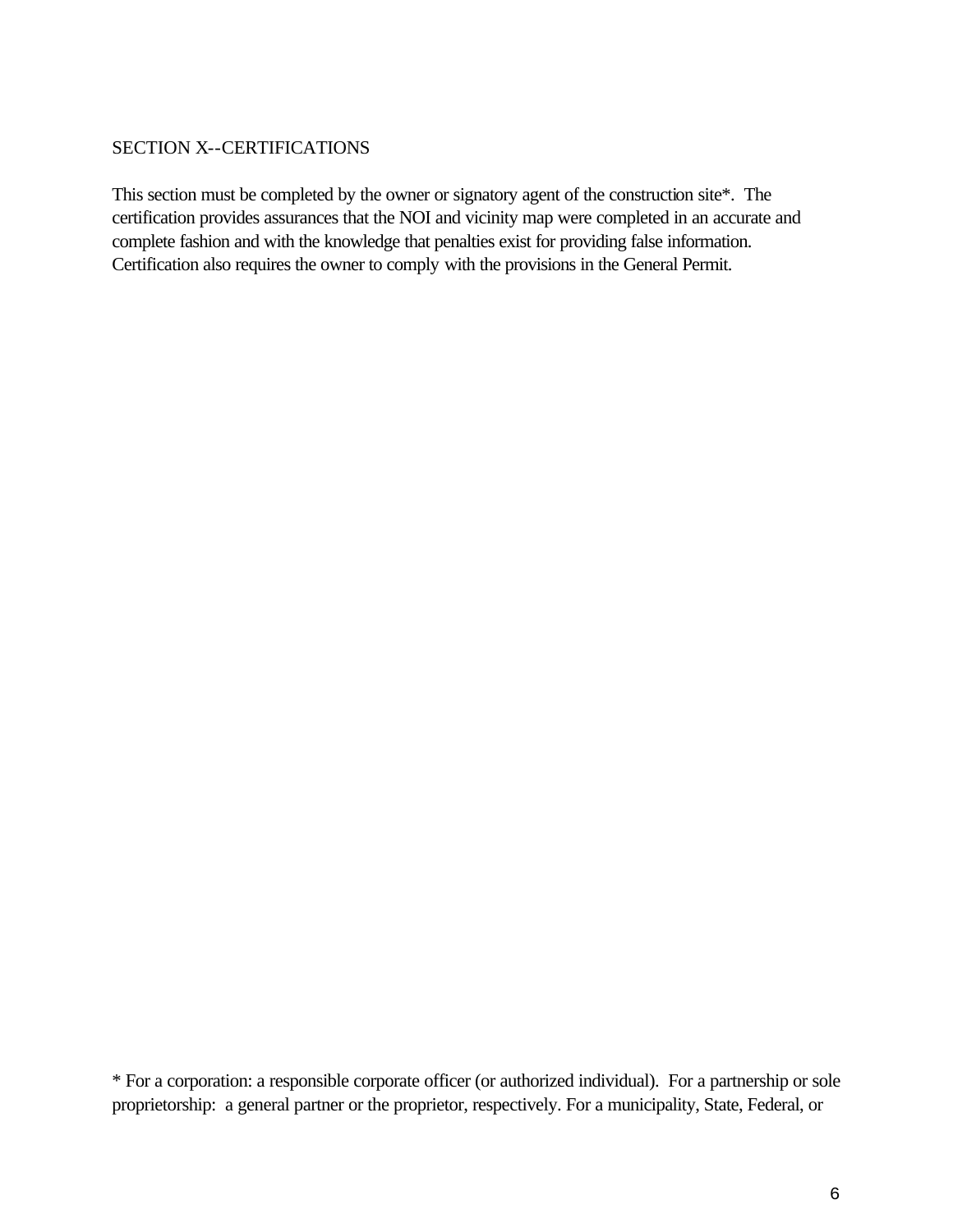other public agency: either a principal executive officer, ranking elected official, or duly authorized representative.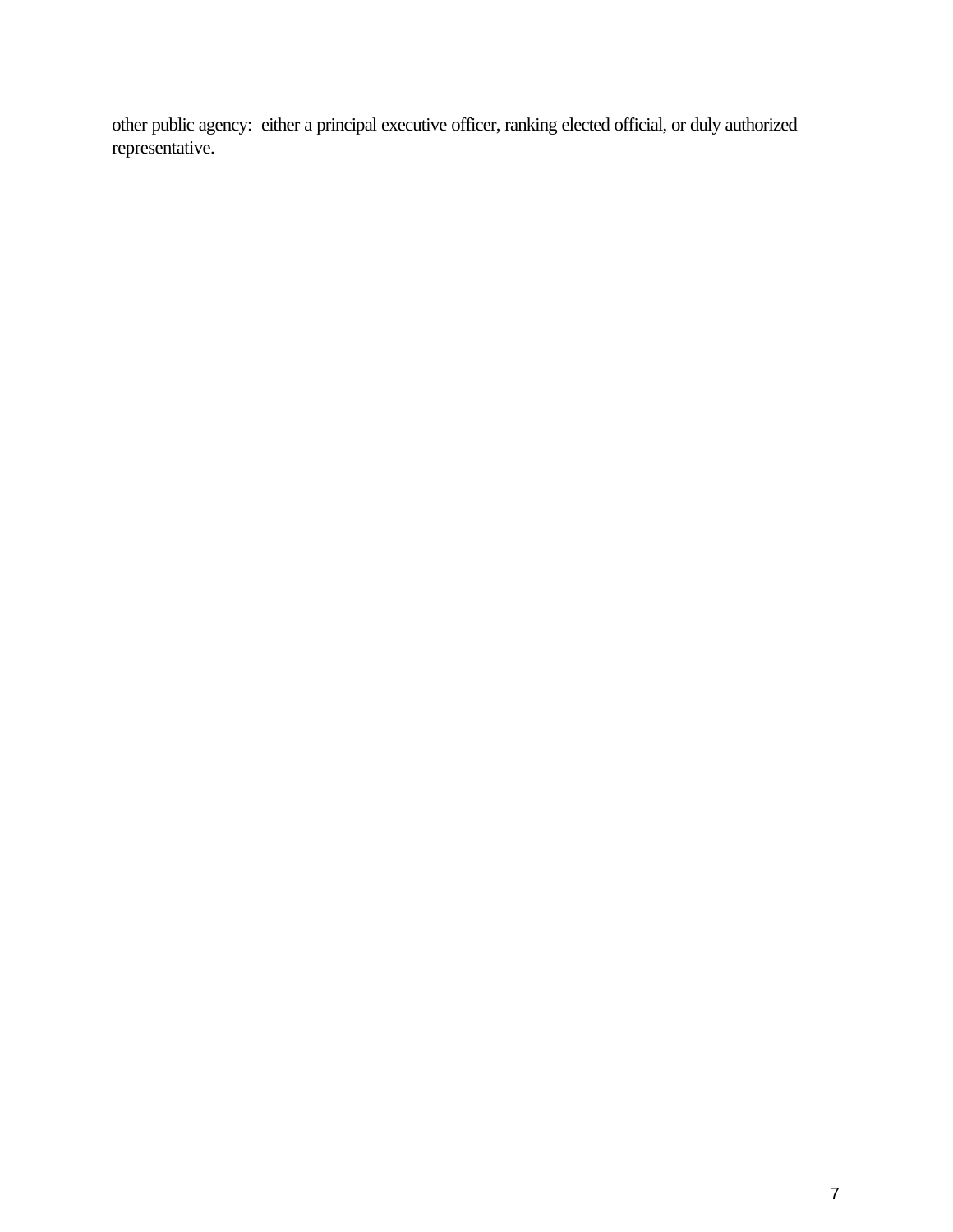



#### State Water Resources Control Board

# NOTICE OF INTENT



GENERAL PERMIT TO DISCHARGE STORM WATER

ASSOCIATED WITH CONSTRUCTION ACTIVITY (WQ ORDER No. 99-08-DWQ)

#### **I. NOI STATUS (SEE INSTRUCTIONS)**

| MARK ONLY ONE ITEM | <b>New Construction</b> | Change of Information for WDID#<br>$\overline{\phantom{a}}$ |  |
|--------------------|-------------------------|-------------------------------------------------------------|--|
|                    |                         |                                                             |  |

#### **II. PROPERTY OWNER**

| Name                   | <b>Contact Person</b> |
|------------------------|-----------------------|
|                        |                       |
| <b>Mailing Address</b> | Title                 |
|                        |                       |
| City                   | Zip<br>Phone<br>State |
|                        | $\sim$                |

#### **III. DEVELOPER/CONTRACTOR INFORMATION**

| Developer/Contractor   | <b>Contact Person</b> |
|------------------------|-----------------------|
|                        |                       |
| <b>Mailing Address</b> | Title                 |
|                        |                       |
| City                   | Zip<br>Phone<br>State |
|                        | $- -$                 |

#### **IV. CONSTRUCTION PROJECT INFORMATION**

| Site/Project Name                                                                                                                                                                                                                                                                                                                                                     | <b>Site Contact Person</b> |                                 |                                                    |                                                                                                                                                                                                                                                  |
|-----------------------------------------------------------------------------------------------------------------------------------------------------------------------------------------------------------------------------------------------------------------------------------------------------------------------------------------------------------------------|----------------------------|---------------------------------|----------------------------------------------------|--------------------------------------------------------------------------------------------------------------------------------------------------------------------------------------------------------------------------------------------------|
| Physical Address/Location                                                                                                                                                                                                                                                                                                                                             | Latitude                   | County<br>Longitude             |                                                    |                                                                                                                                                                                                                                                  |
|                                                                                                                                                                                                                                                                                                                                                                       | $\circ$                    | $\circ$                         |                                                    |                                                                                                                                                                                                                                                  |
| City (or nearest City)                                                                                                                                                                                                                                                                                                                                                | Zip                        |                                 | Site Phone Number<br><b>Emergency Phone Number</b> |                                                                                                                                                                                                                                                  |
|                                                                                                                                                                                                                                                                                                                                                                       |                            |                                 |                                                    |                                                                                                                                                                                                                                                  |
| A. Total size of construction site area:<br>C. Percent of site imperviousness (including rooftops):<br>$\frac{1}{\sqrt{1-\frac{1}{2}}}\frac{1}{\sqrt{1-\frac{1}{2}}}\left(1-\frac{1}{2}\right)$<br>Before Construction: ____________%                                                                                                                                 |                            |                                 |                                                    | D. Tract Number(s): The contract of the contract of the contract of the contract of the contract of the contract of the contract of the contract of the contract of the contract of the contract of the contract of the contra                   |
| B. Total area to be disturbed:<br>After Construction: %                                                                                                                                                                                                                                                                                                               | E. Mile Post Marker:       |                                 |                                                    |                                                                                                                                                                                                                                                  |
| F. Is the construction site part of a larger common plan of development or sale?<br><b>YES</b><br>$\Box$ No                                                                                                                                                                                                                                                           |                            | G. Name of plan or development: |                                                    |                                                                                                                                                                                                                                                  |
| H. Construction commencement date: / /<br>1. % of site to be mass graded: ___________                                                                                                                                                                                                                                                                                 | J.                         | Projected construction dates:   |                                                    |                                                                                                                                                                                                                                                  |
| K. Type of Construction (Check all that apply):<br>1. $\Box$ Residential 2. $\Box$<br>العا<br>Commercial<br>Industrial<br>$\Box$ 7.<br>Utility Description: Weblate Control of the Control of the Control of the Control of the Control of the Control of the Control of the Control of the Control of the Control of the Control of the Control of the Control of th | $\Box$ 4.                  | Reconstruction                  | $\Box$ 5.                                          | Transportation<br>Other (Please List): The contract of the contract of the contract of the contract of the contract of the contract of the contract of the contract of the contract of the contract of the contract of the contract of the contr |

#### **V. BILLING INFORMATION**

| SEND BILL TO:                   | Name                   | <b>Contact Person</b> |     |
|---------------------------------|------------------------|-----------------------|-----|
| OWNER                           |                        |                       |     |
| (as in II. above)               |                        |                       |     |
| DEVELOPER<br>(as in III. above) | <b>Mailing Address</b> | Phone/Fax             |     |
| ౼                               | City                   | State                 | Zip |
|                                 |                        |                       |     |

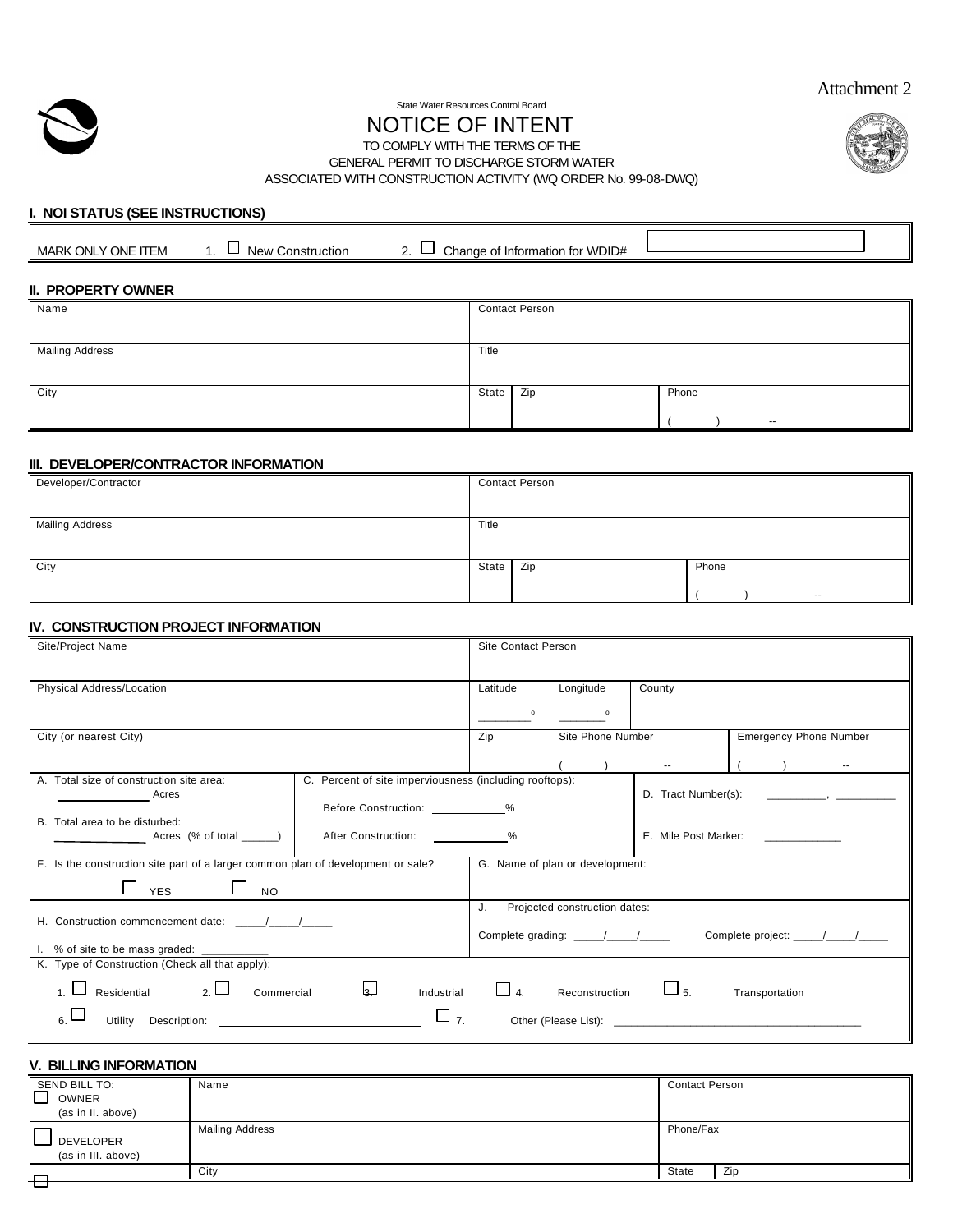$\mathbf{I}$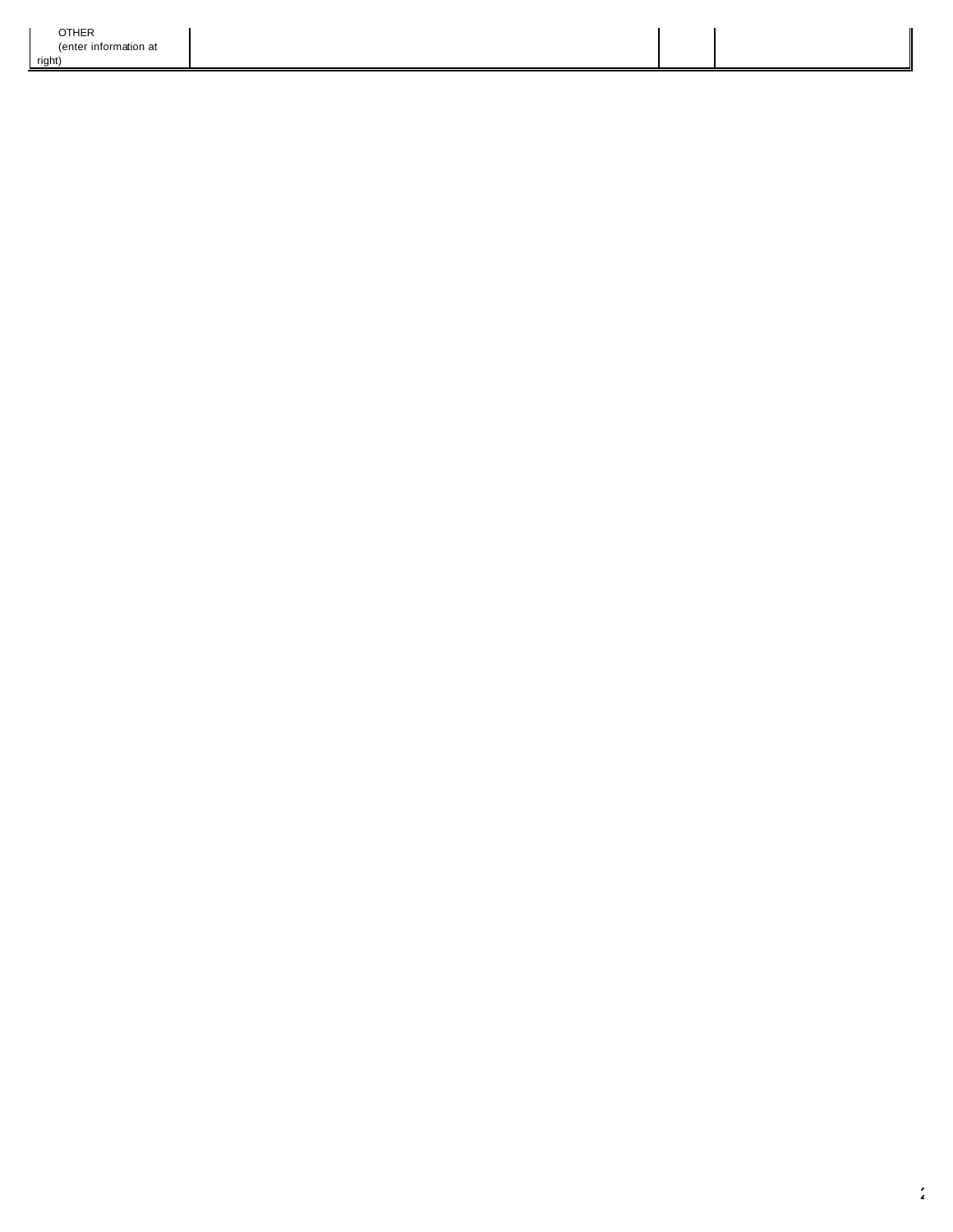| <b>VI. REGULATORY STATUS</b>                                                                                                                                                                                   |                         |                    |
|----------------------------------------------------------------------------------------------------------------------------------------------------------------------------------------------------------------|-------------------------|--------------------|
| NO                                                                                                                                                                                                             |                         | $L$ <sub>YES</sub> |
| <b>NO</b>                                                                                                                                                                                                      | □                       | <b>YES</b>         |
| Name of local agency:<br>Phone: (<br>$\lambda$                                                                                                                                                                 |                         |                    |
| <b>NO</b>                                                                                                                                                                                                      |                         | $\Box$ res         |
| If yes, provide details:                                                                                                                                                                                       |                         |                    |
| <b>VII. RECEIVING WATER INFORMATION</b>                                                                                                                                                                        |                         |                    |
| A. Does the storm water runoff from the construction site discharge to (Check all that apply):                                                                                                                 |                         |                    |
| $\Box$<br>$\mathbf{1}$ .<br>Indirectly to waters of the U.S.                                                                                                                                                   |                         |                    |
| $\sqcup$<br>2.                                                                                                                                                                                                 |                         |                    |
| ⊔<br>3.<br>Directly to waters of U.S. (e.g., river, lake, creek, stream, bay, ocean, etc.)                                                                                                                     |                         |                    |
|                                                                                                                                                                                                                |                         |                    |
| <b>VIII. IMPLEMENTATION OF NPDES PERMIT REQUIREMENTS</b>                                                                                                                                                       |                         |                    |
| A. STORM WATER POLLUTION PREVENTION PLAN (SWPPP) (check one)                                                                                                                                                   |                         |                    |
| A SWPPP has been prepared for this facility and is available for review: Date Prepared: ____________                                                                                                           | Date Amended: \[\]      |                    |
| A SWPPP will be prepared and ready for review by (enter date):                                                                                                                                                 |                         |                    |
| $\mathbf{L}$<br>A tentative schedule has been included in the SWPPP for activities such as grading, street construction, home construction, etc.                                                               |                         |                    |
| <b>B. MONITORING PROGRAM</b>                                                                                                                                                                                   |                         |                    |
| ΙI<br>A monitoring and maintenance schedule has been developed that includes inspection of the construction BMPs before<br>anticipated storm events and after actual storm events and is available for review. |                         |                    |
| If checked above: A qualified person has been assigned responsibility for pre-storm and post-storm BMP inspections<br>NO.                                                                                      | <b>YES</b>              |                    |
| Phone: (<br>Name:                                                                                                                                                                                              |                         |                    |
| C. PERMIT COMPLIANCE RESPONSIBILITY                                                                                                                                                                            |                         |                    |
| A qualified person has been assigned responsibility to ensure full compliance with the Permit, and to implement all elements of the Storm Water Pollution<br>Prevention Plan including:                        |                         |                    |
|                                                                                                                                                                                                                | <b>YES</b><br><b>NO</b> |                    |
| Phone: $+$<br>Name <del>:</del>                                                                                                                                                                                |                         |                    |
|                                                                                                                                                                                                                | <b>YES</b>              |                    |

| IX. VICINITY MAP AND FEE (must show site location in relation to nearest named streets, intersections, etc.) |  |            |                |
|--------------------------------------------------------------------------------------------------------------|--|------------|----------------|
|                                                                                                              |  | <b>YES</b> |                |
| NO.                                                                                                          |  |            |                |
|                                                                                                              |  | YES        | N <sub>C</sub> |

#### **X. CERTIFICATIONS**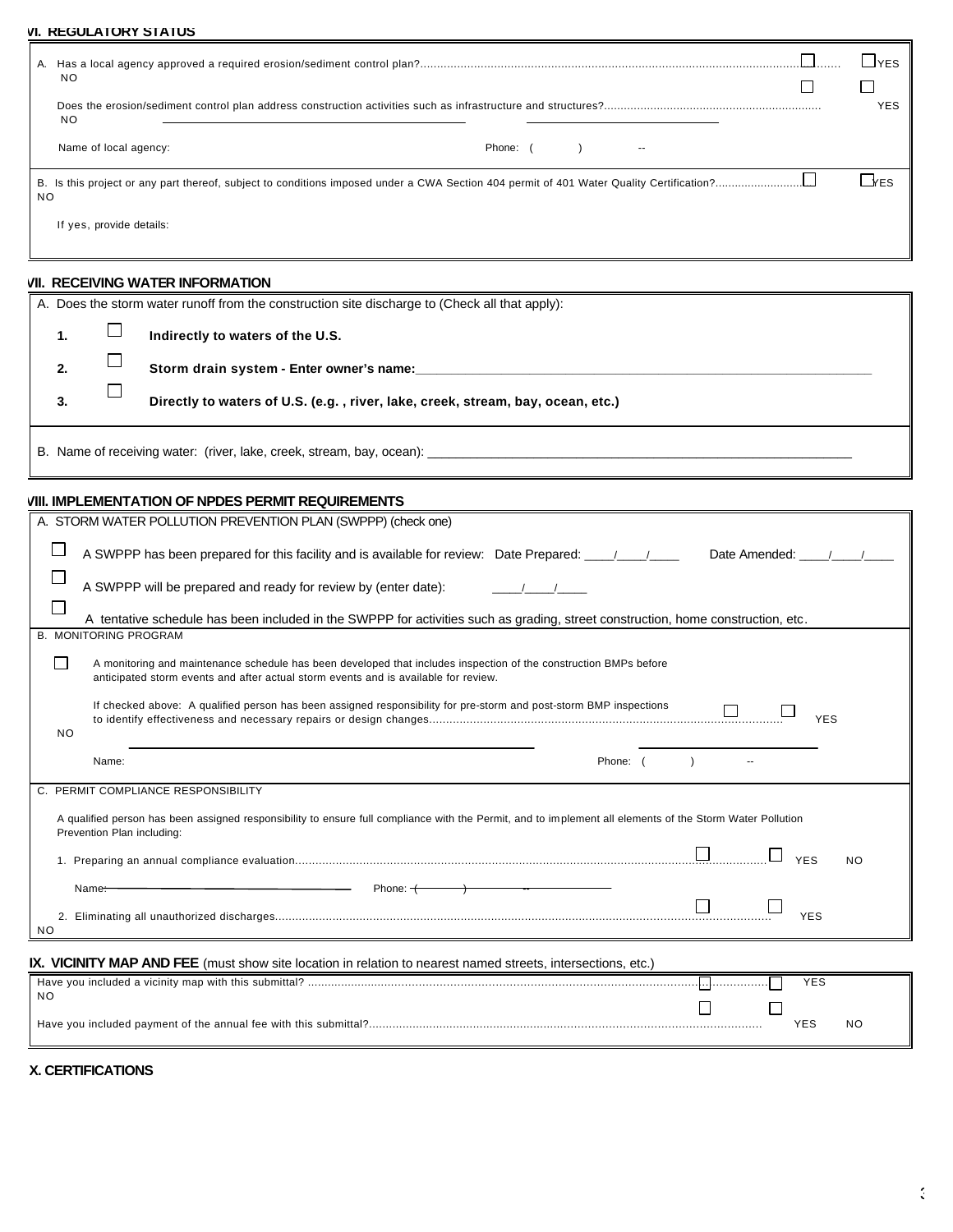"I certify under penalty of law that this document and all attachments were prepared under my direction and supervision in accordance with a system designed to assure that qualified personnel properly gather and evaluate the information submitted. Based on my inquiry of the person or persons who manage the system, or those persons directly responsible for gathering the information, the information submitted is, to the best of my knowledge and belief, true, accurate, and complete. I am aware that there are significant penalties for submitting false information, including the possibility of fine or imprisonment. In addition, I certify that the provisions of the permit, including the development and implementation of a Storm Water Pollution Prevention Plan and a Monitoring Program Plan will be complied with."

**Printed Name:** 

**Signature: Date:**

**Title:**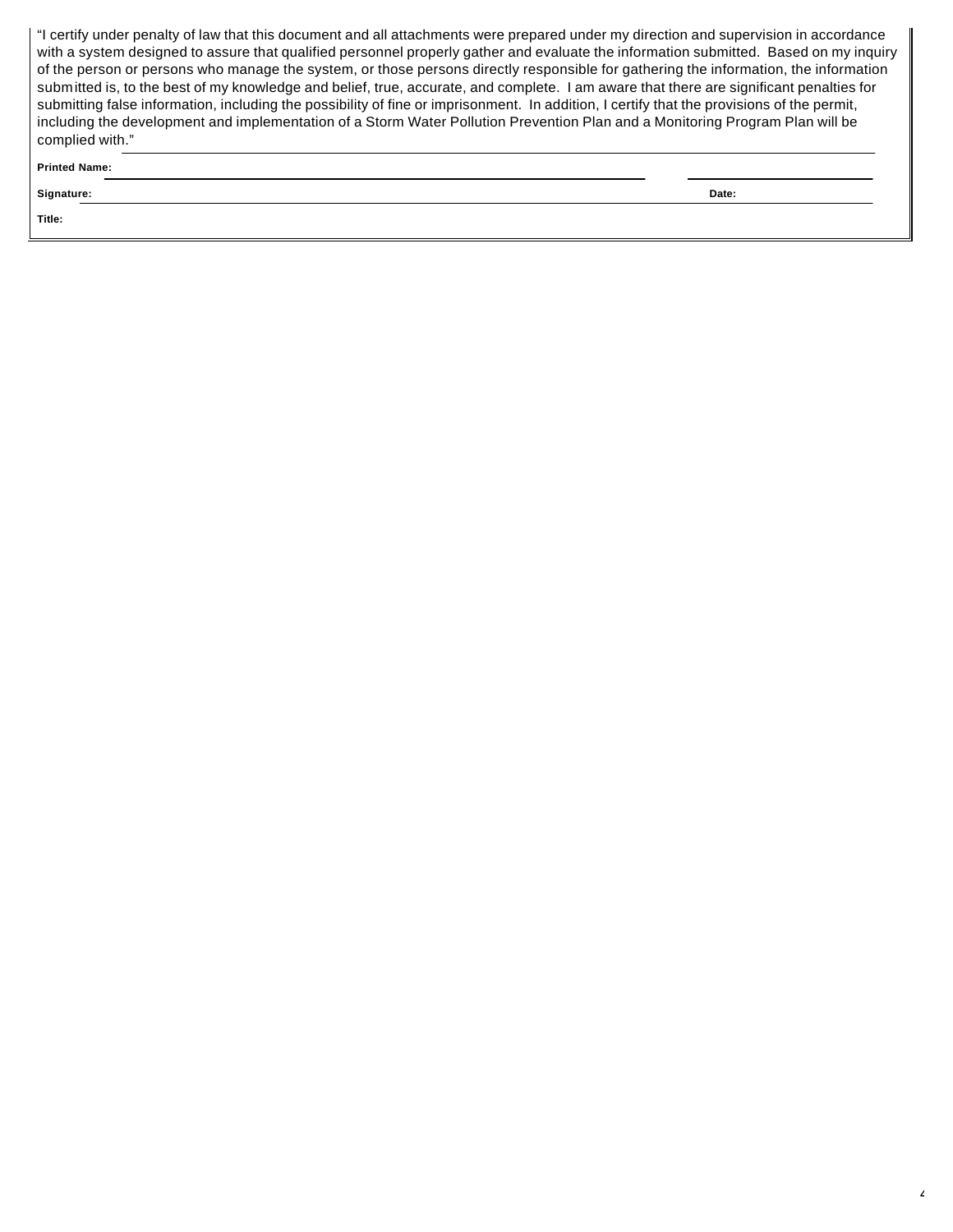# ATTACHMENT 3

# **303d Listed Water Bodies for Sedimentation**

| <b>REGION</b>  | <b>WATER BODY NAME</b>      | <b>CODE</b> | <b>POLLUTANT</b>        |
|----------------|-----------------------------|-------------|-------------------------|
| 1              | <b>MATTOLE RIVER</b>        | 1100        | Sedimentation/Siltation |
| 1              | TRINITY RIVER, SOUTH FORK   | 1100        | Sedimentation/Siltation |
| 1              | <b>REDWOOD CREEK</b>        | 1100        | Sedimentation/Siltation |
| 1              | <b>MAD RIVER</b>            | 1100        | Sedimentation/Siltation |
| 1              | <b>ELK RIVER</b>            | 1100        | Sedimentation/Siltation |
| 1              | EEL RIVER, SOUTH FORK       | 1100        | Sedimentation/Siltation |
| 1              | EEL RIVER, NORTH FORK       | 1100        | Sedimentation/Siltation |
| 1              | <b>TRINITY RIVER</b>        | 1100        | Sedimentation/Siltation |
| 1              | EEL RIVER, MIDDLE FORK      | 1100        | Sedimentation/Siltation |
| 1              | <b>MAD RIVER</b>            | 2500        | Turbidity               |
| 1              | <b>TEN MILE RIVER</b>       | 1100        | Sedimentation/Siltation |
| 1              | <b>NOYO RIVER</b>           | 1100        | Sedimentation/Siltation |
| 1              | <b>BIG RIVER</b>            | 1100        | Sedimentation/Siltation |
| 1              | <b>ALBION RIVER</b>         | 1100        | Sedimentation/Siltation |
| 1              | <b>NAVARRO RIVER</b>        | 1100        | Sedimentation/Siltation |
| 1              | <b>GARCIA RIVER</b>         | 1100        | Sedimentation/Siltation |
| 1              | <b>GUALALA RIVER</b>        | 1100        | Sedimentation/Siltation |
| 1              | <b>RUSSIAN RIVER</b>        | 1100        | Sedimentation/Siltation |
| 1              | <b>TOMKI CREEK</b>          | 1100        | Sedimentation/Siltation |
| 1              | <b>VAN DUZEN RIVER</b>      | 1100        | Sedimentation/Siltation |
| 1              | <b>EEL RIVER DELTA</b>      | 1100        | Sedimentation/Siltation |
| 1              | EEL RIVER, MIDDLE MAIN FORK | 1100        | Sedimentation/Siltation |
| 1              | <b>ESTERO AMERICANO</b>     | 1100        | Sedimentation/Siltation |
| 1              | <b>NAVARRO RIVER DELTA</b>  | 1100        | Sedimentation/Siltation |
| 1              | EEL RIVER, UPPER MAIN FORK  | 1100        | Sedimentation/Siltation |
| 1              | <b>FRESHWATER CREEK</b>     | 1100        | Sedimentation/Siltation |
| 1              | <b>SCOTT RIVER</b>          | 1100        | Sedimentation/Siltation |
| $\overline{2}$ | <b>TOMALES BAY</b>          | 1100        | Sedimentation/Siltation |
| $\overline{2}$ | <b>NAPA RIVER</b>           | 1100        | Sedimentation/Siltation |
| $\overline{2}$ | <b>SONOMA CREEK</b>         | 1100        | Sedimentation/Siltation |
| $\overline{2}$ | <b>PETALUMA RIVER</b>       | 1100        | Sedimentation/Siltation |
| $\overline{2}$ | <b>LAGUNITAS CREEK</b>      | 1100        | Sedimentation/Siltation |
| $\overline{2}$ | <b>WALKER CREEK</b>         | 1100        | Sedimentation/Siltation |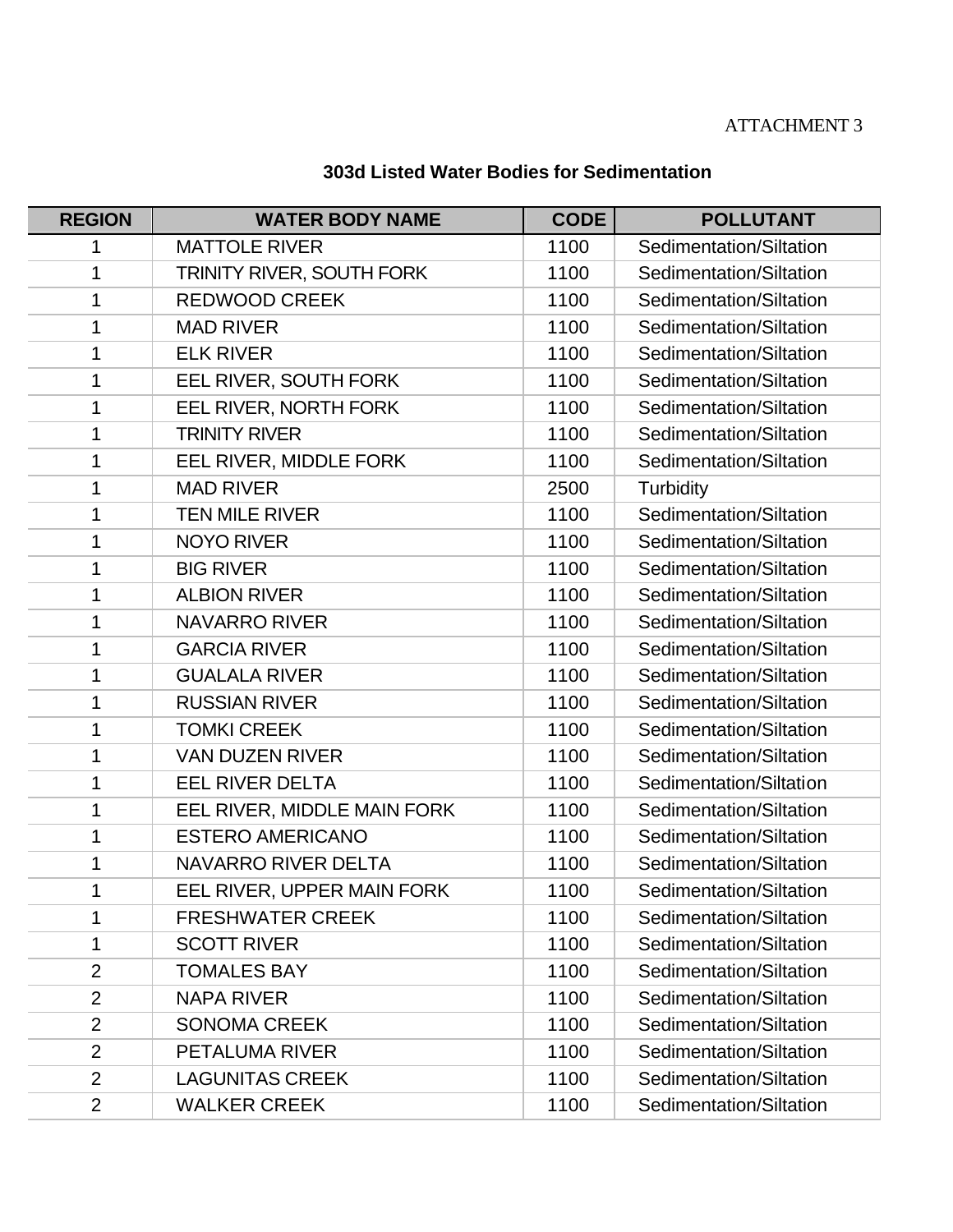| $\overline{2}$ | <b>SAN GREGORIO CREEK</b>                                 | 1100 | Sedimentation/Siltation |
|----------------|-----------------------------------------------------------|------|-------------------------|
| $\overline{2}$ | <b>SAN FRANCISQUITO CREEK</b>                             | 1100 | Sedimentation/Siltation |
| $\overline{2}$ | PESCADERO CREEK (REG 2)                                   | 1100 | Sedimentation/Siltation |
| $\overline{2}$ | <b>BUTANO CREEK</b>                                       | 1100 | Sedimentation/Siltation |
| 3              | <b>MORRO BAY</b>                                          | 1100 | Sedimentation/Siltation |
| 3              | SAN LORENZO RIVER ESTUARY                                 | 1100 | Sedimentation/Siltation |
| 3              | <b>SHINGLE MILL CREEK</b>                                 | 1100 | Sedimentation/Siltation |
| 3              | <b>MOSS LANDING HARBOR</b>                                | 1100 | Sedimentation/Siltation |
| 3              | <b>WATSONVILLE SLOUGH</b>                                 | 1100 | Sedimentation/Siltation |
| 3              | <b>SAN LORENZO RIVER</b>                                  | 1100 | Sedimentation/Siltation |
| 3              | <b>ELKHORN SLOUGH</b>                                     | 1100 | Sedimentation/Siltation |
| 3              | SALINAS RIVER LAGOON (NORTH)                              | 1100 | Sedimentation/Siltation |
| 3              | <b>GOLETA SLOUGH/ESTUARY</b>                              | 1100 | Sedimentation/Siltation |
| 3              | CARPINTERIA MARSH (EL ESTERO<br>MARSH)                    | 1100 | Sedimentation/Siltation |
| 3              | <b>LOMPICO CREEK</b>                                      | 1100 | Sedimentation/Siltation |
| 3              | <b>MORO COJO SLOUGH</b>                                   | 1100 | Sedimentation/Siltation |
| 3              | <b>VALENCIA CREEK</b>                                     | 1100 | Sedimentation/Siltation |
| 3              | <b>PAJARO RIVER</b>                                       | 1100 | Sedimentation/Siltation |
| 3              | <b>RIDER GULCH CREEK</b>                                  | 1100 | Sedimentation/Siltation |
| 3              | <b>LLAGAS CREEK</b>                                       | 1100 | Sedimentation/Siltation |
| 3              | <b>SAN BENITO RIVER</b>                                   | 1100 | Sedimentation/Siltation |
| 3              | <b>SALINAS RIVER</b>                                      | 1100 | Sedimentation/Siltation |
| 3              | <b>CHORRO CREEK</b>                                       | 1100 | Sedimentation/Siltation |
| 3              | <b>LOS OSOS CREEK</b>                                     | 1100 | Sedimentation/Siltation |
| 3              | <b>SANTA YNEZ RIVER</b>                                   | 1100 | Sedimentation/Siltation |
| 3              | <b>SAN ANTONIO CREEK (SANTA</b><br><b>BARBARA COUNTY)</b> | 1100 | Sedimentation/Siltation |
| 3              | <b>CARBONERA CREEK</b>                                    | 1100 | Sedimentation/Siltation |
| 3              | SOQUEL LAGOON                                             | 1100 | Sedimentation/Siltation |
| 3              | <b>APTOS CREEK</b>                                        | 1100 | Sedimentation/Siltation |
| 4              | <b>MUGU LAGOON</b>                                        | 1100 | Sedimentation/Siltation |
| 5              | <b>HUMBUG CREEK</b>                                       | 1100 | Sedimentation/Siltation |
| 5              | <b>PANOCHE CREEK</b>                                      | 1100 | Sedimentation/Siltation |
| 5              | FALL RIVER (PIT)                                          | 1100 | Sedimentation/Siltation |
| 6              | <b>BEAR CREEK (R6)</b>                                    | 1100 | Sedimentation/Siltation |
| 6              | MILL CREEK (3)                                            | 1100 | Sedimentation/Siltation |
| 6              | <b>HORSESHOE LAKE (2)</b>                                 | 1100 | Sedimentation/Siltation |
| 6              | <b>BRIDGEPORT RES</b>                                     | 1100 | Sedimentation/Siltation |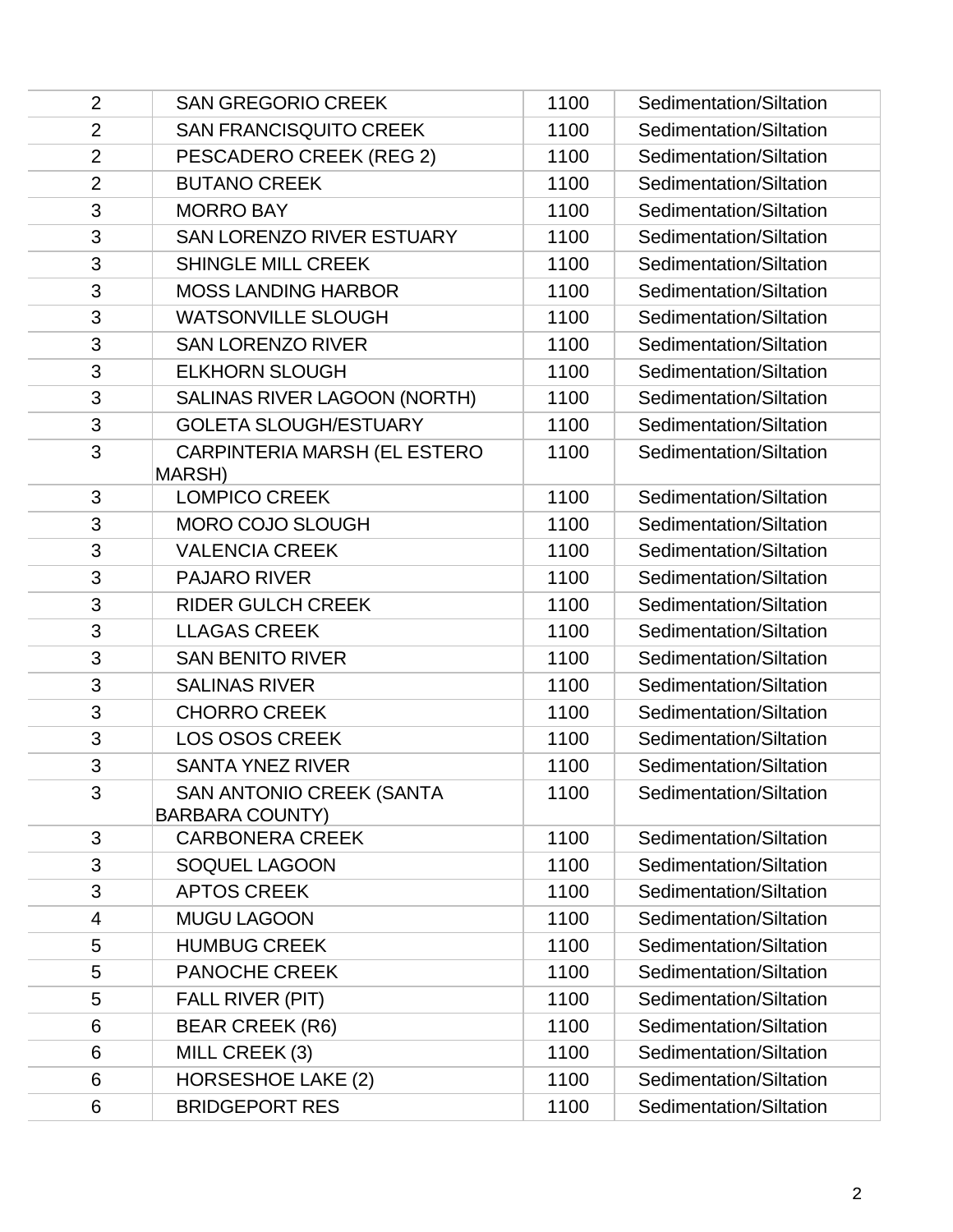| 6              | <b>TOPAZ LAKE</b>                              | 1100 | Sedimentation/Siltation |
|----------------|------------------------------------------------|------|-------------------------|
| 6              | <b>LAKE TAHOE</b>                              | 1100 | Sedimentation/Siltation |
| 6              | PINE CREEK (2)                                 | 1100 | Sedimentation/Siltation |
| 6              | <b>TRUCKEE RIVER</b>                           | 1100 | Sedimentation/Siltation |
| 6              | <b>CLEARWATER CREEK</b>                        | 1100 | Sedimentation/Siltation |
| $6\phantom{1}$ | <b>GRAY CREEK (R6)</b>                         | 1100 | Sedimentation/Siltation |
| $6\phantom{1}$ | <b>WARD CREEK</b>                              | 1100 | Sedimentation/Siltation |
| 6              | <b>BLACKWOOD CREEK</b>                         | 1100 | Sedimentation/Siltation |
| 6              | <b>GOODALE CREEK</b>                           | 1100 | Sedimentation/Siltation |
| 6              | <b>EAST WALKER RIVER</b>                       | 1100 | Sedimentation/Siltation |
| 6              | <b>HEAVENLY VALLEY CREEK</b>                   | 1100 | Sedimentation/Siltation |
| 6              | WOLF CREEK (1)                                 | 1100 | Sedimentation/Siltation |
| 6              | <b>WEST WALKER RIVER</b>                       | 1100 | Sedimentation/Siltation |
| 6              | HOT SPRINGS CANYON CREEK                       | 1100 | Sedimentation/Siltation |
| 6              | <b>BRONCO CREEK</b>                            | 1100 | Sedimentation/Siltation |
| $6\phantom{1}$ | <b>SQUAW CREEK</b>                             | 1100 | Sedimentation/Siltation |
| $\overline{7}$ | <b>IMPERIAL VALLEY DRAINS</b>                  | 1100 | Sedimentation/Siltation |
| $\overline{7}$ | NEW RIVER (R7)                                 | 1100 | Sedimentation/Siltation |
| $\overline{7}$ | <b>ALAMO RIVER</b>                             | 1100 | Sedimentation/Siltation |
| 8              | SAN DIEGO CREEK, REACH 1                       | 1100 | Sedimentation/Siltation |
| 8              | RATHBONE (RATHBUN) CREEK                       | 1100 | Sedimentation/Siltation |
| 8              | SAN DIEGO CREEK, REACH 2                       | 1100 | Sedimentation/Siltation |
| 8              | UPPER NEWPORT BAY ECOLOGICAL<br><b>RESERVE</b> | 1100 | Sedimentation/Siltation |
| 8              | <b>BIG BEAR LAKE</b>                           | 1100 | Sedimentation/Siltation |
| 8              | <b>ELSINORE, LAKE</b>                          | 1100 | Sedimentation/Siltation |
| $9$            | <b>SAN ELIJO LAGOON</b>                        | 1100 | Sedimentation/Siltation |
| 9              | <b>LOS PENASQUITOS LAGOON</b>                  | 1100 | Sedimentation/Siltation |
| $9\,$          | <b>AGUA HEDIONDA LAGOON</b>                    | 1100 | Sedimentation/Siltation |
| 9              | <b>BUENA VISTA LAGOON</b>                      | 1100 | Sedimentation/Siltation |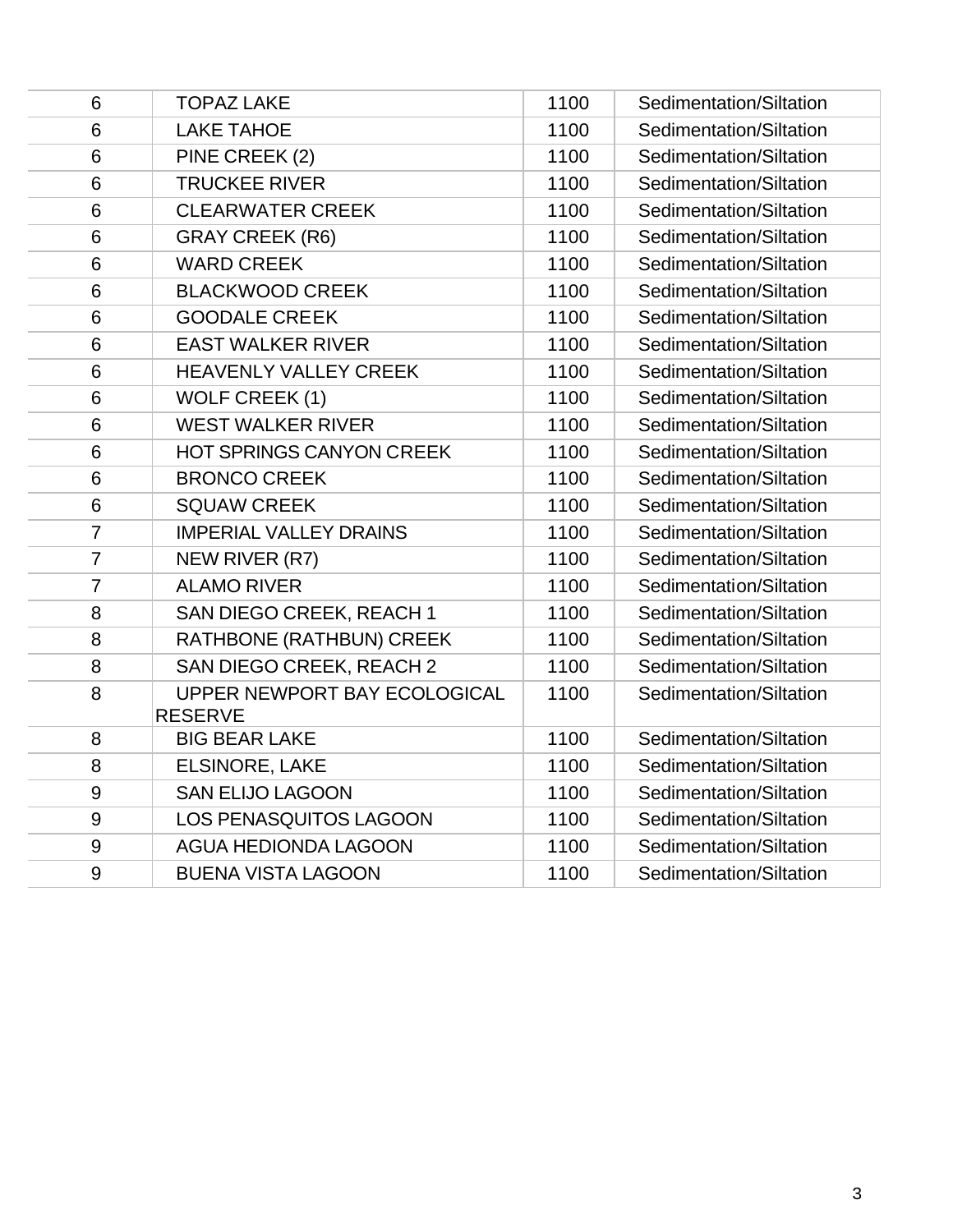### **NEW OWNER INFORMATION AND CHANGE OF INFORMATION (COI) FORM FOR THE GENERAL CONSTRUCTION PERMIT NO. CAS000002**

| <b>Jwners Name:</b> | Date:                    |  |
|---------------------|--------------------------|--|
| <b>NDID</b> No.:    | Date of Last NOI Change: |  |
| Prepared By:        | Signature of Preparer:   |  |

Owners Name: \_\_\_\_\_\_\_\_\_\_\_\_\_\_\_\_\_\_\_\_\_\_\_\_ Date: \_\_\_\_\_\_\_\_\_\_\_\_\_\_\_\_\_\_\_\_

|                 | Area<br><b>Transferred</b><br>$\left(\text{acres}\right)^1$ | Area<br><b>Remaining</b><br>$\left(\text{acres}\right)^2$ | Lot/Tract<br><b>Numbers</b> | <b>Contact Person and</b><br><b>Company Name of</b> | Address(es) of the New Owner(s) | Phone #<br>of New Owner | Is<br><b>Const/Post</b>                 | Date of<br>Ownershi             |
|-----------------|-------------------------------------------------------------|-----------------------------------------------------------|-----------------------------|-----------------------------------------------------|---------------------------------|-------------------------|-----------------------------------------|---------------------------------|
|                 |                                                             |                                                           | <b>Transferred</b>          | NewOwner(s)                                         |                                 |                         | <b>Construction</b><br><b>Complete?</b> | $\mathbf{p}$<br><b>Transfer</b> |
|                 | column 1                                                    | column 2                                                  |                             |                                                     |                                 |                         | Yes/No                                  |                                 |
| -1              |                                                             |                                                           |                             |                                                     |                                 |                         |                                         |                                 |
| $\overline{2}$  |                                                             |                                                           |                             |                                                     |                                 |                         |                                         |                                 |
| 3 <sup>7</sup>  |                                                             |                                                           |                             |                                                     |                                 |                         |                                         |                                 |
| $\overline{4}$  |                                                             |                                                           |                             |                                                     |                                 |                         |                                         |                                 |
| 5 <sup>5</sup>  |                                                             |                                                           |                             |                                                     |                                 |                         |                                         |                                 |
| 6               |                                                             |                                                           |                             |                                                     |                                 |                         |                                         |                                 |
| $7\overline{ }$ |                                                             |                                                           |                             |                                                     |                                 |                         |                                         |                                 |
| 8               |                                                             |                                                           |                             |                                                     |                                 |                         |                                         |                                 |
| 9               |                                                             |                                                           |                             |                                                     |                                 |                         |                                         |                                 |
| 10              |                                                             |                                                           |                             |                                                     |                                 |                         |                                         |                                 |

Use approximate area (in acres) if no exact figure is available.

Calculate running total in this column as follows:

Enter in column 2, line 1, the area from NOI minus the area in column 1.

Enter in column 2, line 2, the area in column 2, line 1, minus the area in line 2, column 1.